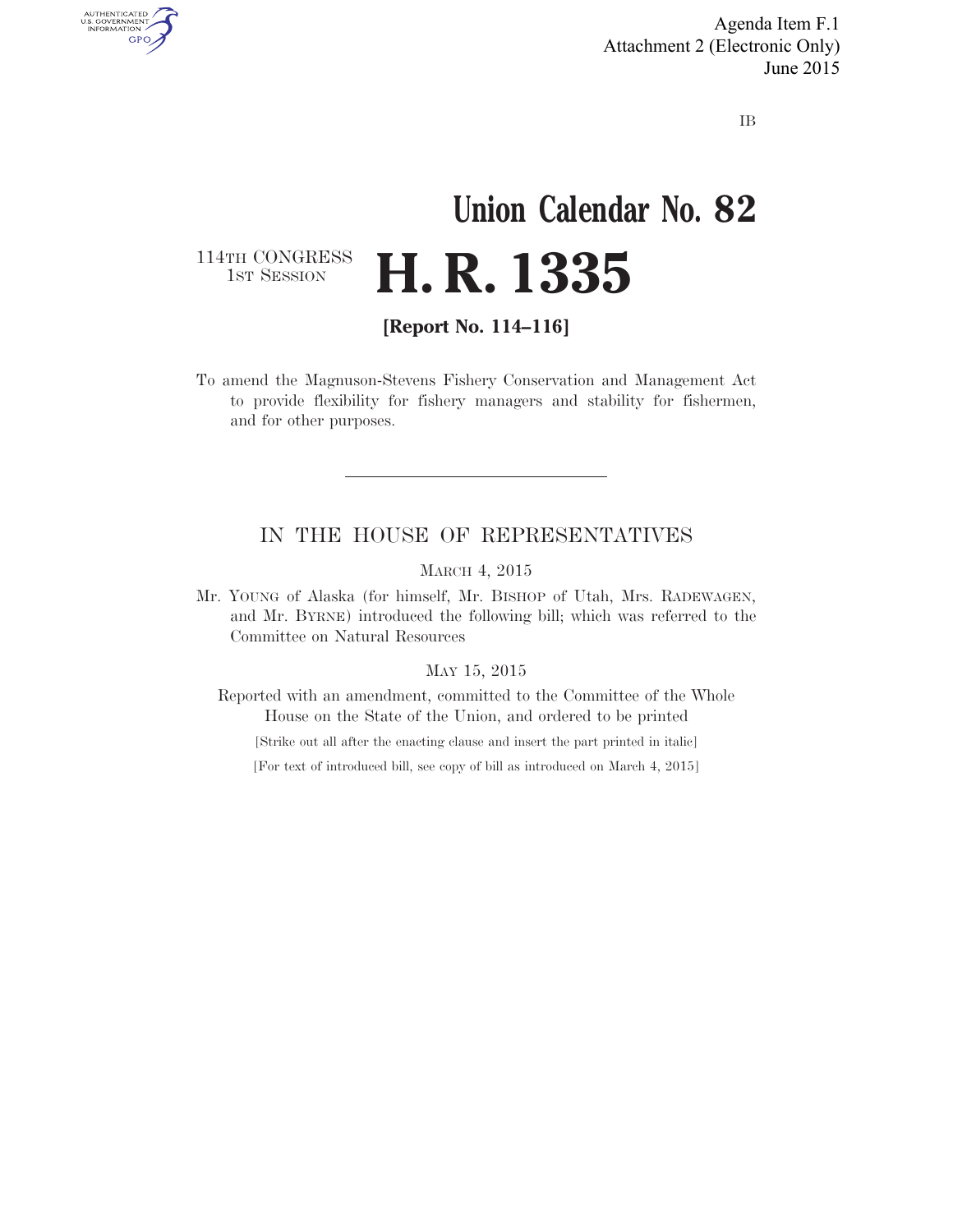# **A BILL**

2

To amend the Magnuson-Stevens Fishery Conservation and Management Act to provide flexibility for fishery managers and stability for fishermen, and for other purposes.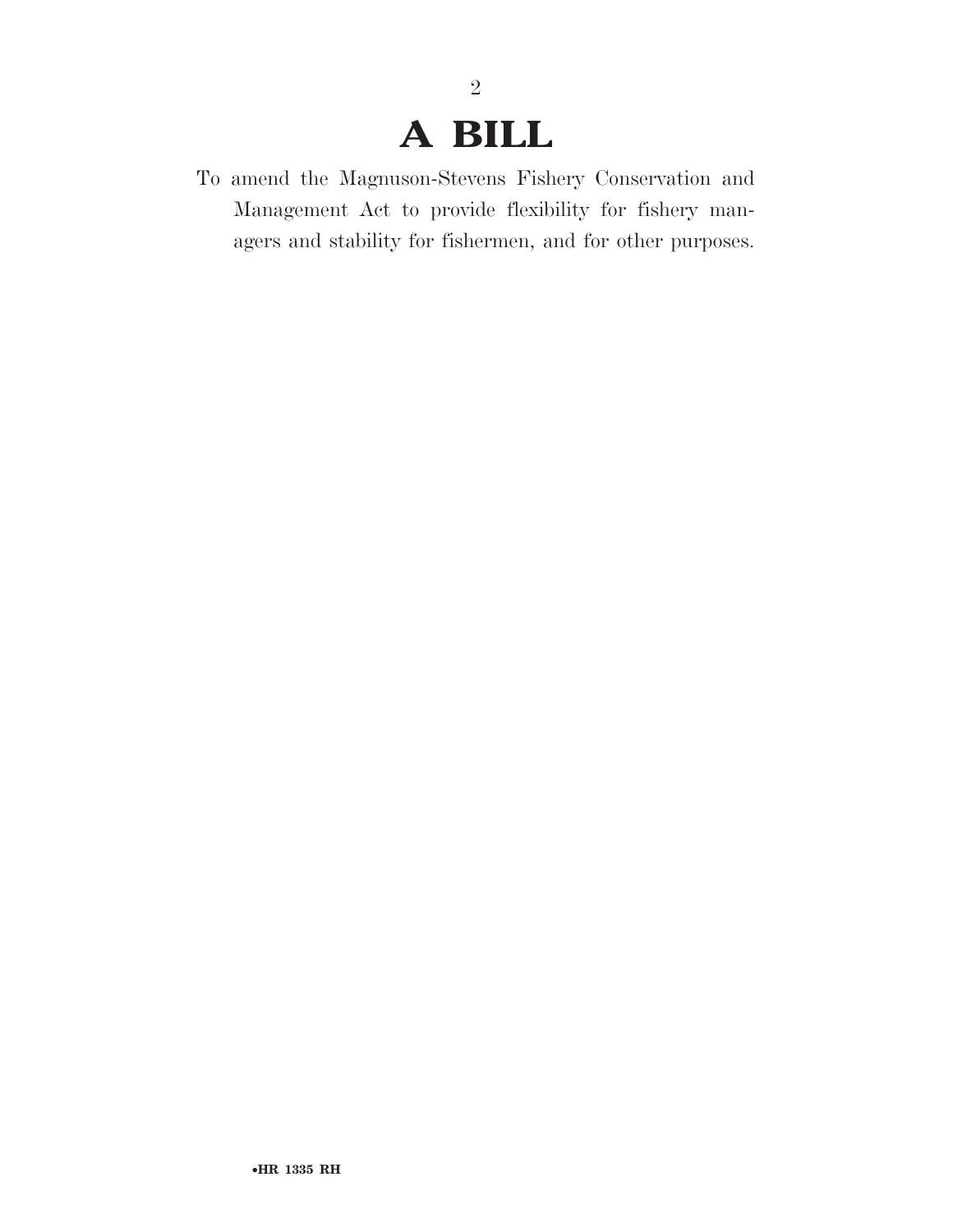*Be it enacted by the Senate and House of Representa- tives of the United States of America in Congress assembled, SECTION 1. SHORT TITLE.* 

 *This Act may be cited as the ''Strengthening Fishing Communities and Increasing Flexibility in Fisheries Man-agement Act''.* 

#### *SEC. 2. DEFINITIONS.*

 *In this Act, any term used that is defined in section 3 of the Magnuson-Stevens Fishery Conservation and Man- agement Act (16 U.S.C. 1802) shall have the same meaning such term has under that section.* 

#### *SEC. 3. REFERENCES.*

 *Except as otherwise specifically provided, whenever in this Act an amendment or repeal is expressed in terms of an amendment to, or repeal of, a provision, the reference shall be considered to be made to a provision of the Magnu- son-Stevens Fishery Conservation and Management Act (16 U.S.C. 1801 et seq.).* 

#### *SEC. 4. FLEXIBILITY IN REBUILDING FISH STOCKS.*

*(a) GENERAL REQUIREMENTS.—Section 304(e) (16* 

- *U.S.C. 1854(e)) is amended—*
- *(1) in paragraph (4)—*
- *(A) in subparagraph (A)(i), by striking*
- *''possible'' and inserting ''practicable'';*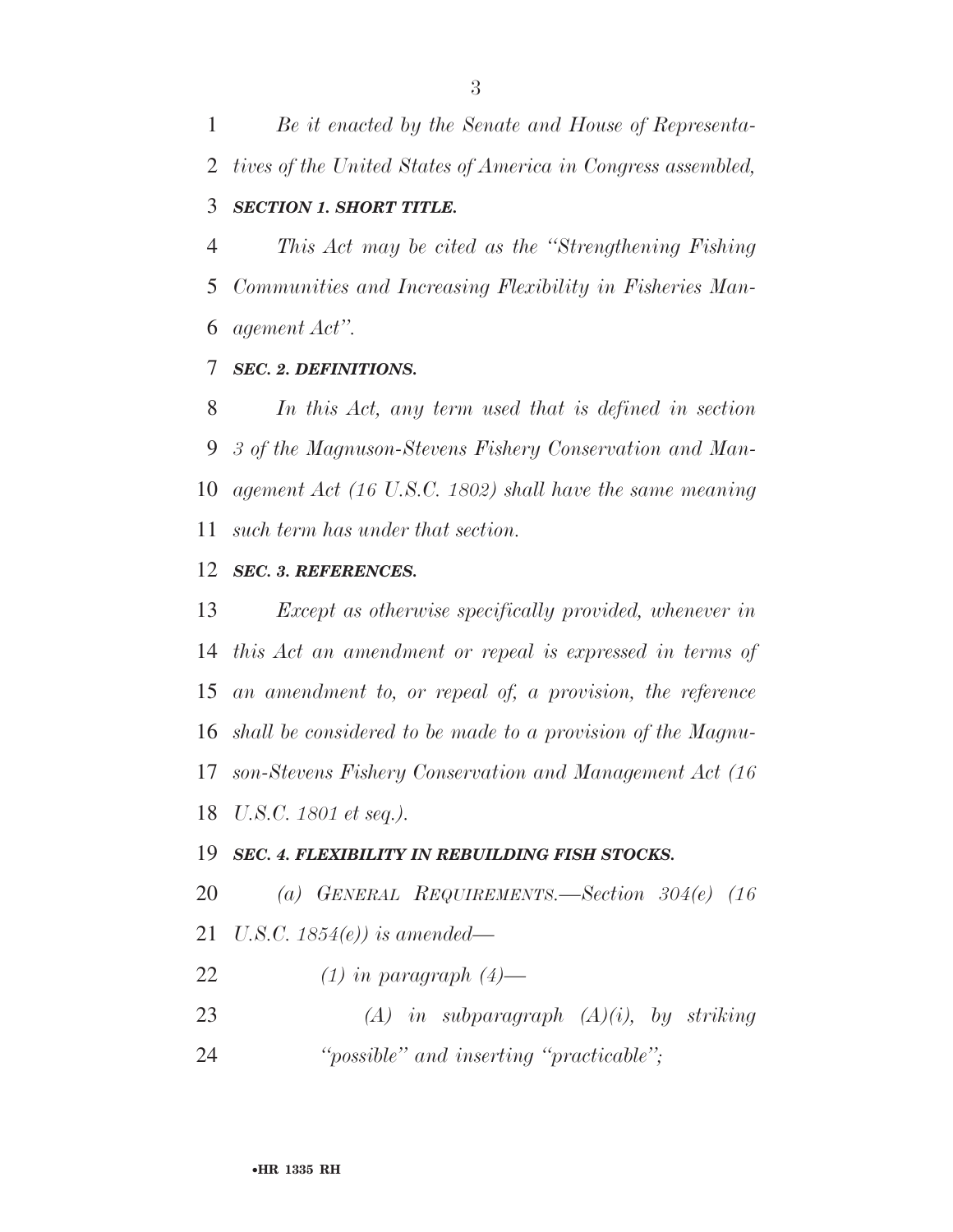| $\mathbf{1}$   | $(B)$ by amending subparagraph $(A)(ii)$ to |
|----------------|---------------------------------------------|
| $\overline{2}$ | read as follows:                            |
| 3              | $``(ii)$ may not exceed the time the stock  |
| $\overline{4}$ | would be rebuilt without fishing occurring  |
| 5              | plus one mean generation, except in a case  |
| 6              | $\sum_{i=1}^{n}$ in which-                  |
| 7              | "(I) the biology of the stock of            |
| 8              | fish, other environmental conditions, or    |
| 9              | management measures under an inter-         |
| 10             | national agreement in which<br>the          |
| 11             | United States participates dictate oth-     |
| 12             | erwise;                                     |
| 13             | $\lq$ (II) the Secretary determines         |
| 14             | that the cause of the stock being de-       |
| 15             | pleted is outside the jurisdiction of the   |
| 16             | Council or the rebuilding program can-      |
| 17             | not be effective only by limiting fishing   |
| 18             | <i>activities</i> ;                         |
| 19             | $``(III)$ the Secretary determines          |
| 20             | that one or more components of a            |
| 21             | mixed-stock fishery is depleted but can-    |
| 22             | not be rebuilt within that time-frame       |
| 23             | without significant economic harm to        |
| 24             | the fishery, or cannot be rebuilt with-     |
| 25             | out causing another component of the        |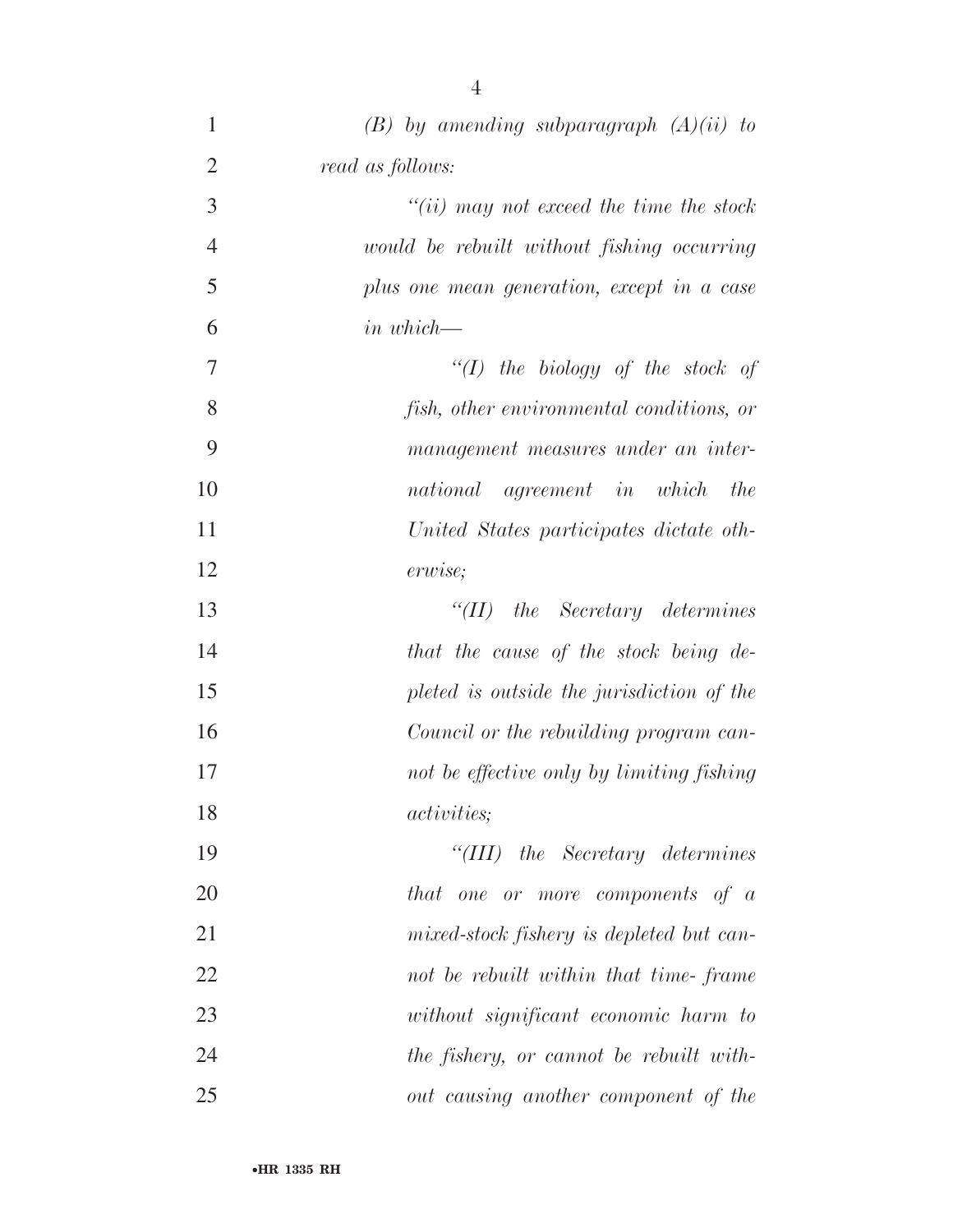- 
- *mixed-stock fishery to approach a de-pleted status;*
- *''(IV) the Secretary determines that recruitment, distribution, or life history of, or fishing activities for, the stock are affected by informal trans- boundary agreements under which management activities outside the ex- clusive economic zone by another coun- try may hinder conservation and man- agement efforts by United States fish- ermen; and ''(V) the Secretary determines that*
- *the stock has been affected by unusual events that make rebuilding within the specified time period improbable with- out significant economic harm to fish-ing communities;'';*
- *(C) by striking ''and'' after the semicolon at the end of subparagraph (B), by redesignating subparagraphs (B) and (C) as subparagraphs (C) and (D), and by inserting after subpara-graph (A) the following:*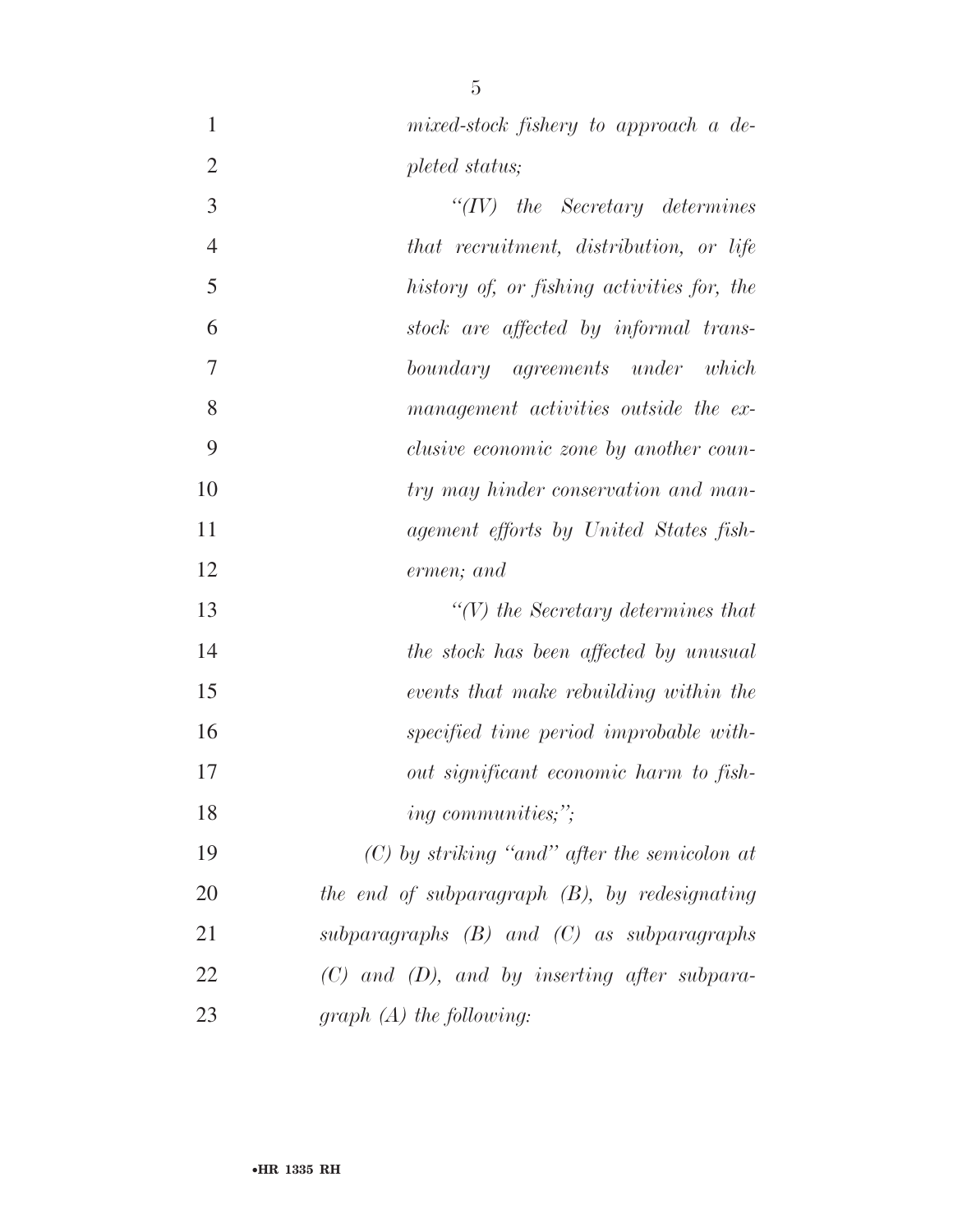| $\mathbf{1}$   | $\lq\lq(B)$ take into account environmental con-         |
|----------------|----------------------------------------------------------|
| $\overline{2}$ | dition including predator/prey relationships;";          |
| 3              | and                                                      |
| $\overline{4}$ | $(D)$ by striking the period at the end of sub-          |
| 5              | paragraph $(D)$ (as so redesignated) and insert-         |
| 6              | ing "; and", and by adding at the end the fol-           |
| 7              | lowing:                                                  |
| 8              | " $(E)$ specify a schedule for reviewing the re-         |
| 9              | building targets, evaluating environmental im-           |
| 10             | pacts on rebuilding progress, and evaluating             |
| 11             | progress being made toward reaching rebuilding           |
| 12             | targets."; and                                           |
| 13             | $(2)$ by adding at the end the following:                |
| 14             | "(8) A fishery management plan, plan amend-              |
| 15             | ment, or proposed regulations may use alternative re-    |
| 16             | building strategies, including harvest control rules     |
| 17             | and fishing mortality-rate targets to the extent they    |
| 18             | are in compliance with the requirements of this Act.     |
| 19             | "(9) A Council may terminate the application of          |
| 20             | paragraph $(3)$ to a fishery if the Council's scientific |
| 21             | and statistical committee determines and the Sec-        |
| 22             | retary concurs that the original determination that      |
| 23             | the fishery was depleted was erroneous, either—          |
| 24             | $\lq (A)$ within the 2-year period beginning on          |
| 25             | the effective date a fishery management plan,            |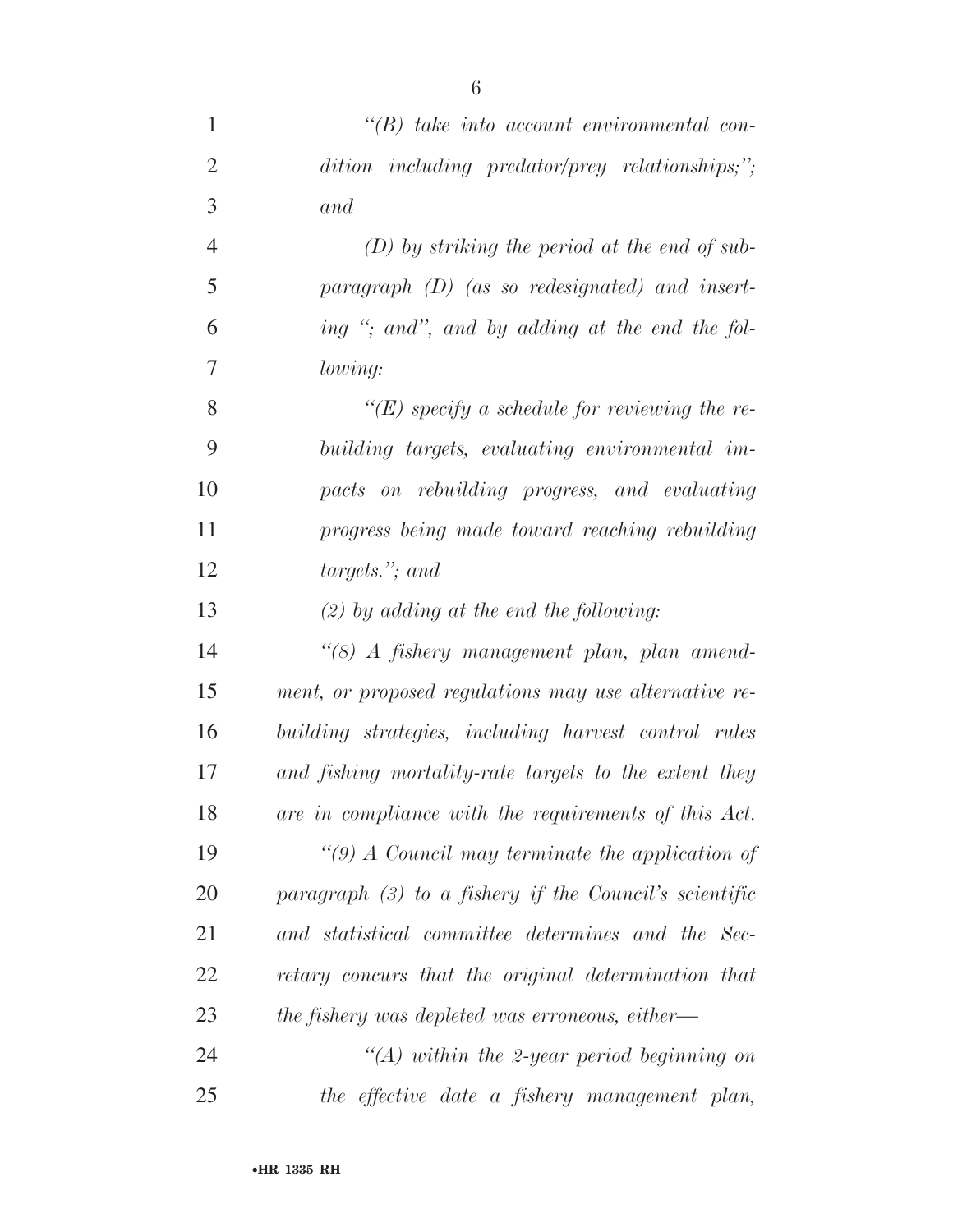| 1              | plan amendment, or proposed regulation for a                |
|----------------|-------------------------------------------------------------|
| $\overline{2}$ | <i>fishery under this subsection takes effect; or</i>       |
| 3              | "(B) within 90 days after the completion of                 |
| $\overline{4}$ | the next stock assessment after such determina-             |
| 5              | $tion.$ ".                                                  |
| 6              | (b) EMERGENCY REGULATIONS AND INTERIM MEAS-                 |
| 7              | URES.—Section 305(c)(3)(B) (16 U.S.C. 1855(c)(3)(B)) is     |
| 8              | amended by striking "180 days after" and all that follows   |
| 9              | through "provided" and inserting "1 year after the date of  |
| 10             | publication, and may be extended by publication in the      |
| 11             | Federal Register for one additional period of not more than |
| 12             | 1 year, if".                                                |
| 13             | SEC. 5. MODIFICATIONS TO THE ANNUAL CATCH LIMIT RE-         |
|                |                                                             |
| 14             | <b>QUIREMENT.</b>                                           |
| 15             | Section 302 (16 U.S.C. 1852) is amended by adding           |
| 16             | at the end the following:                                   |
| 17             | "(m) CONSIDERATIONS FOR MODIFICATIONS TO AN-                |
|                | 18 NUAL CATCH LIMIT REQUIREMENTS.                           |
| 19             | "(1) CONSIDERATION OF ECOSYSTEM AND ECO-                    |
| 20             | NOMIC IMPACTS.—In establishing annual catch limits          |
| 21             | a Council may, consistent with section $302(h)(6)$ , con-   |
| 22             | sider changes in an ecosystem and the economic needs        |
| 23             | of the fishing communities.                                 |
| 24             | "(2) LIMITATIONS TO ANNUAL CATCH LIMIT RE-                  |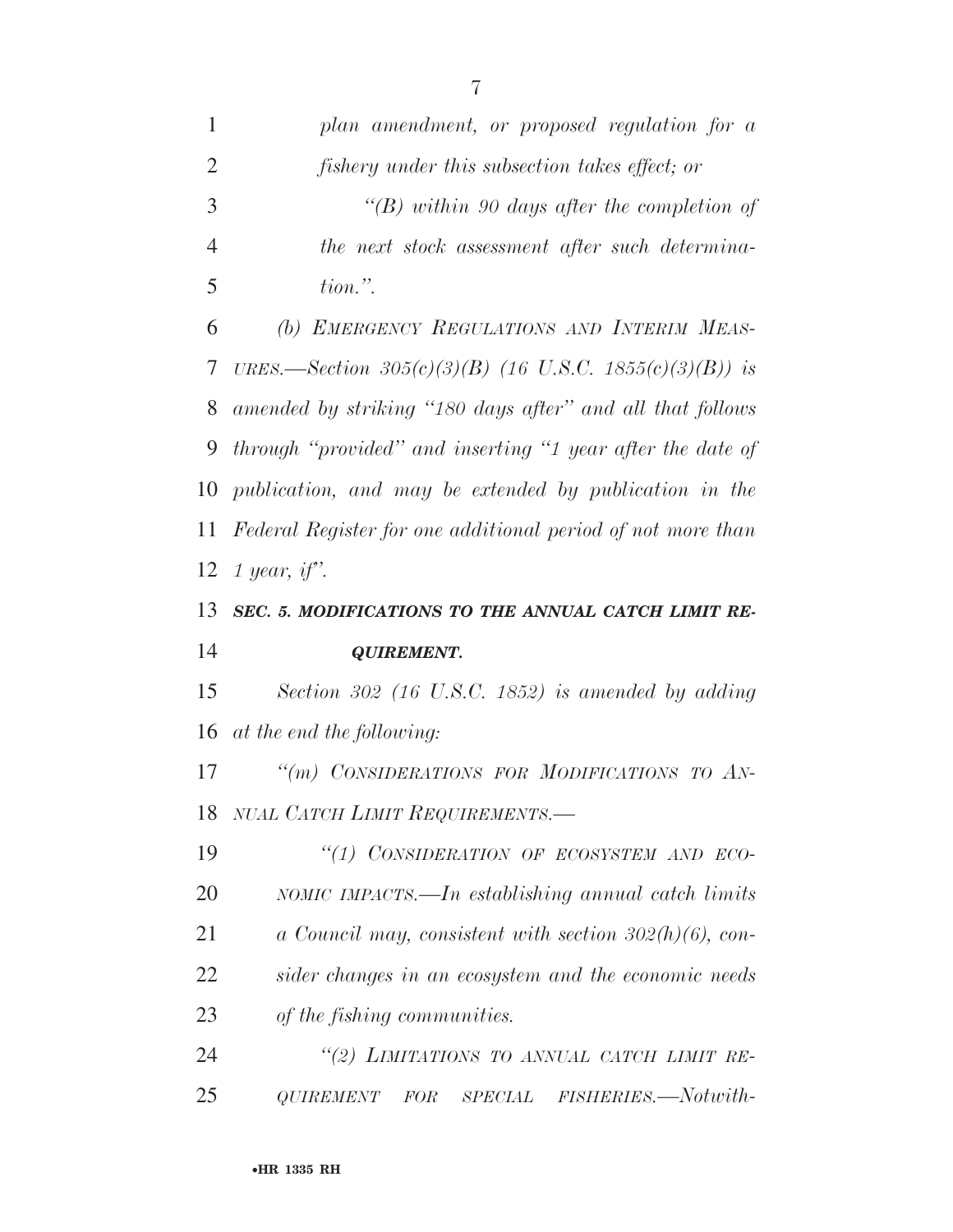| $\mathbf{1}$   | standing subsection $(h)(6)$ , a Council is not required |
|----------------|----------------------------------------------------------|
| $\overline{2}$ | to develop an annual catch limit for—                    |
| 3              | $\lq\lq (A)$ an ecosystem component species;             |
| $\overline{4}$ | "(B) a fishery for a species that has a life             |
| 5              | cycle of approximately 1 year, unless the Sec-           |
| 6              | retary has determined the fishery is subject to          |
| 7              | <i>overfishing</i> ; <i>or</i>                           |
| 8              | $\lq\lq C$ ) a stock for which—                          |
| 9              | "(i) more than half of a single-year                     |
| 10             | class will complete their life cycle in less             |
| 11             | than 18 months; and                                      |
| 12             | $``(ii)$ fishing mortality will have little              |
| 13             | <i>impact on the stock.</i>                              |
| 14             | "(3) RELATIONSHIP TO INTERNATIONAL FISHERY               |
| 15             | EFFORTS.—Each annual catch limit may, consistent         |
| 16             | with section 302(h)(6), take into account—               |
| 17             | $\lq (A)$<br>management measures under inter-            |
| 18             | national agreements in which the United States           |
| 19             | <i>participates</i> ;                                    |
| 20             | $\lq\lq B$ informal transboundary agreements             |
| 21             | under which fishery management activities by             |
| 22             | another country outside the exclusive economic           |
| 23             | zone may hinder conservation efforts by United           |
| 24             | States fishermen for a fish species for which any        |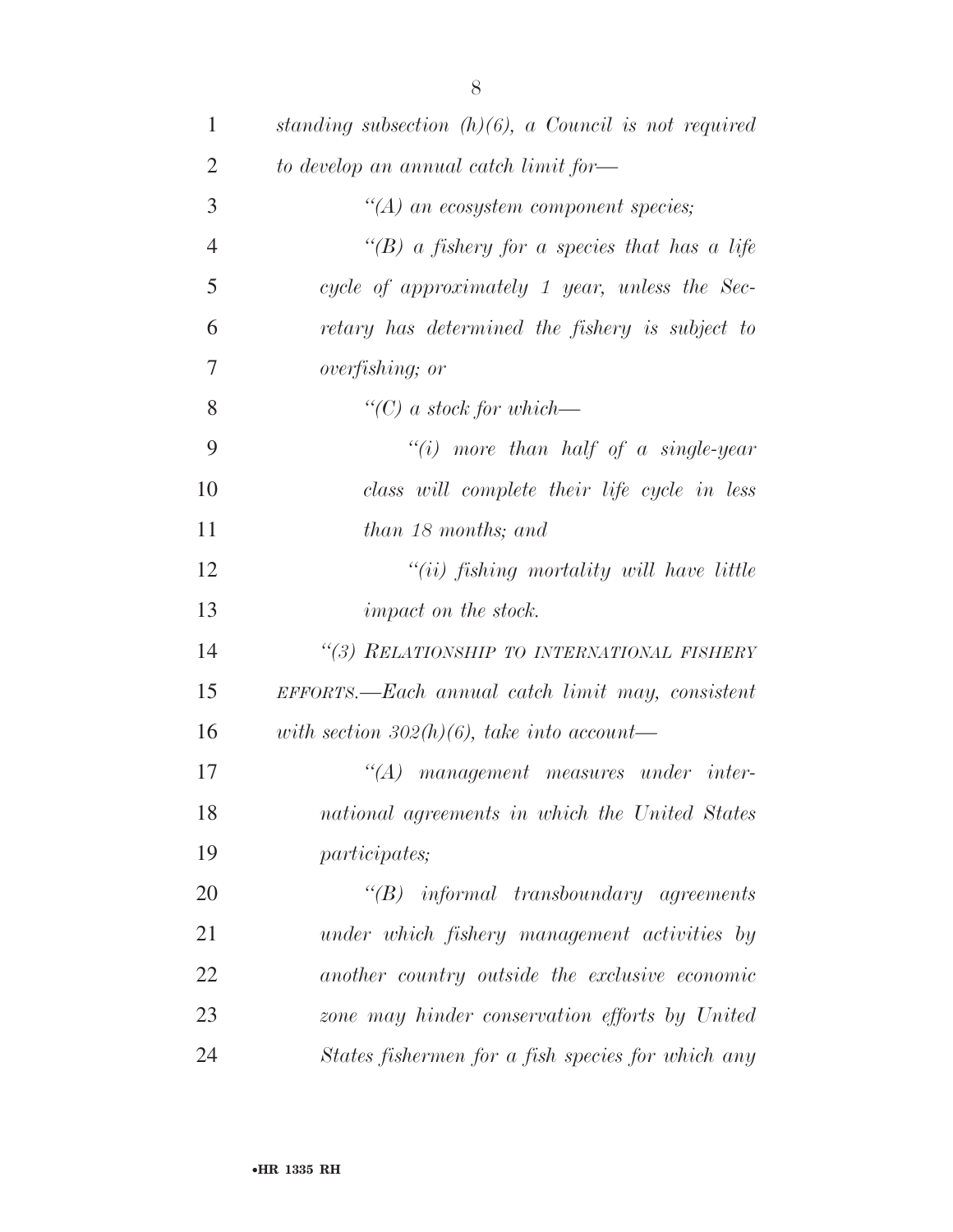| $\mathbf{1}$   | of the recruitment, distribution, life history, or      |
|----------------|---------------------------------------------------------|
| $\overline{2}$ | fishing activities are transboundary; and               |
| 3              | $\lq\lq C$ ) in instances in which no transbound-       |
| $\overline{4}$ | ary agreement exists, activities by another coun-       |
| 5              | try outside the exclusive economic zone that may        |
| 6              | hinder conservation efforts by United States fish-      |
| 7              | erman for a fish species for which any of the re-       |
| 8              | cruitment, distribution, life history, or fishing       |
| 9              | <i>activities are transboundary.</i>                    |
| 10             | "(4) AUTHORIZATION FOR MULTISPECIES COM-                |
| 11             | PLEXES AND MULTIYEAR ANNUAL CATCH LIMITS.-              |
| 12             | For purposes of subsection $(h)(6)$ , a Council may es- |
| 13             | $tablish-$                                              |
| 14             | $\lq (A)$ an annual catch limit for a stock com-        |
| 15             | plex; or                                                |
| 16             | $\lq\lq(B)$ annual catch limits for each year in        |
| 17             | any continuous period that is not more than             |
| 18             | three years in duration.                                |
| 19             | $\frac{1}{5}$<br>ECOSYSTEM COMPONENT SPECIES<br>$DE-$   |
| <b>20</b>      | $FINED$ . In this subsection the term 'ecosystem com-   |
| 21             | ponent species' means a stock of fish that is a nontar- |
| 22             | get, incidentally harvested stock of fish in a fishery, |
| 23             | or a nontarget, incidentally harvested stock of fish    |
| 24             | that a Council or the Secretary has determined—         |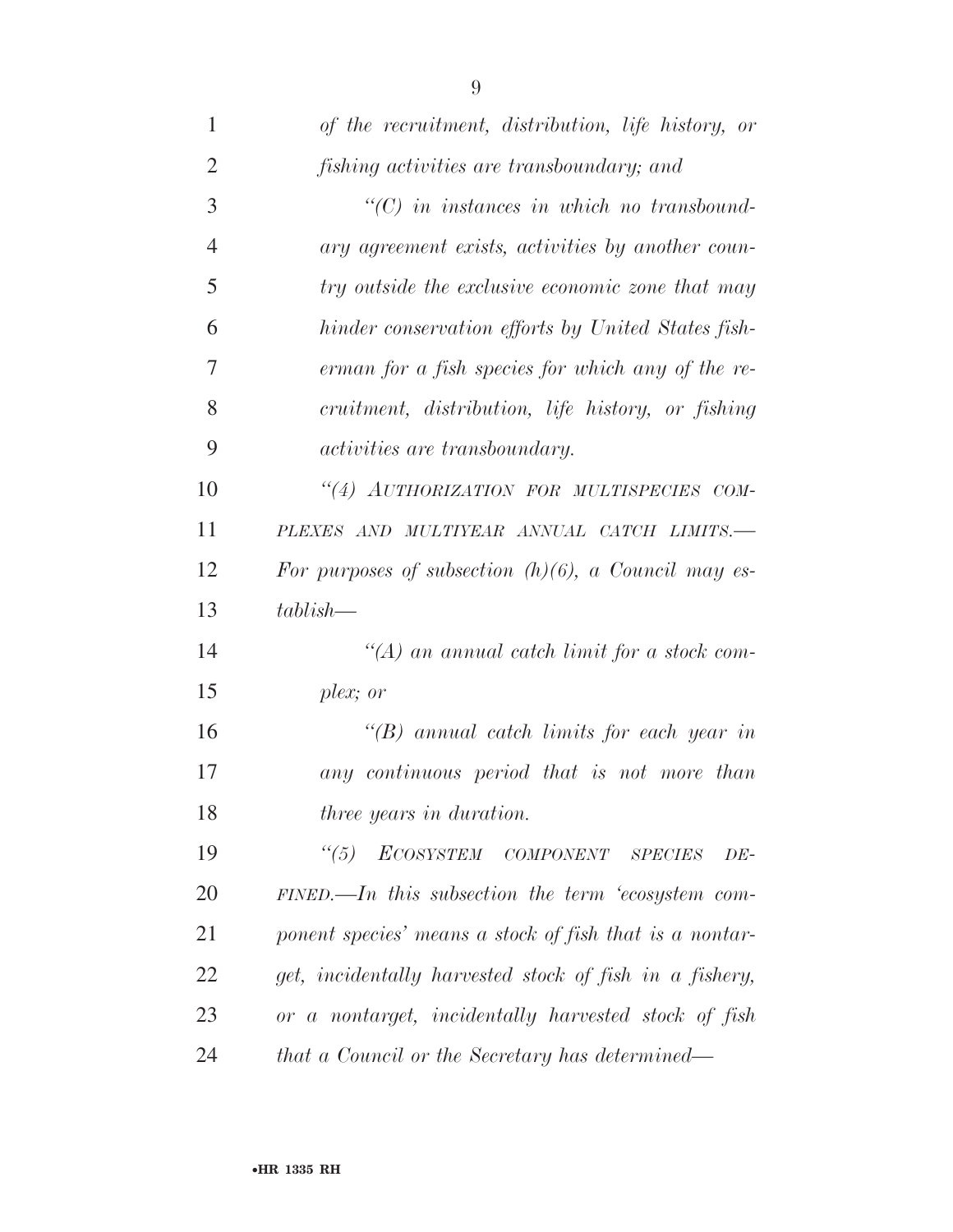| 1              | $\lq (A)$ is not subject to overfishing, approach-                 |
|----------------|--------------------------------------------------------------------|
| $\overline{2}$ | ing a depleted condition or depleted; and                          |
| 3              | $\lq (B)$ is not likely to become subject to over-                 |
| $\overline{4}$ | fishing or depleted in the absence of conservation                 |
| 5              | and management measures.".                                         |
| 6              | SEC. 6. DISTINGUISHING BETWEEN OVERFISHED AND DE-                  |
| 7              | <b>PLETED.</b>                                                     |
| 8              | (a) DEFINITIONS.—Section 3 (16 U.S.C. 1802) is                     |
| 9              | $amended -$                                                        |
| 10             | $(1)$ in paragraph $(34)$ , by striking "The terms"                |
| 11             | 'overfishing' and 'overfished' mean'' and inserting                |
| 12             | "The term 'overfishing' means"; and                                |
| 13             | $(2)$ by inserting after paragraph $(8)$ the fol-                  |
| 14             | lowing:                                                            |
| 15             | $\degree$ (8a) The term $\degree$ depleted' means, with respect to |
| 16             | a stock of fish or stock complex, that the stock or stock          |
| 17             | complex has a biomass that has declined below a level              |
| 18             | that jeopardizes the capacity of the stock or stock com-           |
| 19             | plex to produce maximum sustainable yield on a con-                |
| 20             | tinuing basis.".                                                   |
| 21             | (b) SUBSTITUTION OF TERM.—The Magnuson-Stevens                     |
| 22             | Fishery Conservation and Management Act (16 U.S.C.                 |
| 23             | $1801$ et seq.) is amended—                                        |
| 24             | (1) in the heading of section $304(e)$ , by striking               |
| 25             | "OVERFISHED" and inserting "DEPLETED"; and                         |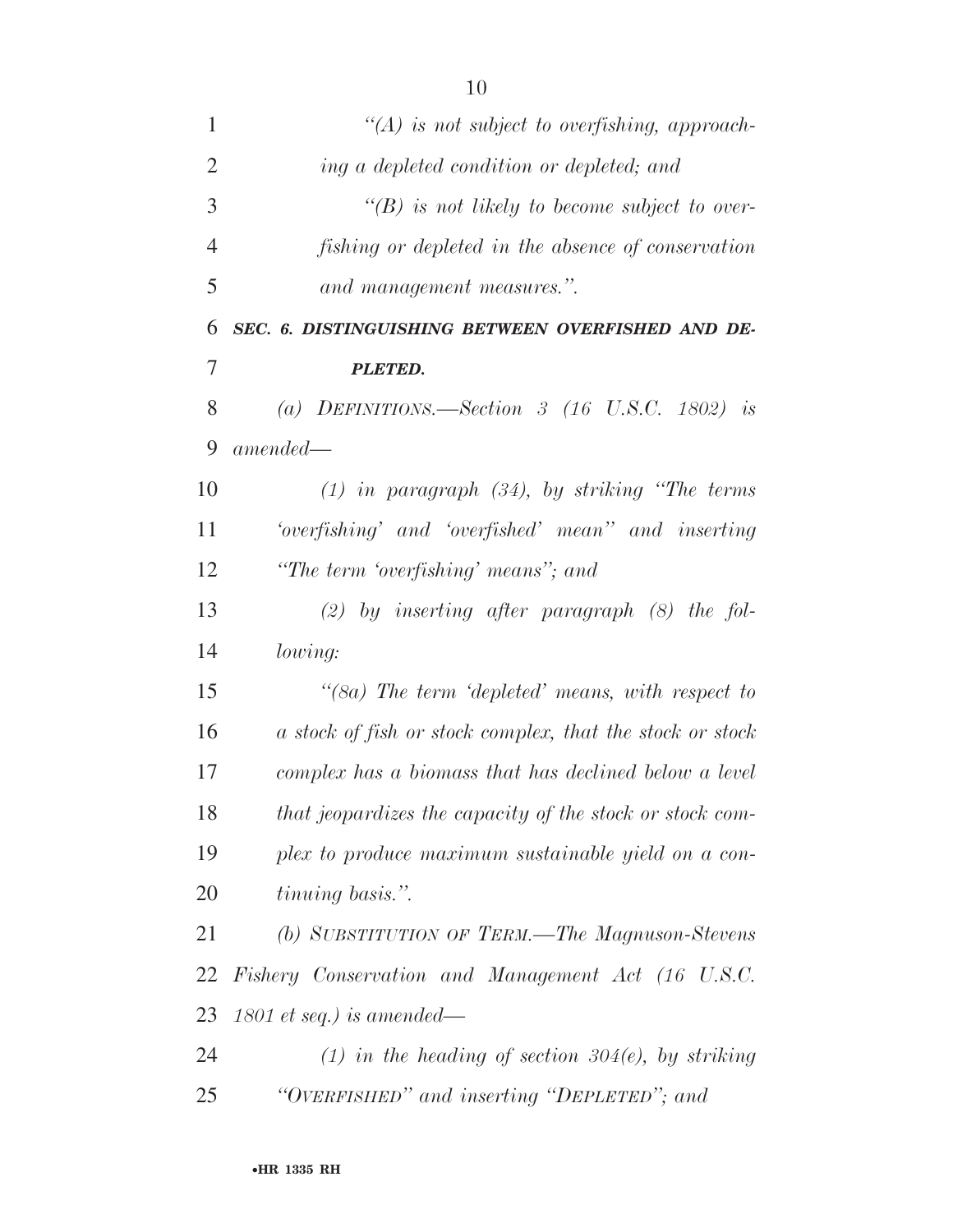*(2) by striking ''overfished'' each place it ap-pears and inserting ''depleted''.* 

 *(c) CLARITY IN ANNUAL REPORT.—Section 304(e)(1) (16 U.S.C. 1854(e)(1)) is amended by adding at the end the following: ''The report shall distinguish between fisheries that are depleted (or approaching that condition) as a re- sult of fishing and fisheries that are depleted (or approach- ing that condition) as a result of factors other than fishing. The report shall state, for each fishery identified as depleted or approaching that condition, whether the fishery is the target of directed fishing.''.* 

#### *SEC. 7. TRANSPARENCY AND PUBLIC PROCESS.*

 *(a) ADVICE.—Section 302(g)(1)(B) (16 U.S.C. 1852(g)(1)(B)) is amended by adding at the end the fol- lowing: ''Each scientific and statistical committee shall de- velop such advice in a transparent manner and allow for public involvement in the process.''.* 

 *(b) MEETINGS.—Section 302(i)(2) (16 U.S.C. 1852(i)(2)) is amended by adding at the end the following: ''(G) Each Council shall make available on the Internet Web site of the Council—* 

 *''(i) to the extent practicable, a Webcast, an audio recording, or a live broadcast of each meet- ing of the Council, and of the Council Coordina-tion Committee established under subsection (l),*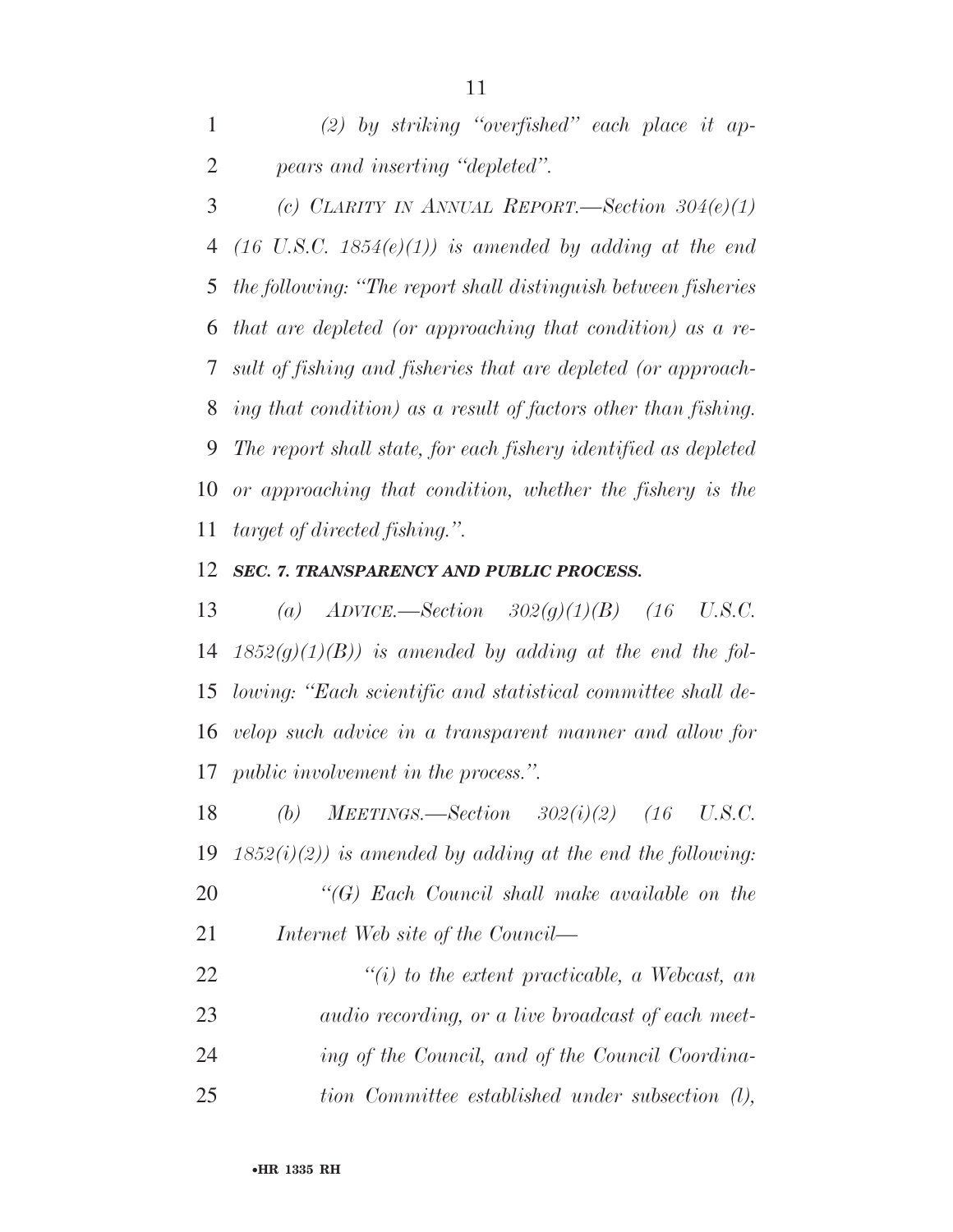*that is not closed in accordance with paragraph* 

| $\overline{2}$ | $(3)$ ; and                                                   |
|----------------|---------------------------------------------------------------|
| 3              | $``(ii)$ audio, video (if the meeting was in                  |
| $\overline{4}$ | person or by video conference), or a searchable               |
| 5              | audio or written transcript of each meeting of                |
| 6              | the Council and of the meetings of committees re-             |
| 7              | ferred to in section $302(g)(1)(B)$ of the Council            |
| 8              | by not later than 30 days after the conclusion of             |
| 9              | the meeting.                                                  |
| 10             | $H$ ) The Secretary shall maintain and make                   |
| 11             | <i>available to the public an archive of Council and sci-</i> |
| 12             | entific and statistical committee meeting audios, vid-        |
| 13             | eos, and transcripts made available under clauses (i)         |
| 14             | and (ii) of subparagraph $(G)$ .".                            |
| 15             | (c) FISHERY IMPACT STATEMENTS.-                               |
| 16             | $(1)$ REQUIREMENT.—Section 303 $(16 \text{ U.S.C.})$          |
| 17             | $(1853)$ is amended—                                          |
| 18             | $(A)$ in subsection $(a)$ , by striking paragraph             |
| 19             | $(9)$ and redesignating paragraphs $(10)$ through             |
| 20             | $(15)$ as paragraphs $(9)$ through $(14)$ , respec-           |
| 21             | tively; and                                                   |
| 22             | $(B)$ by adding at the end the following:                     |
| 23             | "(d) FISHERY IMPACT STATEMENT.-                               |
| 24             | "(1) Any fishery management plan (or fishery                  |
| 25             | management plan amendment) prepared by any                    |
|                |                                                               |
|                | <b>•HR 1335 RH</b>                                            |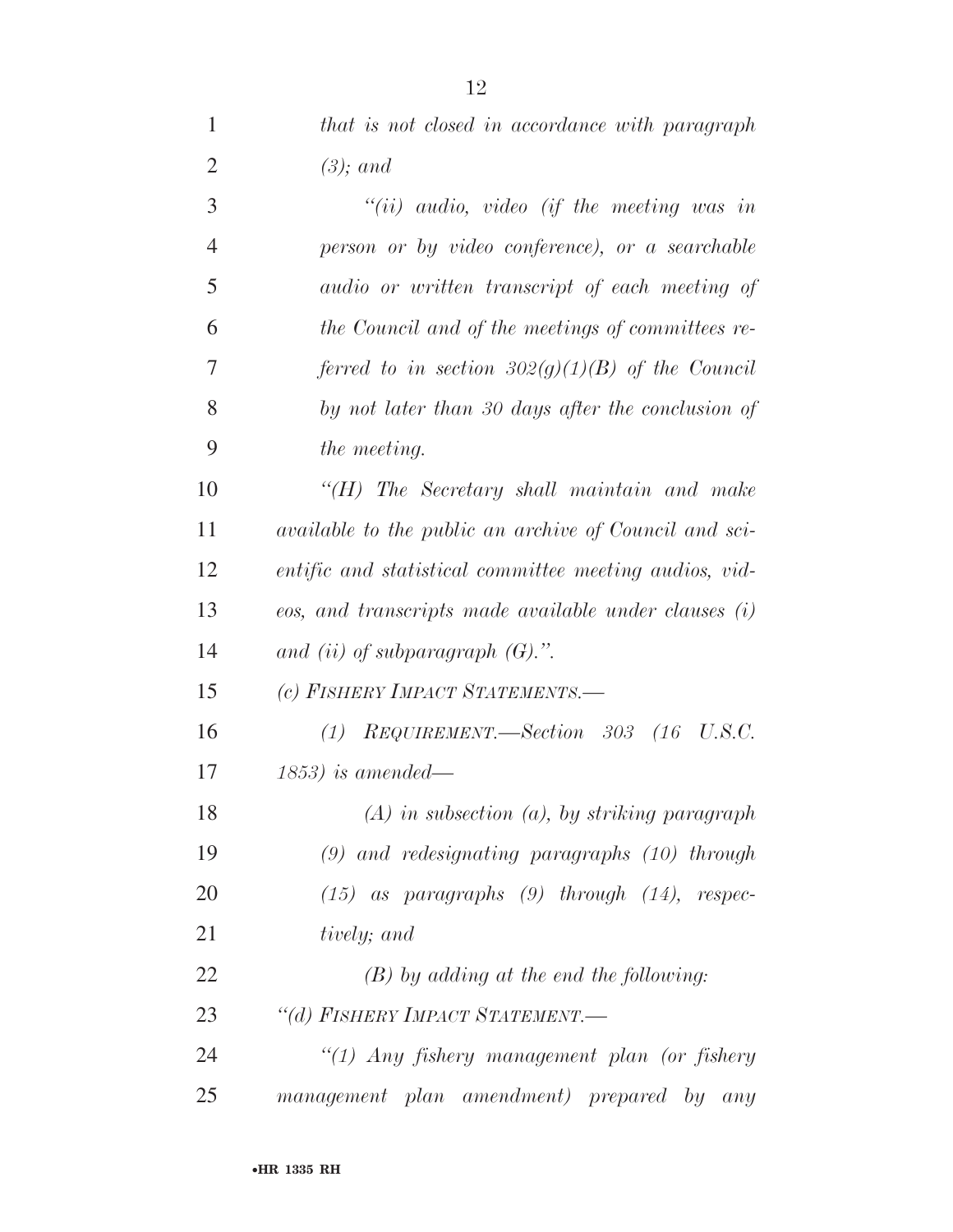| 1              | Council or by the Secretary pursuant to subsection         |
|----------------|------------------------------------------------------------|
| $\overline{2}$ | $(a)$ or $(b)$ , or proposed regulations deemed necessary  |
| 3              | pursuant to subsection $(c)$ , shall include a fishery im- |
| $\overline{4}$ | pact statement which shall assess, specify and analyze     |
| 5              | the likely effects and impact of the proposed action on    |
| 6              | the quality of the human environment.                      |
| 7              | $\lq(2)$ The fishery impact statement shall de-            |
| 8              | script                                                     |
| 9              | "(A) a purpose of the proposed action;                     |
| 10             | $\lq\lq(B)$ the environmental impact of the pro-           |
| 11             | posed action;                                              |
| 12             | $\lq\lq C$ any adverse environmental effects               |
| 13             | which cannot be avoided should the proposed ac-            |
| 14             | tion be implemented;                                       |
| 15             | $\lq\lq(D)$ a reasonable range of alternatives to          |
| 16             | <i>the proposed action;</i>                                |
| 17             | $\lq\lq(E)$ the relationship between short-term use        |
| 18             | of fishery resources and the enhancement of long-          |
| 19             | term productivity;                                         |
| 20             | $\lq (F)$ the cumulative conservation and man-             |
| 21             | agement effects; and                                       |
| 22             | $\lq\lq (G)$ economic, and social impacts of the           |
| 23             | proposed action on—                                        |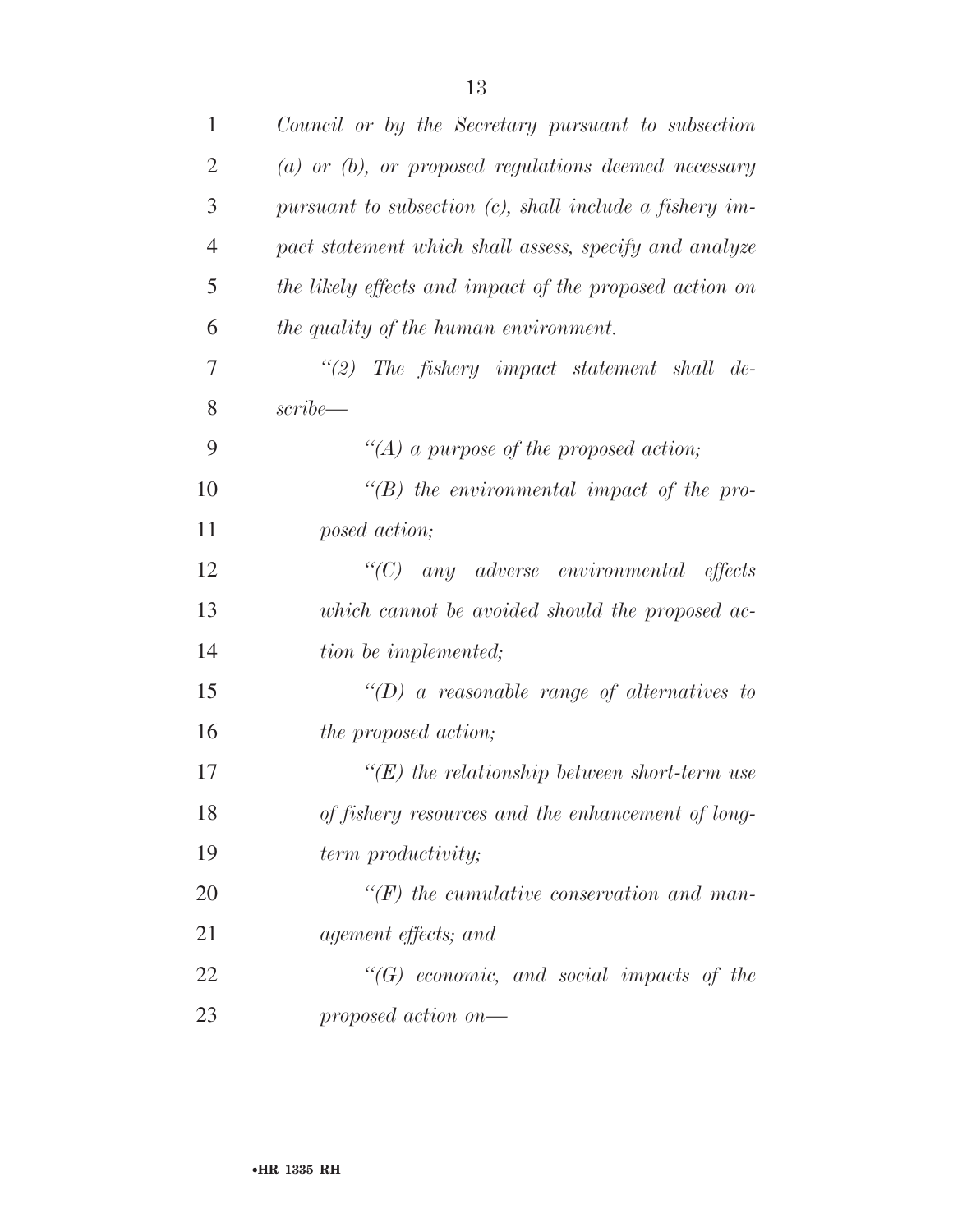| $\mathbf{1}$   | $``(i)$ participants in the fisheries and                |
|----------------|----------------------------------------------------------|
| $\overline{2}$ | fishing communities affected by the pro-                 |
| 3              | posed action;                                            |
| $\overline{4}$ | $``(ii)$ participants in the fisheries con-              |
| 5              | ducted in adjacent areas under the author-               |
| 6              | ity of another Council, after consultation               |
| $\overline{7}$ | with such Council and representatives of                 |
| 8              | <i>those participants; and</i>                           |
| 9              | "(iii) the safety of human life at sea,                  |
| 10             | including whether and to what extent such                |
| 11             | measures may affect the safety of partici-               |
| 12             | pants in the fishery.                                    |
| 13             | $\lq(3)$ A substantially complete fishery impact         |
| 14             | statement, which may be in draft form, shall be avail-   |
| 15             | able not less than 14 days before the beginning of the   |
| 16             | meeting at which a Council makes its final decision      |
| 17             | on the proposal (for plans, plan amendments, or pro-     |
| 18             | posed regulations prepared by a Council pursuant to      |
| 19             | subsection (a) or (c)). Availability of this fishery im- |
| 20             | pact statement will be announced by the methods used     |
| 21             | by the council to disseminate public information and     |
| 22             | the public and relevant government agencies will be      |
| 23             | invited to comment on the fishery impact statement.      |
| 24             | ``(4)<br>The completed fishery impact statement          |
| 25             | shall accompany the transmittal of a fishery manage-     |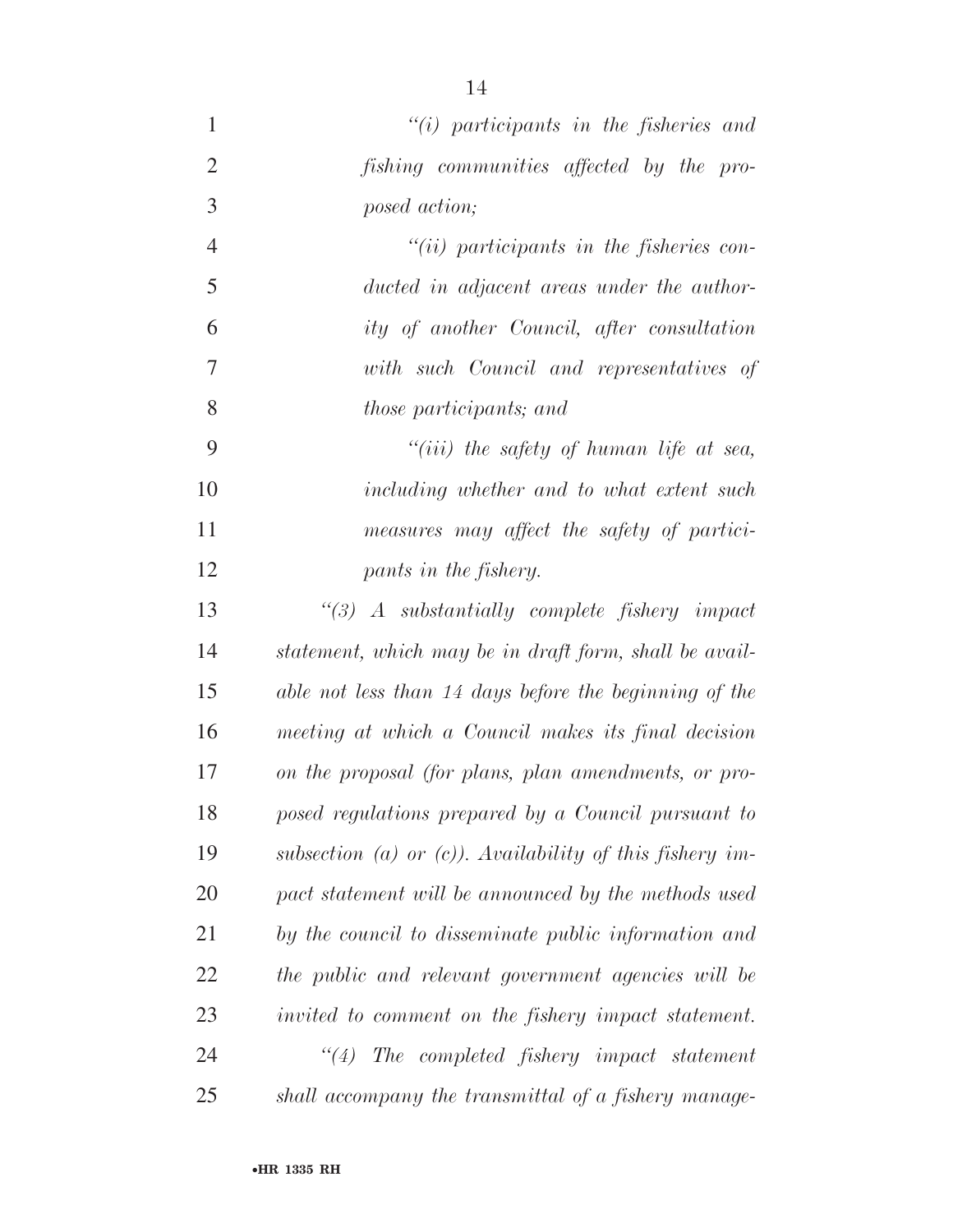*ment plan or plan amendment as specified in section 304(a), as well as the transmittal of proposed regula-tions as specified in section 304(b).* 

 *''(5) The Councils shall, subject to approval by the Secretary, establish criteria to determine actions or classes of action of minor significance regarding subparagraphs (A), (B), (D), (E), and (F) of para- graph (2), for which preparation of a fishery impact statement is unnecessary and categorically excluded from the requirements of this section, and the docu-mentation required to establish the exclusion.* 

 *''(6) The Councils shall, subject to approval by the Secretary, prepare procedures for compliance with this section that provide for timely, clear, and concise analysis that is useful to decisionmakers and the pub- lic, reduce extraneous paperwork and effectively in-volve the public, including—* 

 *''(A) using Council meetings to determine the scope of issues to be addressed and identi- fying significant issues related to the proposed action;* 

 *''(B) integration of the fishery impact state- ment development process with preliminary and final Council decisionmaking in a manner that provides opportunity for comment from the pub-*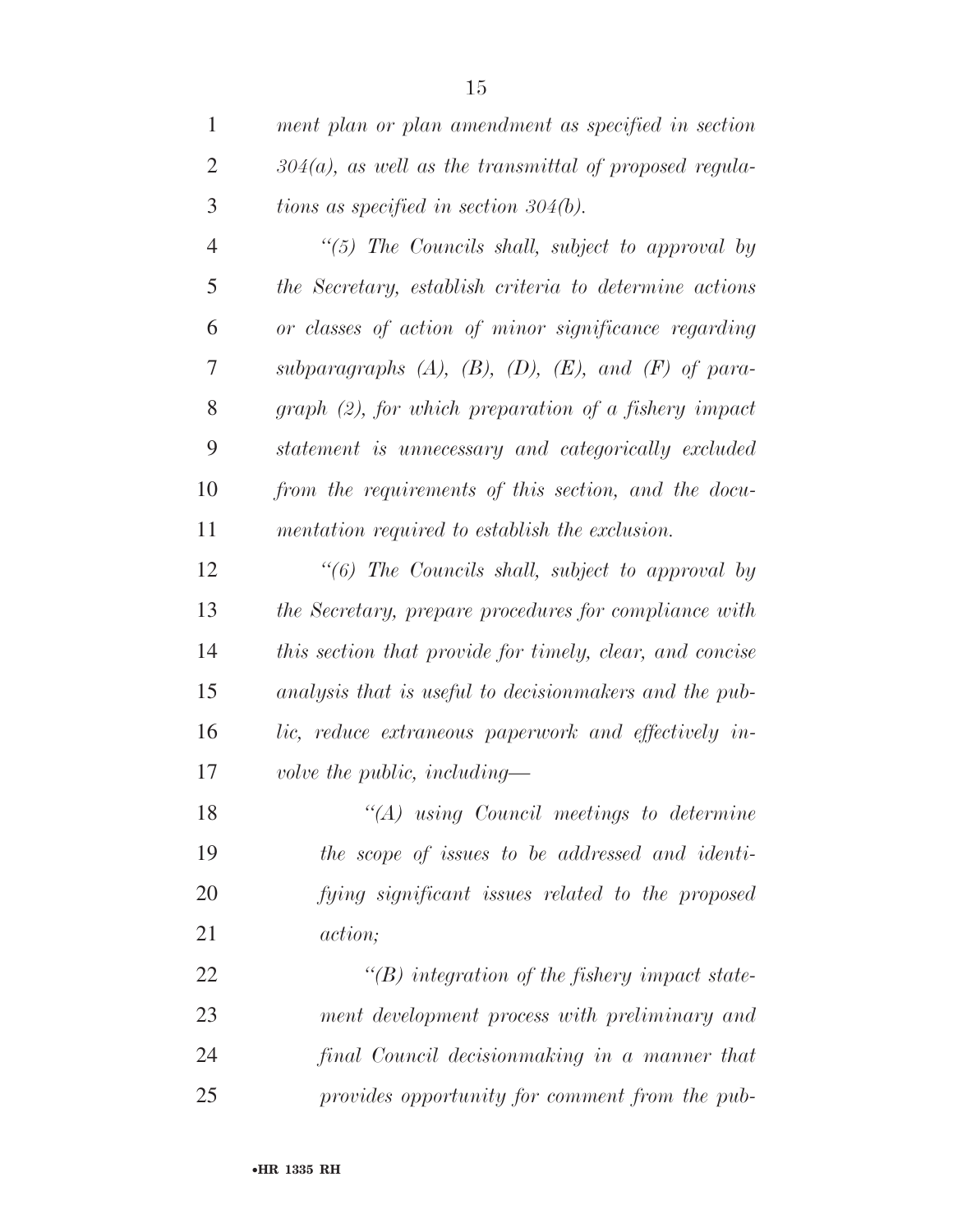| $\mathbf{1}$   | lic and relevant government agencies prior to           |
|----------------|---------------------------------------------------------|
| $\overline{2}$ | these decision points; and                              |
| 3              | $"$ (C) providing scientific, technical, and            |
| $\overline{4}$ | legal advice at an early stage of the development       |
| 5              | of the fishery impact statement to ensure timely        |
| 6              | transmittal and Secretarial review of the pro-          |
| 7              | posed fishery management plan, plan amend-              |
| 8              | ment, or regulations to the Secretary.                  |
| 9              | $\lq(7)$ Actions taken in accordance with this sec-     |
| 10             | tion are deemed to fulfill the requirements of the Na-  |
| 11             | tional Environmental Policy Act of 1969 (42 U.S.C.      |
| 12             | 4321 et seq.) and all related implementing regula-      |
| 13             | tions.".                                                |
| 14             | EVALUATION OF ADEQUACY.—Section<br>(2)                  |
| 15             | $304(a)(2)$ (16 U.S.C. 1854(a)(2)) is amended by strik- |
| 16             | ing "and" after the semicolon at the end of subpara-    |
| 17             | $graph(B)$ , striking the period at the end of subpara- |
| 18             | graph $(C)$ and inserting "; and", and by adding at     |
| 19             | the end the following:                                  |
| 20             | $\lq (D)$ evaluate the adequacy of the accom-           |
| 21             | panying fishery impact statement as basis for           |
| 22             | fully considering the environmental impacts of          |
| 23             | implementing the fishery management plan or             |
| 24             | plan amendment.".                                       |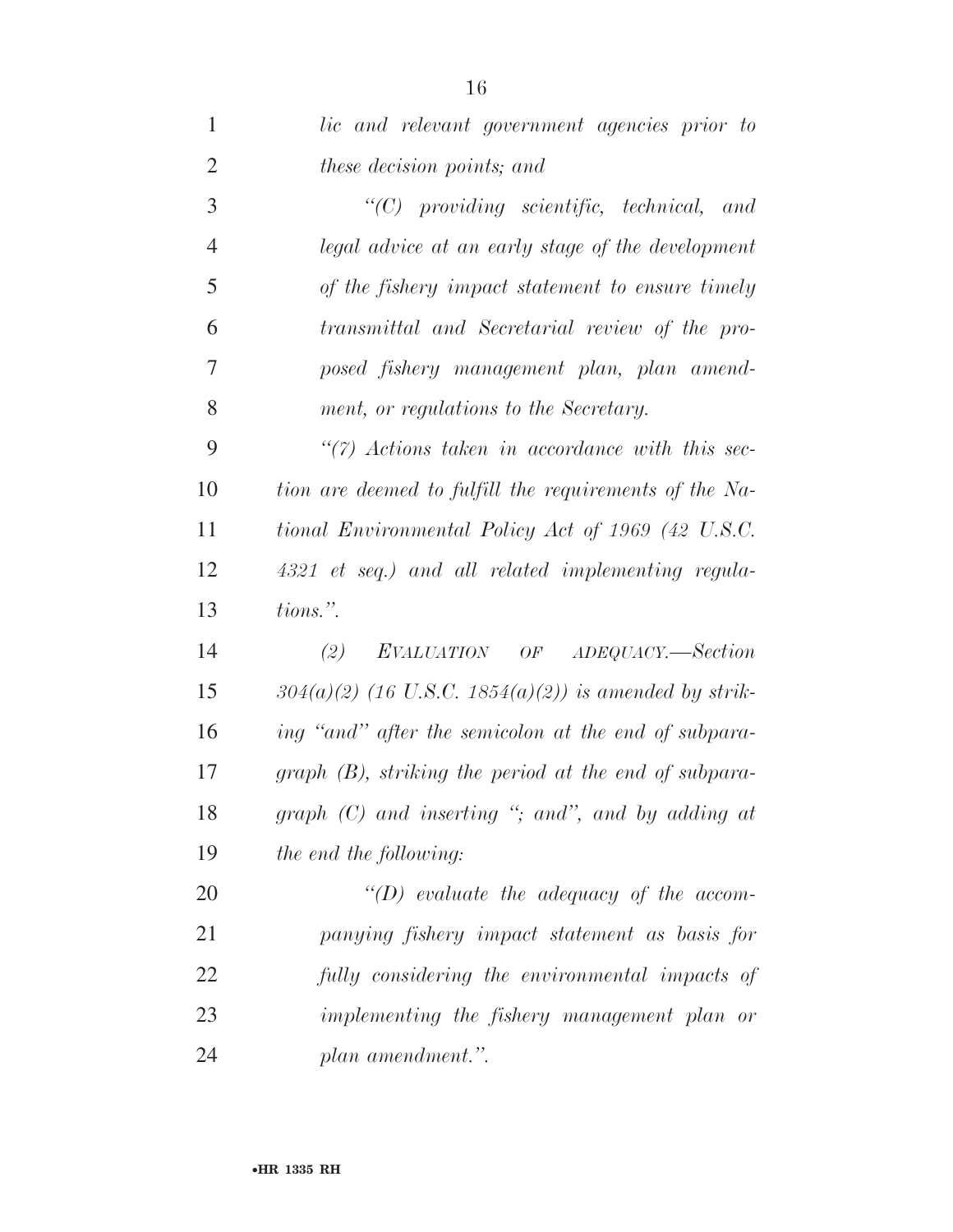*(3) REVIEW OF REGULATIONS.—Section 304(b)* 

| $\overline{2}$ | $(16 \text{ U.S.C. } 1854(b))$ is amended by striking so much |
|----------------|---------------------------------------------------------------|
| 3              | as precedes subparagraph $(A)$ of paragraph $(1)$ and         |
| $\overline{4}$ | <i>inserting the following:</i>                               |
| 5              | "(b) REVIEW OF REGULATIONS.-                                  |
| 6              | "(1) Upon transmittal by the Council to the Sec-              |
| 7              | retary of proposed regulations prepared under section         |
| 8              | $303(c)$ , the Secretary shall immediately initiate an        |
| 9              | evaluation of the proposed regulations to determine           |
| 10             | whether they are consistent with the fishery manage-          |
| 11             | ment plan, plan amendment, this Act and other ap-             |
| 12             | plicable law. The Secretary shall also immediately            |
| 13             | initiate an evaluation of the accompanying fishery            |
| 14             | impact statement as a basis for fully considering the         |
| 15             | environmental impacts of implementing the proposed            |
| 16             | regulations. Within 15 days of initiating such evalua-        |
| 17             | tion the Secretary shall make a determination and—            |
| 18             | $\ddot{\phantom{1}}$                                          |
| 19             | (4) EFFECT ON TIME REQUIREMENTS.-Section                      |
| 20             | $305(e)$ (16 U.S.C. 1855(e)) is amended by inserting          |
| 21             | "the National Environmental Policy Act of 1969 (42            |
| 22             | U.S.C. 4321 et seq.)," after "the Regulatory Flexi-           |

*bility Act (5 U.S.C. 601 et seq.),''.*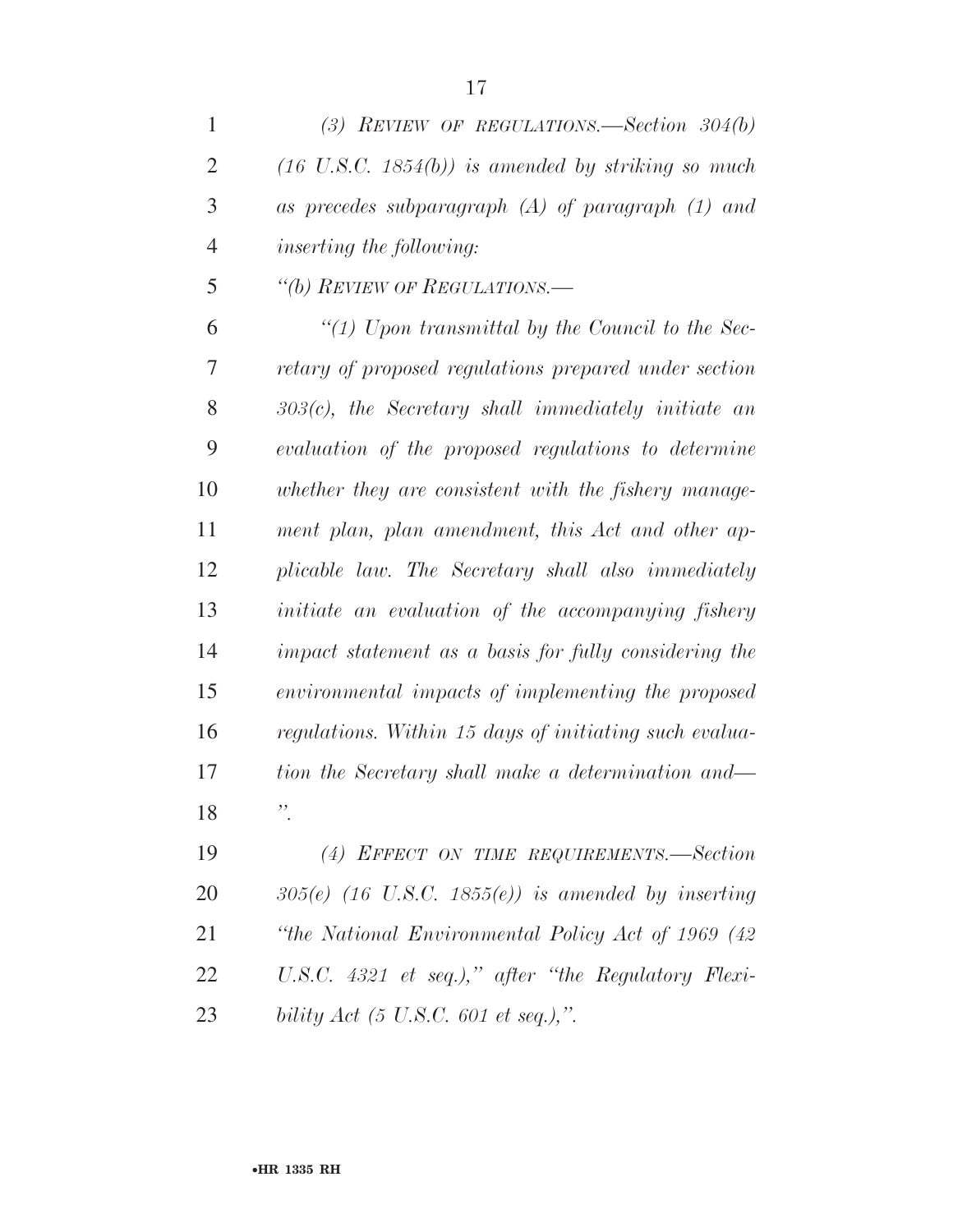*(a) CATCH SHARE DEFINED.—Section 3 (16 U.S.C. 1802) is amended by inserting after paragraph (2) the fol- lowing: ''(2a) The term 'catch share' means any fishery management program that allocates a specific per- centage of the total allowable catch for a fishery, or a specific fishing area, to an individual, cooperative, community, processor, representative of a commercial sector, or regional fishery association established in accordance with section 303A(c)(4), or other entity.''. (b) CATCH SHARE REFERENDUM PILOT PROGRAM.— (1) IN GENERAL.—Section 303A(c)(6)(D) (16 U.S.C. 1853a(c)(6)(D)) is amended to read as follows: ''(D) CATCH SHARE REFERENDUM PILOT PROGRAM.— ''(i) The New England, Mid-Atlantic, South Atlantic, and Gulf of Mexico Councils may not submit a fishery management plan* 

 *or amendment that creates a catch share program for a fishery, and the Secretary may not approve or implement such a plan or amendment submitted by such a Council or a secretarial plan or amendment under section 304(c) that creates such a program, unless the final program has been approved,*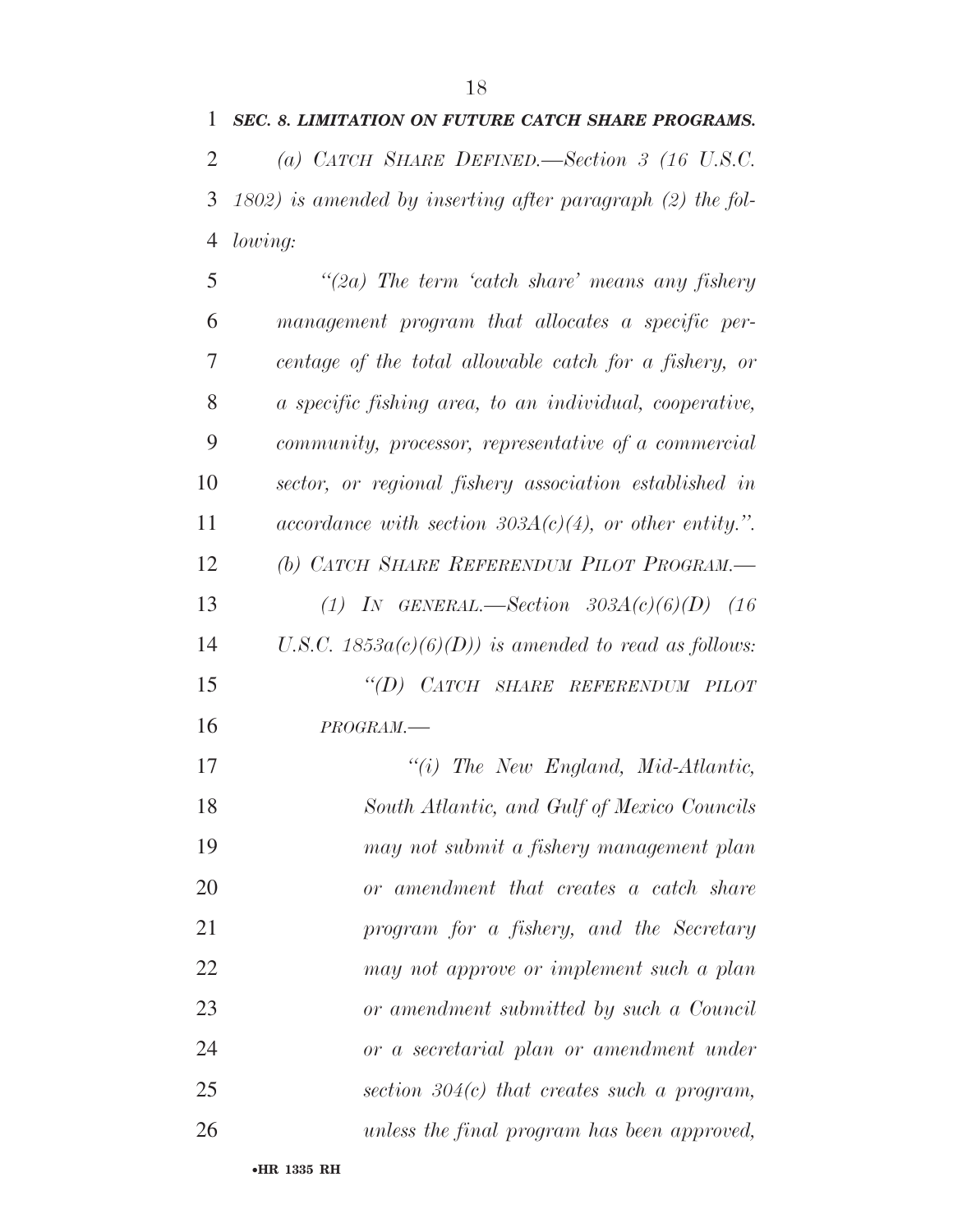| $\mathbf{1}$   | in a referendum in accordance with this                 |
|----------------|---------------------------------------------------------|
| $\overline{2}$ | subparagraph, by a majority of the permit               |
| 3              | holders eligible to participate in the fishery.         |
| $\overline{4}$ | For multispecies permits in the Gulf of                 |
| 5              | Mexico, any permit holder with landings                 |
| 6              | from within the sector of the fishery being             |
| 7              | considered for the catch share program                  |
| 8              | within the 5-year period preceding the date             |
| 9              | of the referendum and still active in fishing           |
| 10             | in the fishery shall be eligible to participate         |
| 11             | in such a referendum. If a catch share pro-             |
| 12             | gram is not approved by the requisite num-              |
| 13             | ber of permit holders, it may be revised and            |
| 14             | submitted for approval in a subsequent ref-             |
| 15             | erendum.                                                |
| 16             | "(ii) The Secretary may, at the request                 |
| 17             | of the New England Fishery Management                   |
| 18             | Council, allow participation in such a ref-             |
| 19             | erendum for a fishery under the Council's               |
| 20             | <i>authority</i> , by <i>fishing</i> vessel crewmembers |
| 21             | who derive a significant portion of their               |
| 22             | <i>livelihood from such fishing.</i>                    |
| 23             | $``(iii)$ The Secretary shall conduct a                 |
| 24             | referendum under this subparagraph, in-                 |
| 25             | cluding notifying all permit holders eligible           |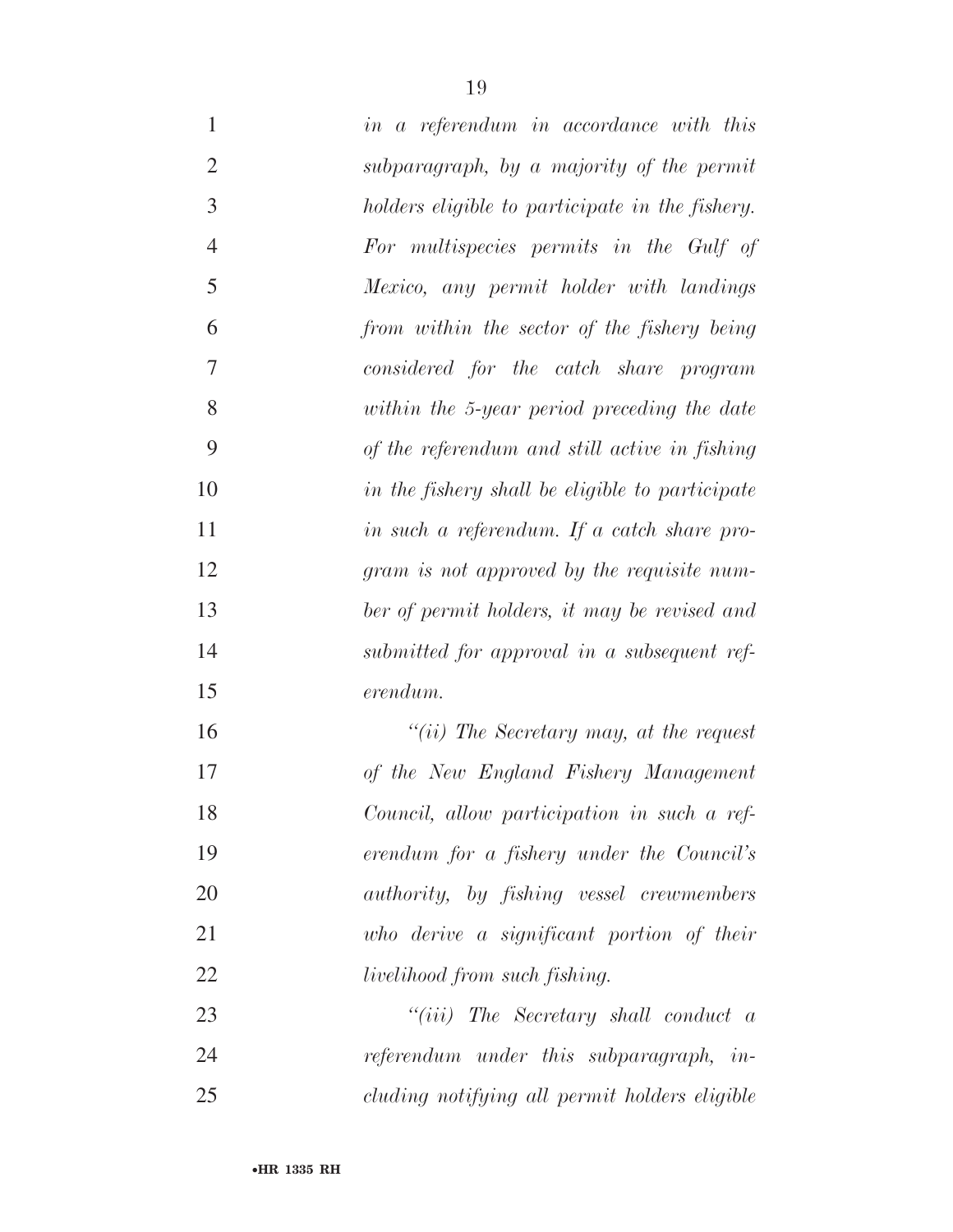| $\mathbf{1}$   | to participate in the referendum and mak-         |
|----------------|---------------------------------------------------|
| $\overline{2}$ | ing available to them—                            |
| 3              | "(I) a copy of the proposed pro-                  |
| $\overline{4}$ | gram;                                             |
| 5              | "(II) an estimate of the costs of                 |
| 6              | the program, including costs to partici-          |
| 7              | pants;                                            |
| 8              | $``(III)$ an estimate of the amount               |
| 9              | of fish or percentage of quota each per-          |
| 10             | mit holder would be allocated; and                |
| 11             | $\lq (IV)$ information concerning the             |
| 12             | schedule, procedures, and eligibility re-         |
| 13             | quirements for the referendum process.            |
| 14             | "(iv) For the purposes of this subpara-           |
| 15             | graph, the term 'permit holder eligible to        |
| 16             | participate' only includes the holder of $\alpha$ |
| 17             | permit for a fishery under which fishing          |
| 18             | has occurred in 3 of the 5 years preceding        |
| 19             | a referendum for the fishery, unless sickness,    |
| 20             | <i>injury, or other unavoidable hardship pre-</i> |
| 21             | vented the permit holder from engaging in         |
| 22             | such fishing.                                     |
| 23             | $\lq\lq(v)$ The Secretary may not implement       |
| 24             | any catch share program for any fishery           |
| 25             | managed exclusively by the Secretary unless       |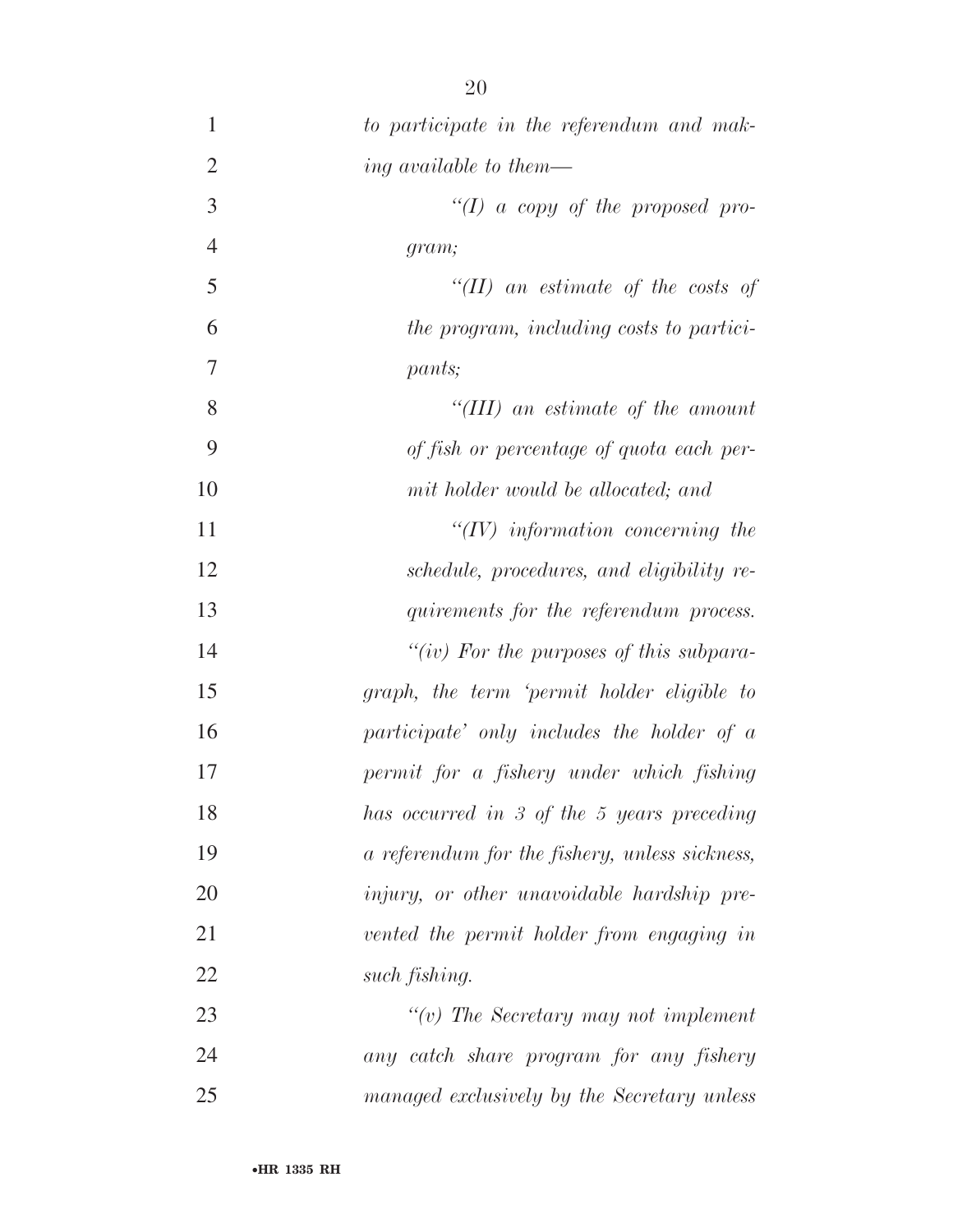| $\mathbf{1}$   | first petitioned by a majority of those per-           |
|----------------|--------------------------------------------------------|
| $\overline{2}$ | mit holders eligible to participate in the             |
| 3              | fishery.".                                             |
| $\overline{4}$ | (2) LIMITATION ON APPLICATION.—The amend-              |
| 5              | ment made by paragraph $(1)$ shall not apply to a      |
| 6              | catch share program that is submitted to, or proposed  |
| 7              | by, the Secretary of Commerce before the date of en-   |
| 8              | actment of this Act.                                   |
| 9              | (3) REGULATIONS.—Before conducting a ref-              |
| 10             | erendum under the amendment made by paragraph          |
| 11             | (1), the Secretary of Commerce shall issue regulations |
| 12             | implementing such amendment after providing an op-     |
| 13             | portunity for submission by the public of comments     |
| 14             | on the regulations.                                    |
| 15             | <b>SEC. 9. REPORT ON FEE.</b>                          |
| 16             | Section 304(d)(2) (16 U.S.C. 1854(d)(2)) is amended    |
| 17             | by adding at the end the following:                    |
| 18             | "(D) The Secretary shall report annually on the        |
| 19             | amount collected under this paragraph from each        |
| 20             | fishery and detail how the funds were spent in the     |
| 21             | prior year on a fishery-by-fishery basis, to-          |
| 22             | "(i) Congress; and                                     |
| 23             | $``(ii)$ each Council from whose fisheries the         |
| 24             | fee under this paragraph were collected.".             |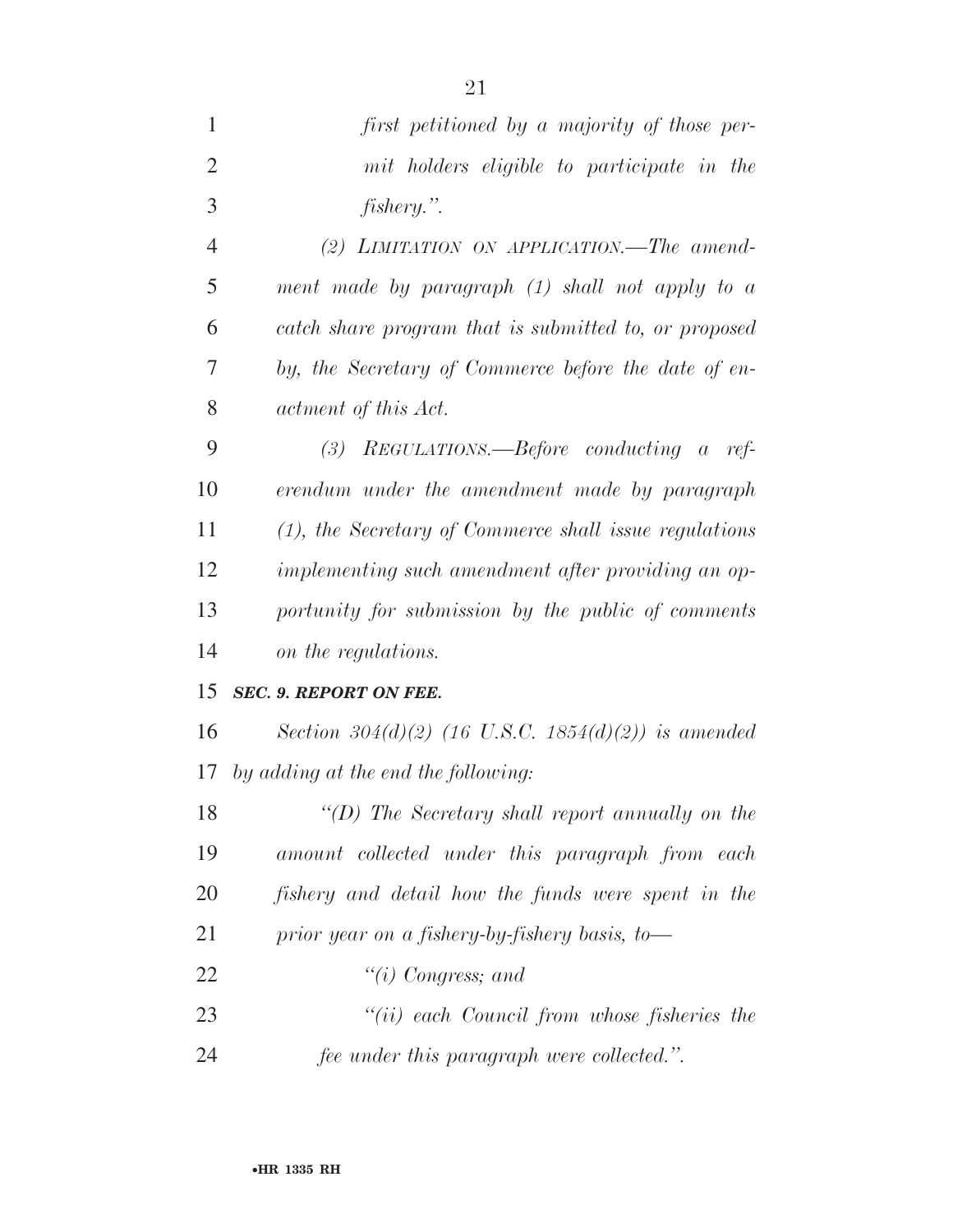| 1              | SEC. 10. DATA COLLECTION AND DATA CONFIDENTIALITY.       |
|----------------|----------------------------------------------------------|
| $\overline{2}$ | (a) ELECTRONIC MONITORING.                               |
| 3              | (1) ISSUANCE OF REGULATIONS.—                            |
| $\overline{4}$ | (A) REQUIREMENT.—The Secretary shall                     |
| 5              | <i>issue regulations governing the use of electronic</i> |
| 6              | monitoring for the purposes of monitoring fish-          |
| 7              | eries that are subject to the Magnuson-Stevens           |
| 8              | Fishery Conservation and Management Act (16)             |
| 9              | U.S.C. 1801 et seq.).                                    |
| 10             | $(B)$ CONTENT.—The regulations shall—                    |
| 11             | $(i)$ distinguish between monitoring for                 |
| 12             | data collection and research purposes and                |
| 13             | monitoring for compliance and enforcement                |
| 14             | purposes; and                                            |
| 15             | (ii) include minimum criteria, objec-                    |
| 16             | tives, or performance standards for elec-                |
| 17             | <i>tronic monitoring.</i>                                |
| 18             | $(C)$ PROCESS.—In issuing the regulations                |
| 19             | the Secretary shall—                                     |
| 20             | $(i)$ consult with the Councils and fish-                |
| 21             | ery management commissions;                              |
| 22             | (ii) publish the proposed regulations;                   |
| 23             | and                                                      |
| 24             | ( <i>iii</i> ) provide an opportunity for the            |
| 25             | submission by the public of comments on                  |
| 26             | the proposed regulations.                                |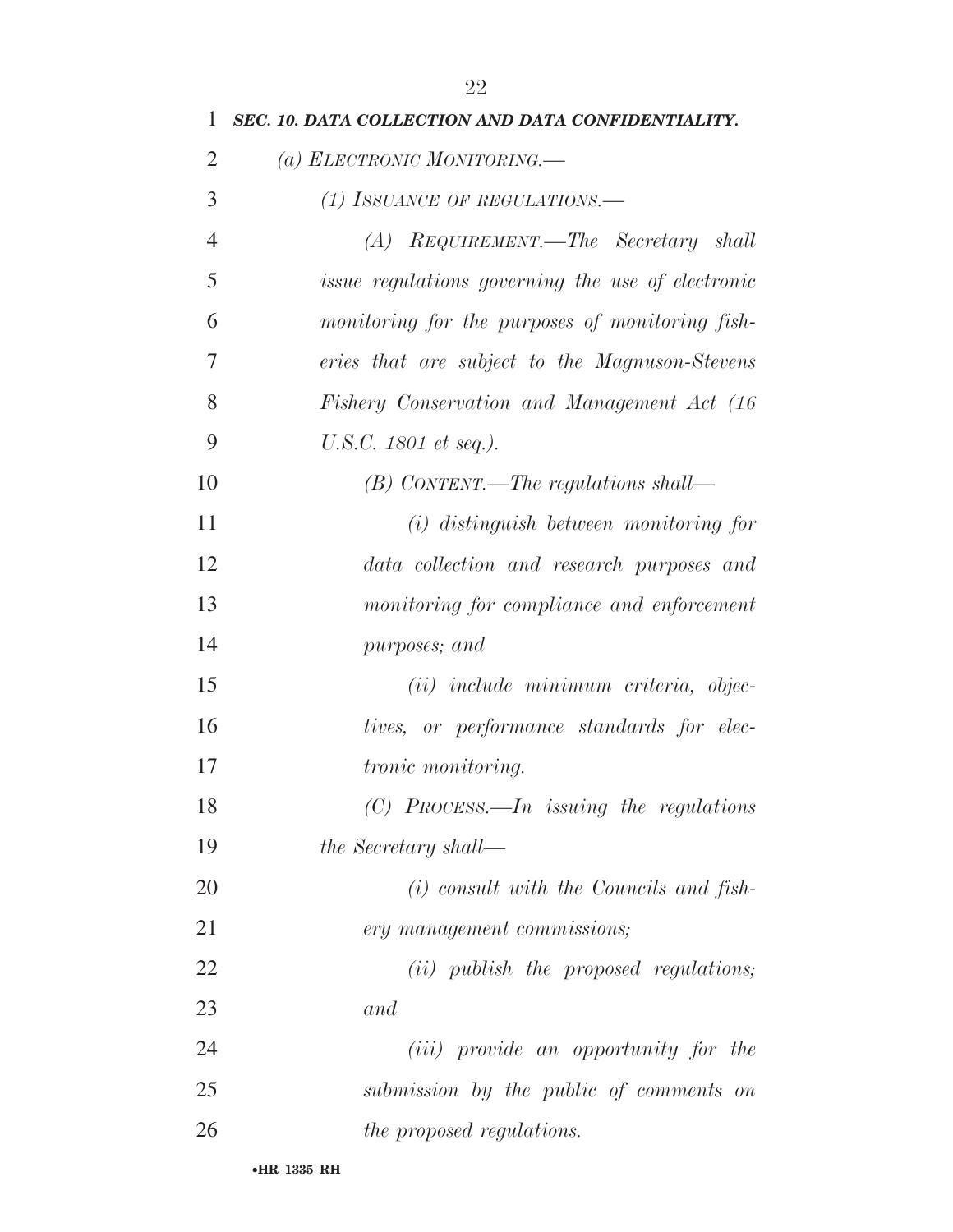### *(2) IMPLEMENTATION OF MONITORING.—*

| $\overline{2}$ | $(A)$ In GENERAL.—Subject to subparagraph            |
|----------------|------------------------------------------------------|
| 3              | $(B)$ , and after the issuance of the final regula-  |
| $\overline{4}$ | tions, a Council, or the Secretary for fisheries re- |
| 5              | ferred to in section $302(a)(3)$ of the Magnuson-    |
| 6              | Stevens Fishery Conservation and Management          |
| 7              | Act (16 U.S.C. 1852(a)(3)), may, in accordance       |
| 8              | with the regulations, on a fishery-by-fishery basis  |
| 9              | and consistent with the existing objectives and      |
| 10             | management goals of a fishery management plan        |
| 11             | and the Act for a fishery issued by the Council      |
| 12             | or the Secretary, respectively, amend such           |
| 13             | $plan$ —                                             |
| 14             | (i) to incorporate electronic monitoring             |
| 15             | as an alternative tool for data collection           |
| 16             | and monitoring purposes or for compliance            |
| 17             | and enforcement purposes (or both); and              |
| 18             | $(ii)$ to allow for the replacement of $a$           |
| 19             | percentage of on-board observers with elec-          |
| 20             | tronic monitoring.                                   |
| 21             | $(B)$ COMPARABILITY.—Subparagraph<br>(A)             |
| 22             | shall apply to a fishery only if the Council or      |
| 23             | Secretary, respectively, determines that such        |
| 24             | monitoring will yield comparable data collection     |
| 25             | and compliance results.                              |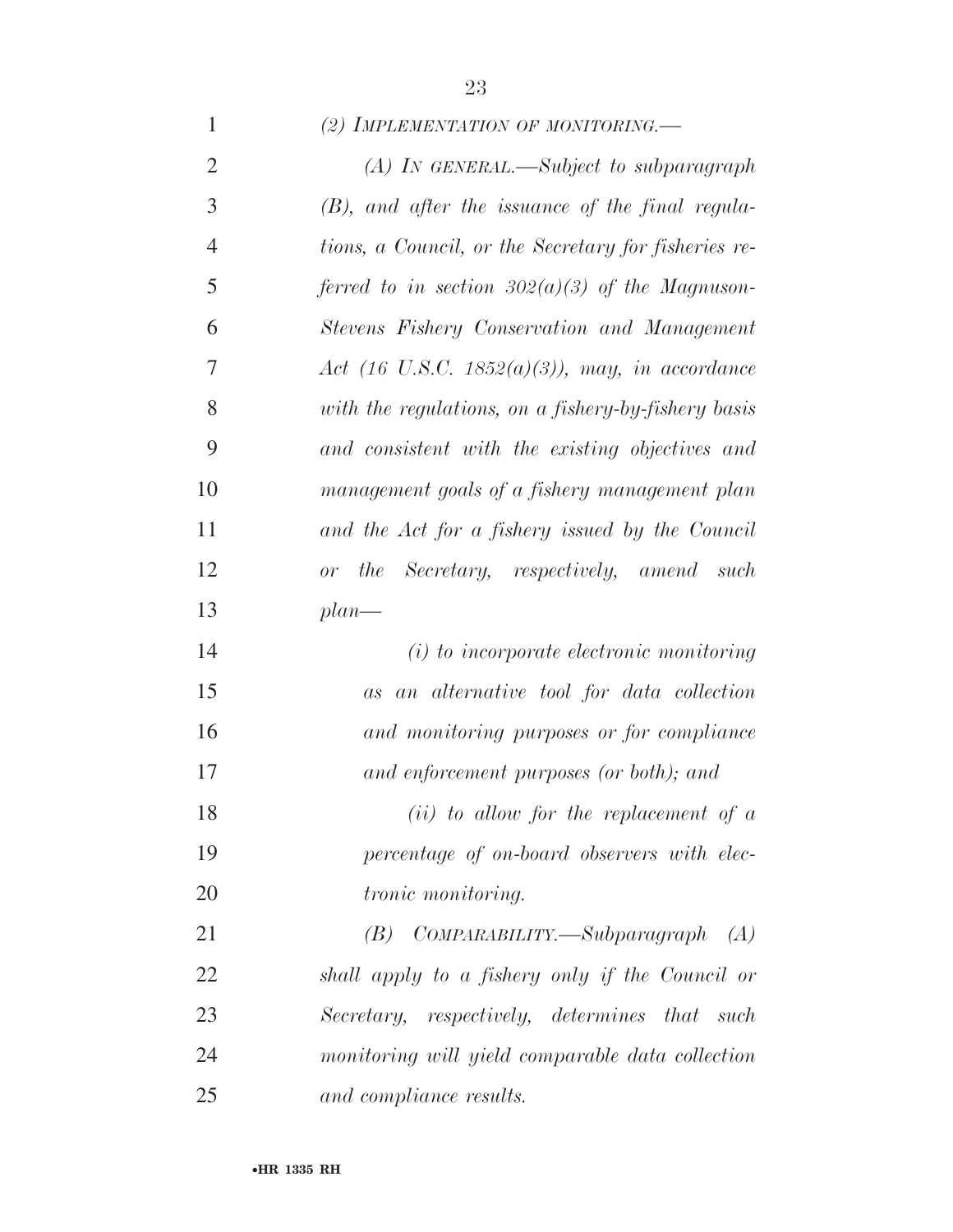| 1              | $(3)$ PILOT PROJECTS.—Before the issuance of                |
|----------------|-------------------------------------------------------------|
| $\overline{2}$ | final regulations, a Council, or the Secretary for fish-    |
| 3              | eries referred to in section $302(a)(3)$ , may, subject to  |
| $\overline{4}$ | the requirements of the Magnuson-Stevens Fishery            |
| 5              | Conservation and Management Act, on a fishery-by-           |
| 6              | fishery basis, and consistent with the existing objec-      |
| 7              | tives and management goals of a fishery management          |
| 8              | plan for a fishery issued by the Council or the Sec-        |
| 9              | retary, respectively, conduct a pilot project for the use   |
| 10             | of electronic monitoring for the fishery.                   |
| 11             | $(4)$ DEADLINE.—The Secretary shall issue final             |
| 12             | regulations under this subsection by not later than 12      |
| 13             | months after the date of enactment of this Act.             |
| 14             | (b) VIDEO AND ACOUSTIC SURVEY TECHNOLOGIES.-                |
| 15             | The Secretary shall work with the Regional Fishery Man-     |
| 16             | agement Councils and nongovernmental entities to develop    |
| 17             | and implement the use pursuant to the Magnuson-Stevens      |
|                | 18 Fishery Conservation and Management Act (16 U.S.C.       |
| 19             | 1801 et seq.) of video survey technologies and expanded use |
| 20             | <i>of acoustic survey technologies.</i>                     |
| 21             | (c) CONFIDENTIALITY OF INFORMATION.—                        |
| 22             | (1) IN GENERAL.—Section $402(b)$ (16 U.S.C.                 |

*1881a(b)) is amended—* 

*(A) in paragraph (1)—*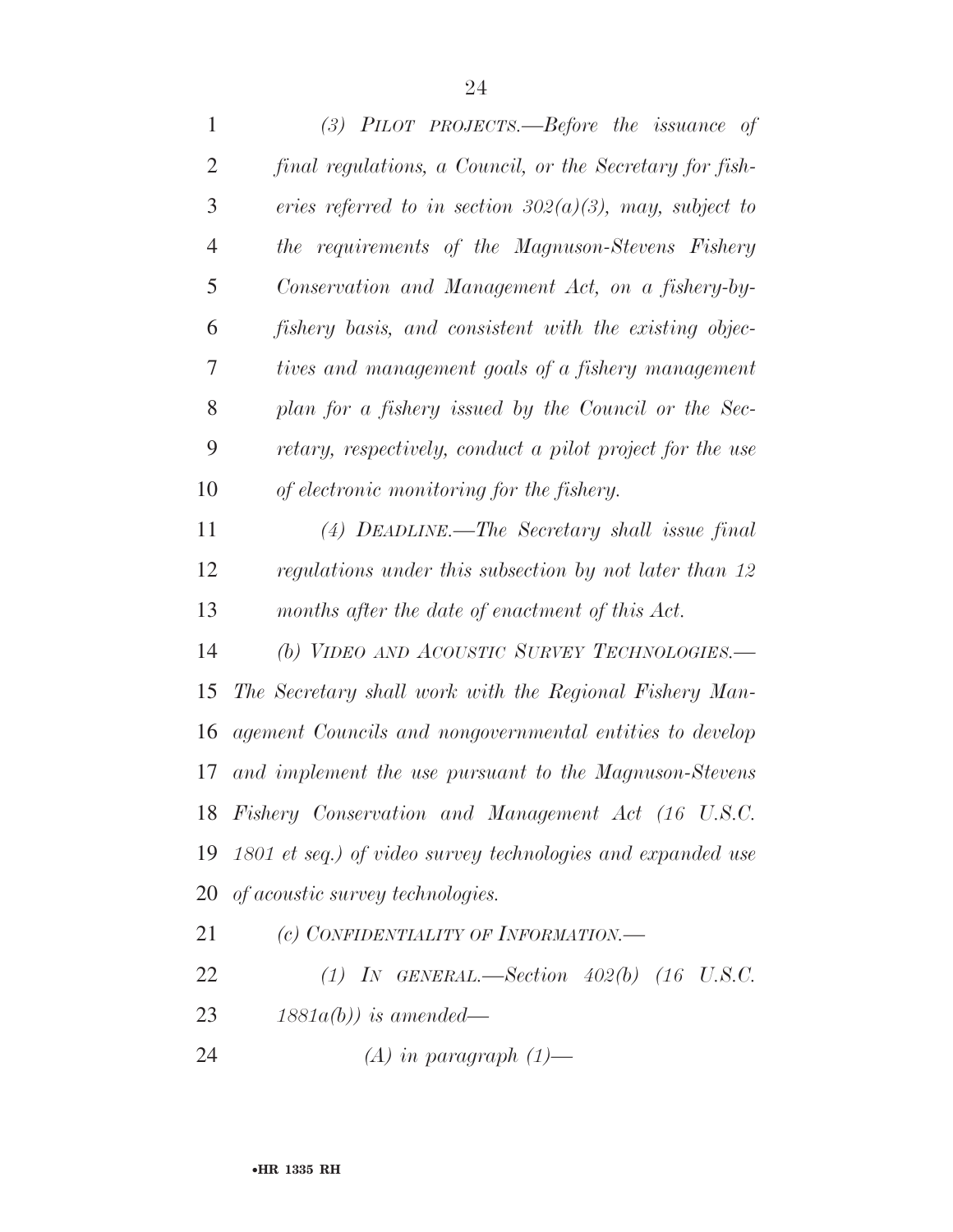| $\mathbf{1}$   | (i) by amending subparagraph $(B)$ to              |
|----------------|----------------------------------------------------|
| $\overline{2}$ | read as follows:                                   |
| 3              | $\lq\lq(B)$ to State or Marine Fisheries Commis-   |
| $\overline{4}$ | sion employees as necessary for achievement of     |
| 5              | the purposes of this Act, subject to a confiden-   |
| 6              | tiality agreement between the State or Commis-     |
| $\overline{7}$ | sion, respectively, and the Secretary that pro-    |
| 8              | hibits public disclosure of the identity of any    |
| 9              | person and of confidential information,";          |
| 10             | $(ii)$ in subparagraph $(E)$ , by striking         |
| 11             | "limited access" and inserting "catch"             |
| 12             | share"; and                                        |
| 13             | $(iii)$ in subparagraph $(G)$ , by striking        |
| 14             | "limited access" and inserting "catch"             |
| 15             | share";                                            |
| 16             | $(B)$ in paragraph $(2)$ —                         |
| 17             | $(i)$ in the matter preceding subpara-             |
| 18             | graph $(A)$ , by inserting ", and information      |
| 19             | <i>obtained through a vessel monitoring system</i> |
| 20             | or other technology used onboard a fishing         |
| 21             | vessel for enforcement or data collection          |
| 22             | purposes," after "information";                    |
| 23             | $(ii)$ by striking "or" after the semi-            |
| 24             | colon at the end of subparagraph $(B)$ ; and       |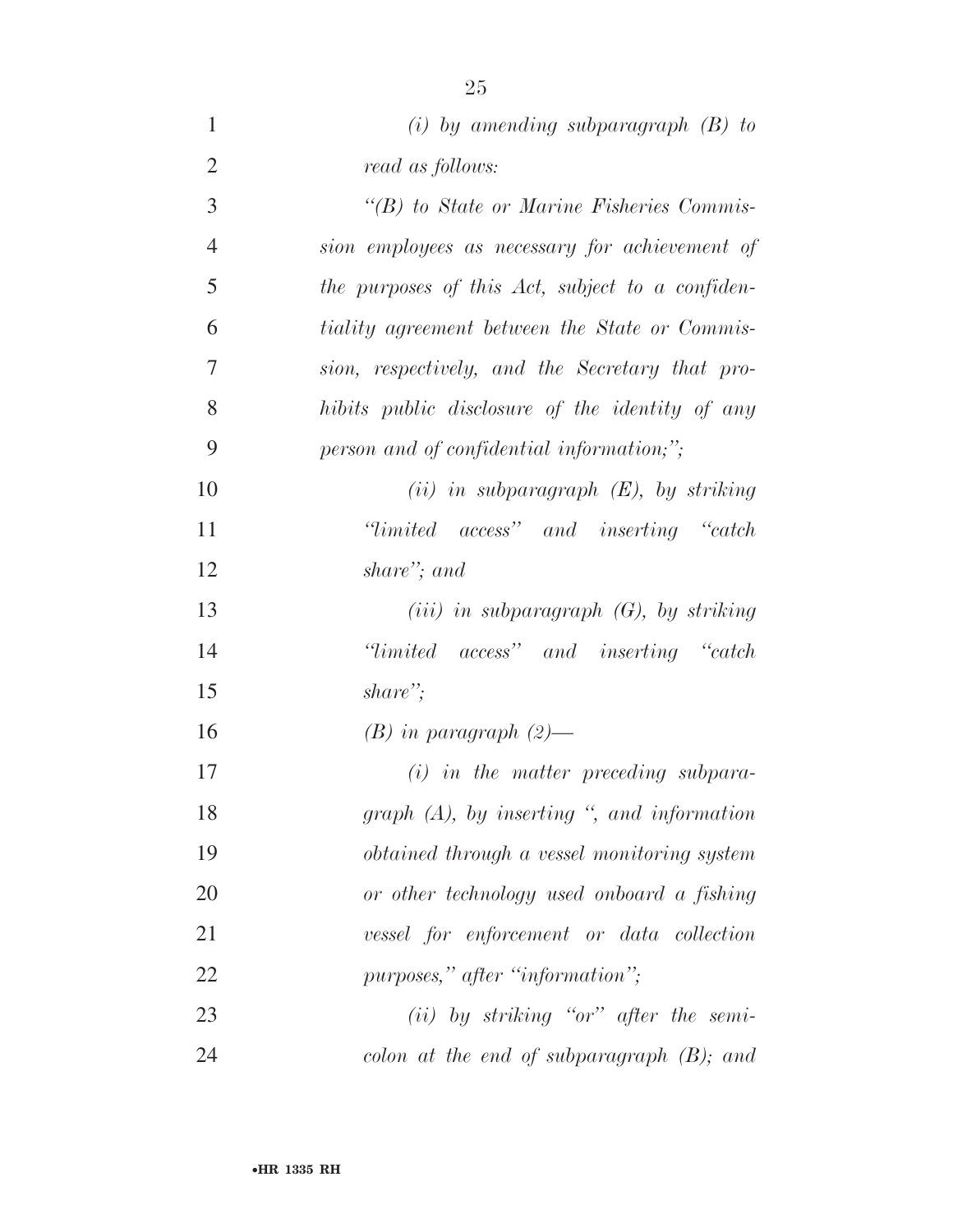| $\mathbf{1}$   | $(iii)$ by striking subparagraph $(C)$ and          |
|----------------|-----------------------------------------------------|
| $\overline{2}$ | <i>inserting the following:</i>                     |
| 3              | " $(C)$ as authorized by any regulations"           |
| $\overline{4}$ | issued under paragraph (6) allowing the collec-     |
| 5              | tion of observer information, pursuant to a con-    |
| 6              | fidentiality agreement between the observers, ob-   |
| $\overline{7}$ | server employers, and the Secretary prohibiting     |
| 8              | disclosure of the information by the observers or   |
| 9              | observer employers, in order—                       |
| 10             | "(i) to allow the sharing of observer in-           |
| 11             | formation among observers and between ob-           |
| 12             | servers and observer employers as necessary         |
| 13             | to train and prepare observers for deploy-          |
| 14             | ments on specific vessels; or                       |
| 15             | "(ii) to validate the accuracy of the ob-           |
| 16             | server information collected; or                    |
| 17             | "(D) to other persons if the Secretary has          |
| 18             | obtained written authorization from the person      |
| 19             | who submitted such information or from the per-     |
| 20             | son on whose vessel the information was col-        |
| 21             | lected, to release such information for reasons not |
| 22             | otherwise provided for in this subsection.";        |
| 23             | by redesignating paragraph $(3)$<br>(C)<br>as       |
| 24             | paragraph $(6)$ ; and                               |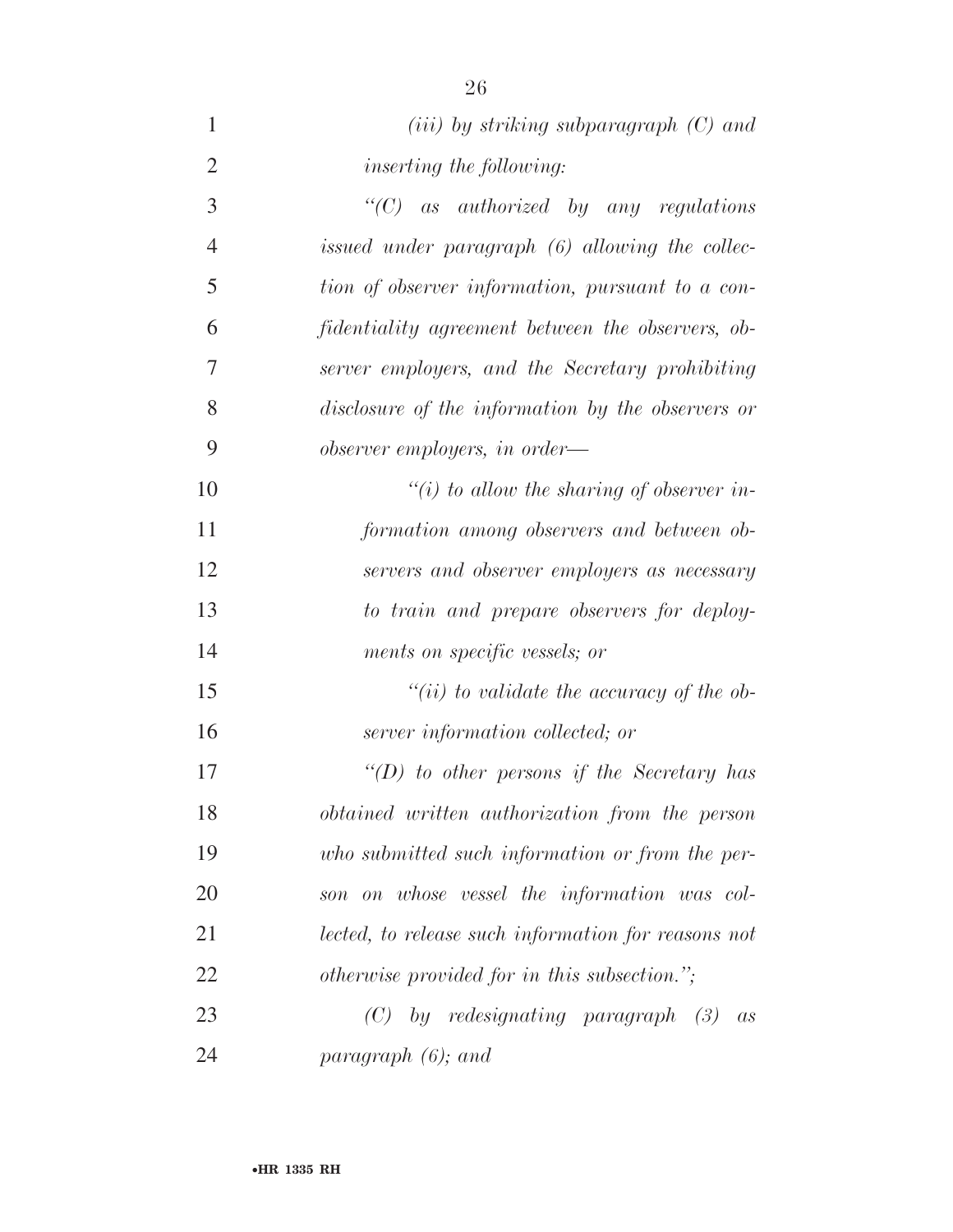| $\mathbf{1}$   | $(D)$ by inserting after paragraph $(2)$ the fol-       |
|----------------|---------------------------------------------------------|
| $\overline{2}$ | lowing:                                                 |
| 3              | $\lq(3)$ Any information submitted to the Secretary,    |
| $\overline{4}$ | a State fisheries management agency, or a Marine        |
| 5              | Fisheries Commission by any person in compliance        |
| 6              | with the requirements of this Act, including confiden-  |
| 7              | tial information, may only be used for purposes of      |
| 8              | fisheries management and monitoring and enforce-        |
| 9              | ment under this Act.                                    |
| 10             | $``(4)$ The Secretary may enter into a memo-            |
| 11             | randum of understanding with the heads of other         |
| 12             | Federal agencies for the sharing of confidential infor- |
| 13             | mation to ensure safety of life at sea or for fisheries |
| 14             | enforcement purposes, including information obtained    |
| 15             | through a vessel monitoring system or other electronic  |
| 16             | enforcement and monitoring systems, if-                 |
| 17             | $\lq\lq (A)$ the Secretary determines there is a        |
| 18             | compelling need to do so; and                           |
| 19             | $\lq\lq(B)$ the heads of the other Federal agencies     |
| 20             | $agree \rightarrow$                                     |
| 21             | $"(i)$ to maintain the confidentiality of               |
| 22             | the information in accordance with the re-              |
| 23             | quirements that apply to the Secretary                  |
| 24             | under this section; and                                 |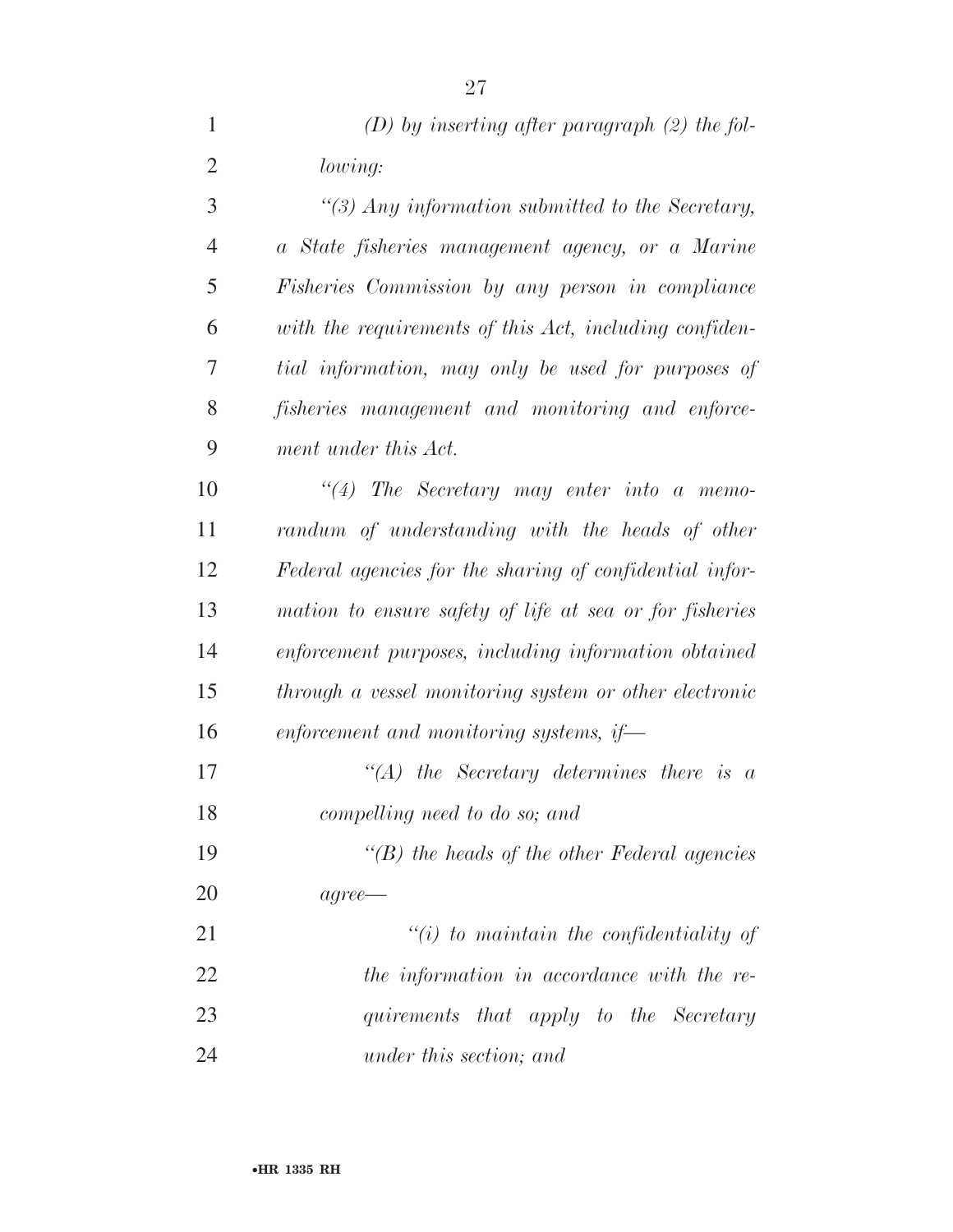| $``(ii)$ to use the information only for  |
|-------------------------------------------|
| the purposes for which it was shared with |
| <i>the agencies.</i>                      |

 *''(5) The Secretary may not provide any vessel- specific or aggregate vessel information from a fishery that is collected for monitoring and enforcement pur- poses to any person for the purposes of coastal and marine spatial planning under Executive Order 13547, unless the Secretary determines that providing such information is important for maintaining or en- hancing national security or for ensuring fishermen continued access to fishing grounds.''.* 

 *(2) CONFIDENTIAL INFORMATION DEFINED.— Section 3 (16 U.S.C. 1802) is further amended by in-serting after paragraph (4) the following:* 

 *''(4a) The term 'confidential information' means—* 

*''(A) trade secrets;* 

- *''(B) proprietary information;*
- *''(C) observer information; and*
- *''(D) commercial or financial information the disclosure of which is likely to result in harm to the competitive position of the person that submitted the information to the Secretary.''.*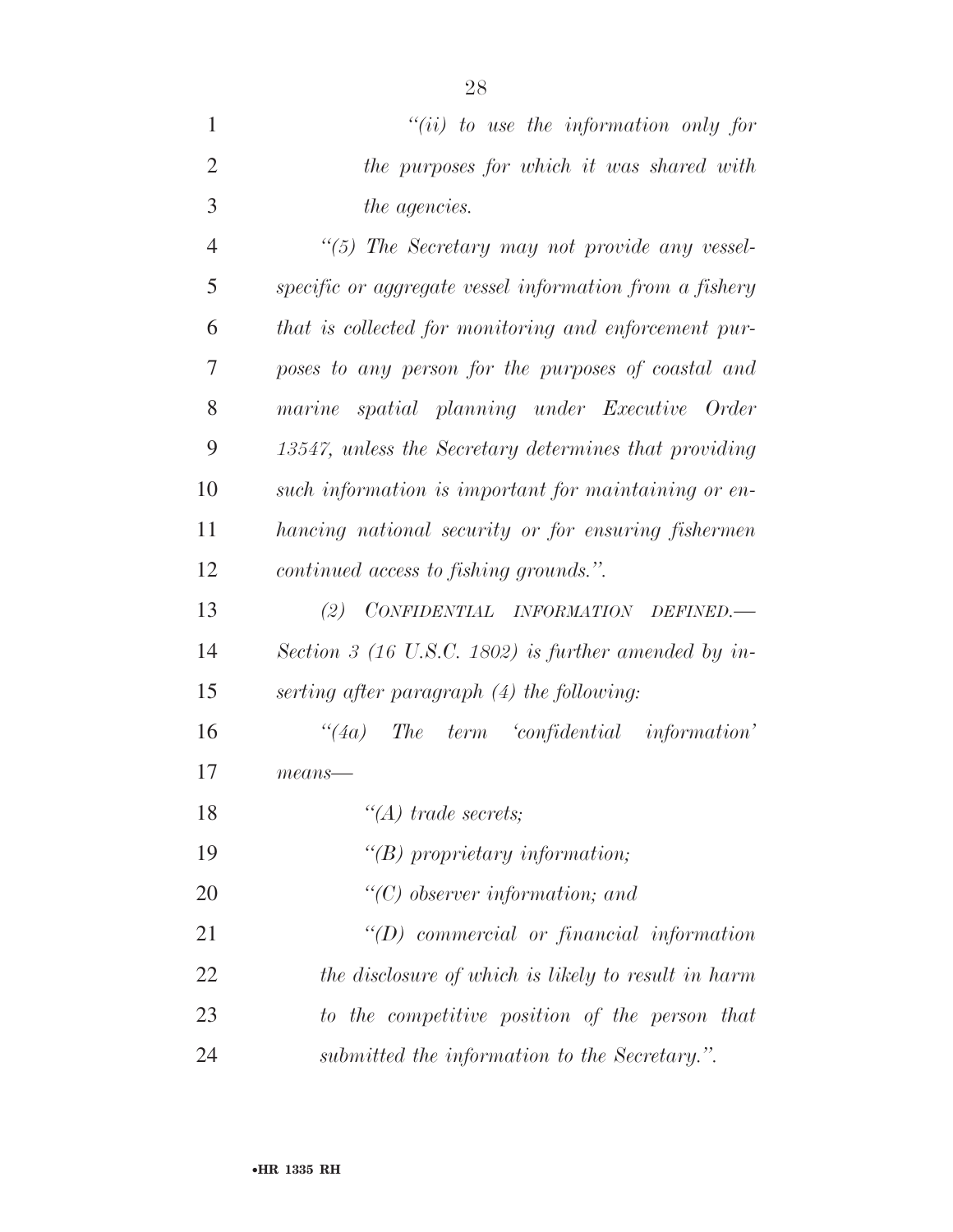| 1              | (d) INCREASED DATA COLLECTION AND ACTIONS TO             |
|----------------|----------------------------------------------------------|
| 2              | ADDRESS DATA-POOR FISHERIES.—Section 404 (16 U.S.C.      |
| 3              | $1881c$ ) is amended by adding at the end the following: |
| $\overline{4}$ | "(e) USE OF THE ASSET FORFEITURE FUND FOR                |
| 5              | <b>FISHERY INDEPENDENT DATA COLLECTION.—</b>             |
| 6              | $``(1)$ In GENERAL.—                                     |
| 7              | "(A) The Secretary, subject to appropria-                |
| 8              | tions, may obligate for data collection purposes         |
| 9              | in accordance with prioritizations under para-           |
| 10             | $graph$ (3) a portion of amounts received by the         |
| 11             | United States as fisheries enforcement penalties.        |
| 12             | $\lq\lq(B)$ Amounts may be obligated under this          |
| 13             | paragraph only in the fishery management re-             |
| 14             | gion with respect to which they are collected.           |
| 15             | "(2) INCLUDED PURPOSES.—The purposes re-                 |
| 16             | ferred to in paragraph $(1)$ include—                    |
| 17             | $\lq\lq (A)$ the use of State personnel and re-          |
| 18             | sources, including fishery survey vessels owned          |
| 19             | and maintained by States to survey or assess             |
| 20             | data-poor fisheries for which fishery management         |
| 21             | plans are in effect under this Act; and                  |
| 22             | $\lq\lq B$ cooperative research activities author-       |
| 23             | ized under section 318 to improve or enhance the         |
| 24             | fishery independent data used in fishery stock           |
| 25             | <i>assessments.</i>                                      |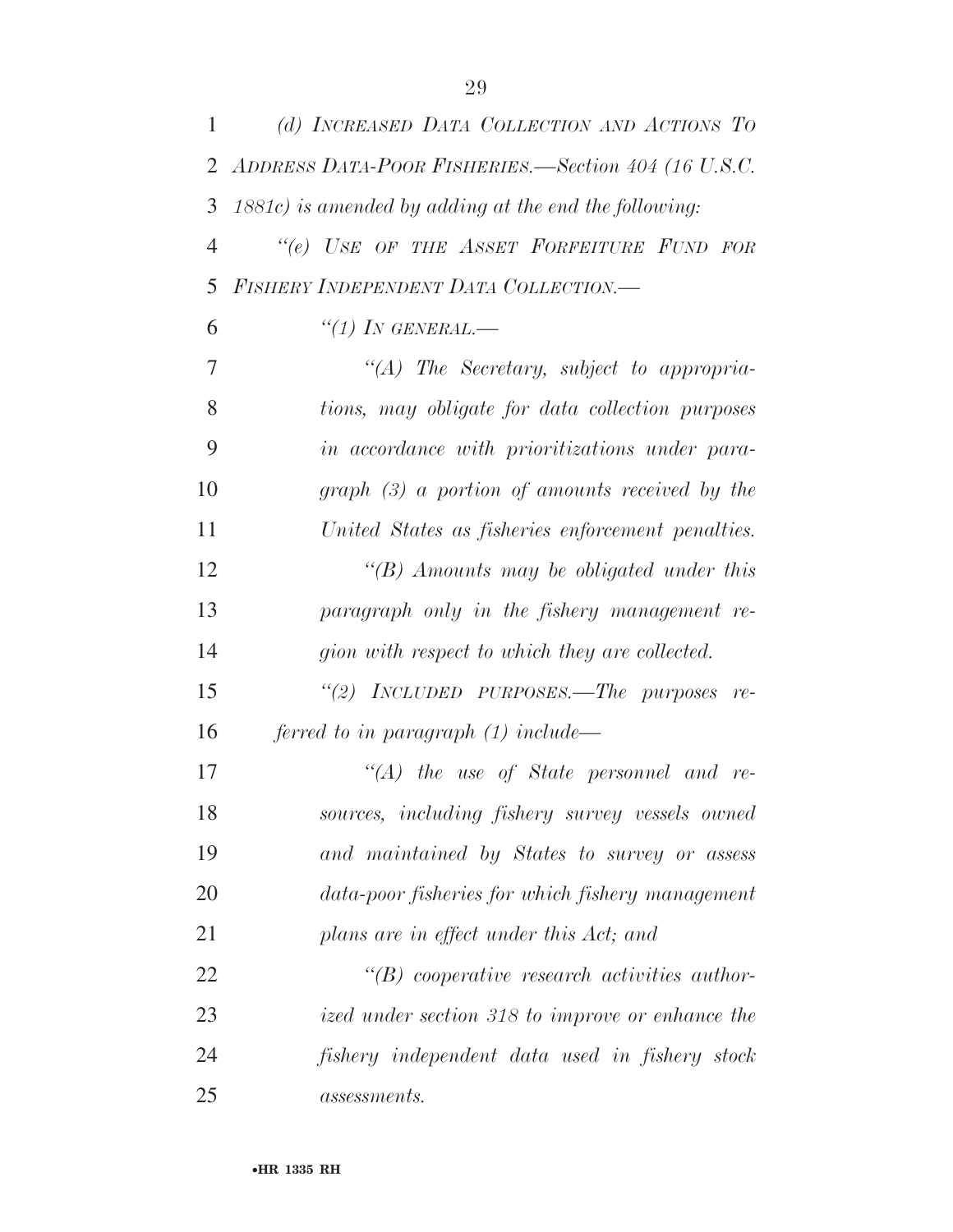| $\mathbf{1}$   | "(3) DATA-POOR FISHERIES PRIORITY LISTS.-          |
|----------------|----------------------------------------------------|
| $\overline{2}$ | Each Council shall—                                |
| 3              | $\lq (A)$ identify those fisheries in its region   |
| $\overline{4}$ | considered to be data-poor fisheries;              |
| 5              | $\lq\lq B$ prioritize those fisheries based on the |
| 6              | need of each fishery for up-to-date information;   |
| 7              | and                                                |
| 8              | $"$ (C) provide those priorities to the Sec-       |
| 9              | retary.                                            |
| 10             | "(4) DEFINITIONS.—In this subsection:              |
| 11             | "(A) The term 'data-poor fishery' means $\alpha$   |
| 12             | fishery                                            |
| 13             | $\lq\lq(i)$ that has not been surveyed in the      |
| 14             | preceding 5-year period;                           |
| 15             | $``(ii)$ for which a fishery stock assess-         |
| 16             | ment has not been performed within the             |
| 17             | preceding 5-year period; or                        |
| 18             | $``(iii)$ for which limited information on         |
| 19             | the status of the fishery is available for         |
| 20             | management purposes.                               |
| 21             | $\lq\lq B$ ) The term 'fisheries enforcement pen-  |
| 22             | alties' means any fine or penalty imposed, or      |
| 23             | proceeds of any property seized, for a violation   |
| 24             | of this Act or of any other marine resource law    |
| 25             | enforced by the Secretary.                         |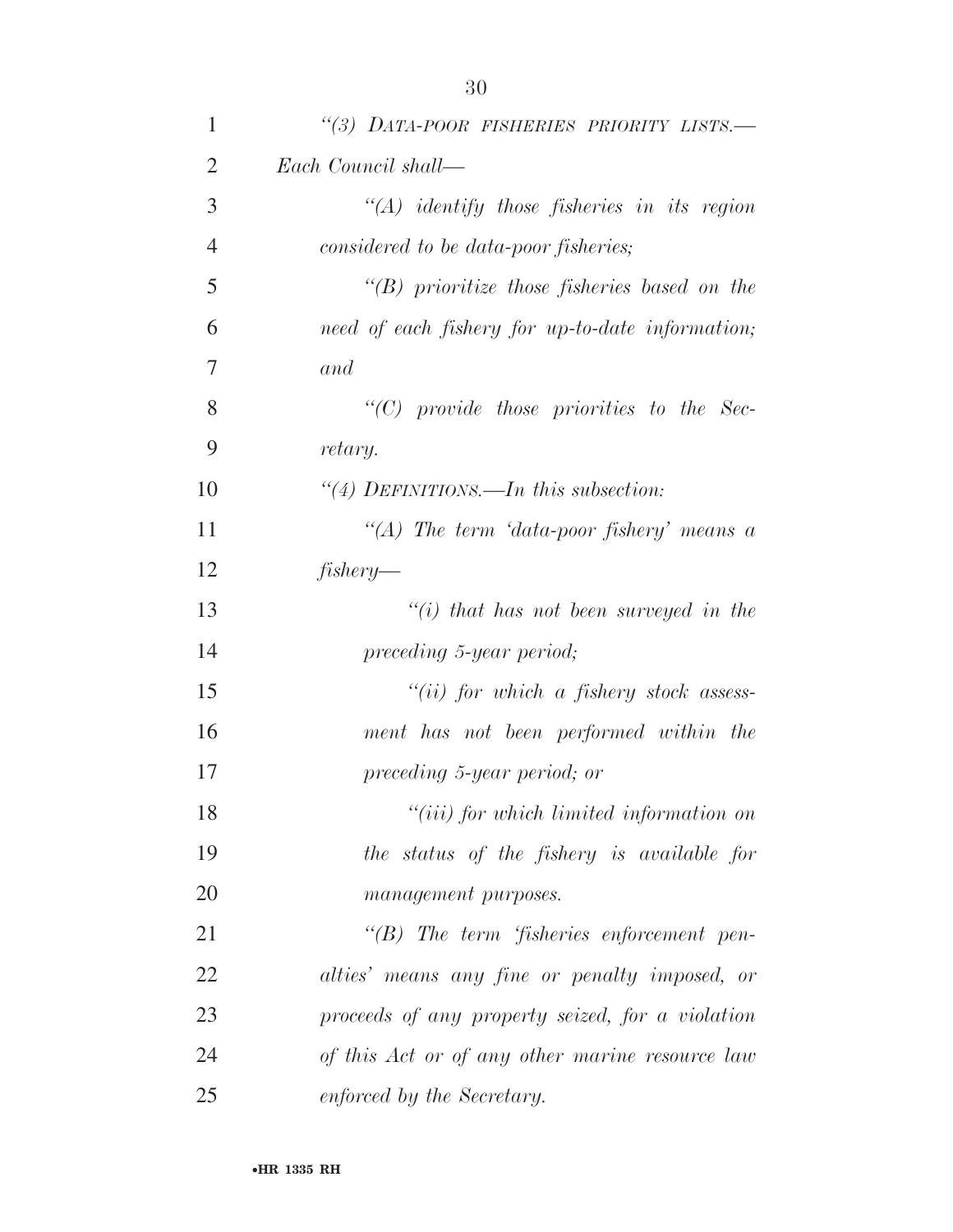| $\mathbf{1}$   | "(5) AUTHORIZATION OF APPROPRIATIONS.-                        |
|----------------|---------------------------------------------------------------|
| $\overline{2}$ | There is authorized to be appropriated to the Sec-            |
| 3              | retary for each fiscal year to carry out this subsection      |
| $\overline{4}$ | up to 80 percent of the fisheries enforcement penalties       |
| 5              | collected during the preceding fiscal year.".                 |
| 6              | SEC. 11. COOPERATIVE RESEARCH AND MANAGEMENT PRO-             |
| 7              | GRAM.                                                         |
| 8              | Section 318 (16 U.S.C. 1867) is amended—                      |
| 9              | (1) in subsection (a), by inserting $\lq(1)$ " before         |
| 10             | the first sentence, and by adding at the end the fol-         |
| 11             | lowing:                                                       |
| 12             | $\lq(2)$ Within one year after the date of enactment of       |
| 13             | the Strengthening Fishing Communities and Increasing          |
| 14             | Flexibility in Fisheries Management Act, and after con-       |
| 15             | sultation with the Councils, the Secretary shall publish a    |
| 16             | plan for implementing and conducting the program estab-       |
| 17             | lished in paragraph (1). Such plan shall identify and de-     |
| 18             | scribe critical regional fishery management and research      |
| 19             | needs, possible projects that may address those needs, and    |
| 20             | estimated costs for such projects. The plan shall be revised  |
| 21             | and updated every 5 years, and updated plans shall include    |
| 22             | a brief description of projects that were funded in the prior |
| 23             | 5-year period and the research and management needs that      |
| 24             | <i>were addressed by those projects.</i> "; and               |
| 25             | $(2)$ in subsection $(c)$ —                                   |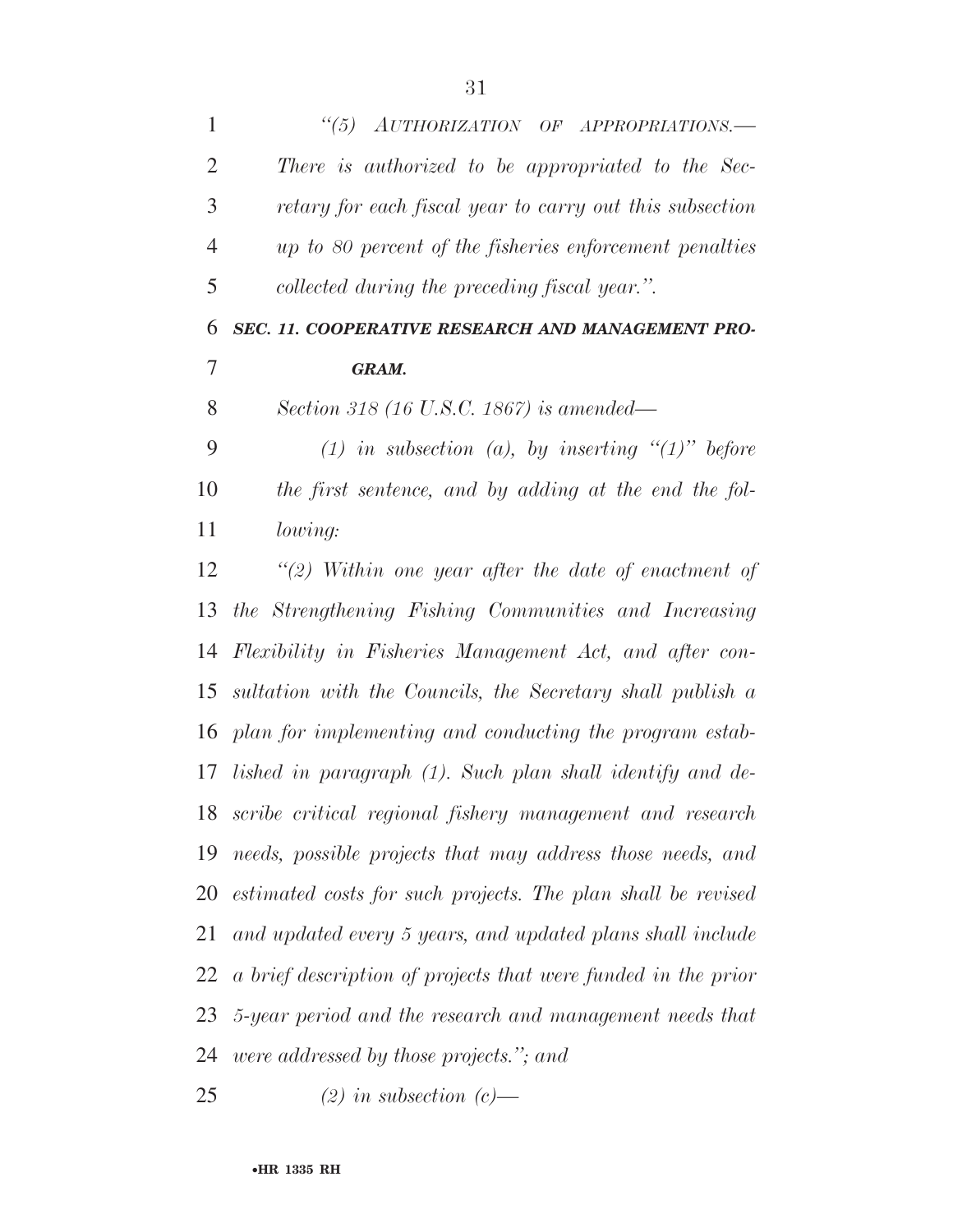| 1              | $(A)$ in the heading, by striking "FUNDING"          |
|----------------|------------------------------------------------------|
| $\overline{2}$ | and inserting "PRIORITIES"; and                      |
| 3              | $(B)$ in paragraph $(1)$ , by striking all after     |
| $\overline{4}$ | "including" and inserting an em dash, followed       |
| 5              | on the next line by the following:                   |
| 6              | $\lq (A)$ the use of fishing vessels or acoustic or  |
| 7              | other marine technology;                             |
| 8              | $\lq\lq(B)$ expanding the use of electronic catch    |
| 9              | reporting programs and technology; and               |
| 10             | $\lq\lq C$ improving monitoring and observer         |
| 11             | coverage through the expanded use of electronic      |
| 12             | <i>monitoring devices.</i> ".                        |
| 13             | SEC. 12. COUNCIL JURISDICTION FOR OVERLAPPING FISH-  |
| 14             | <b>ERIES.</b>                                        |
| 15             | Section 302(a)(1) (16 U.S.C. 1852(a)) is amended—    |
| 16             | $(1)$ in subparagraph $(A)$ , in the second sen-     |
| 17             | $tence$ —                                            |
| 18             | (A) by striking " $18$ " and inserting " $19$ ";     |
| 19             | and                                                  |
|                |                                                      |
| 20             | $(B)$ by inserting before the period at the end      |
| 21             | "and a liaison who is a member of the Mid-At-        |
| 22             | lantic Fishery Management Council to represent       |
| 23             | the interests of fisheries under the jurisdiction of |

*such Council''; and*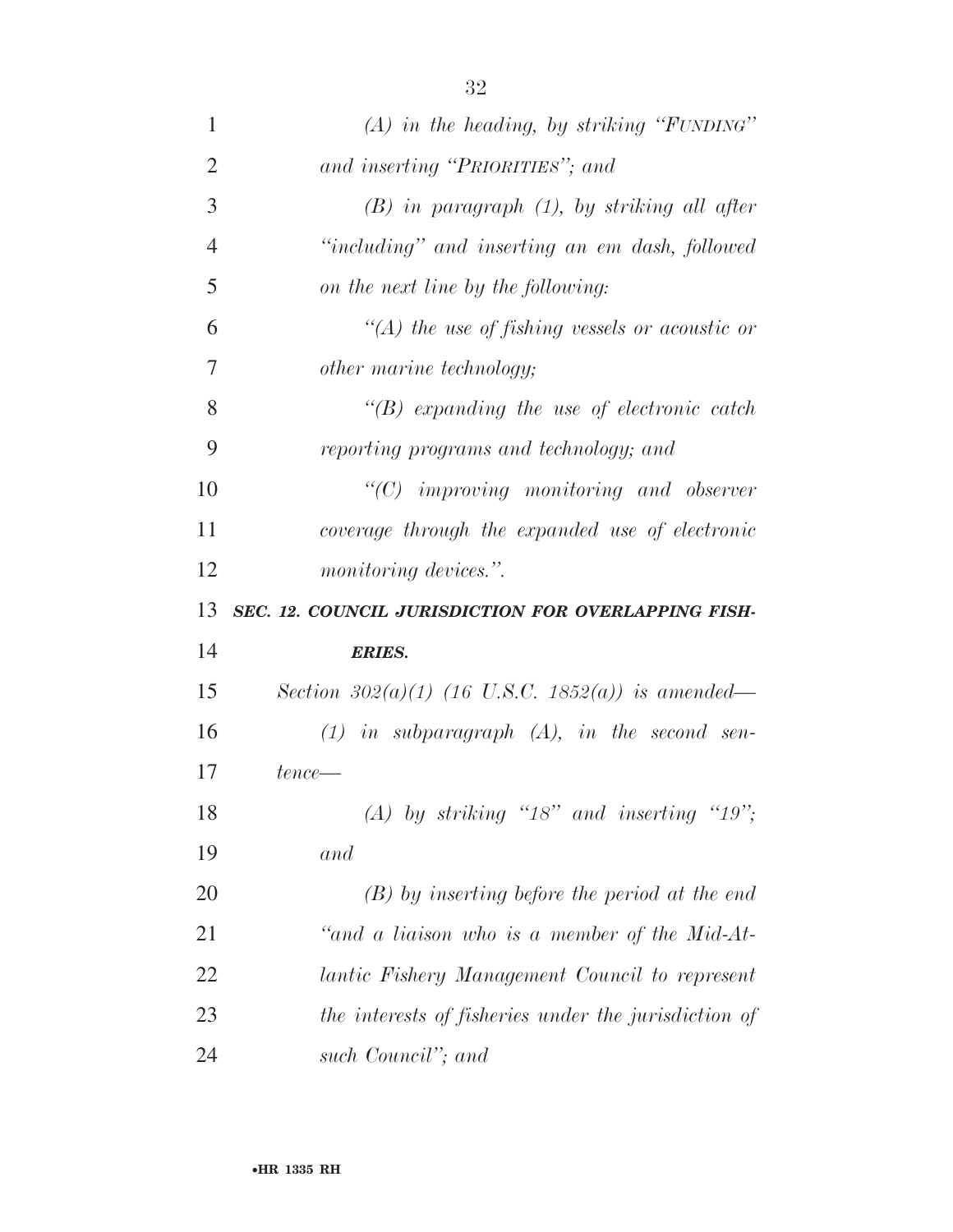| 1              | $(2)$ in subparagraph $(B)$ , in the second sen-              |
|----------------|---------------------------------------------------------------|
| $\overline{2}$ | $tence$ —                                                     |
| 3              | (A) by striking "21" and inserting "22";                      |
| 4              | and                                                           |
| 5              | $(B)$ by inserting before the period at the end               |
| 6              | "and a liaison who is a member of the New Eng-                |
| 7              | land Fishery Management Council to represent                  |
| 8              | the interests of fisheries under the jurisdiction of          |
| 9              | such Council".                                                |
| 10             | SEC. 13. GULF OF MEXICO FISHERIES COOPERATIVE RE-             |
| 11             | <b>SEARCH AND RED SNAPPER MANAGEMENT.</b>                     |
| 12             | (a) REPEAL.—Section 407 (16 U.S.C. 1883), and the             |
| 13             | item relating to such section in the table of contents in the |
|                | 14 first section, are repealed.                               |
| 15             | (b) REPORTING AND DATA COLLECTION PROGRAM.-                   |
| 16             | The Secretary of Commerce shall—                              |
| 17             | $(1)$ in conjunction with the States, the Gulf of             |
| 18             | Mexico Fishery Management Council, and the rec-               |
| 19             | reational fishing sectors, develop and implement a            |
| 20             | real-time reporting and data collection program for           |
| 21             | the Gulf of Mexico red snapper fishery using available        |
| 22             | <i>technology</i> ; and                                       |
| 23             | $(2)$ make implementation of this subsection a                |
| 24             | priority for funds received by the Secretary and allo-        |
| 25             | cated to this region under section 2 of the Act of Au-        |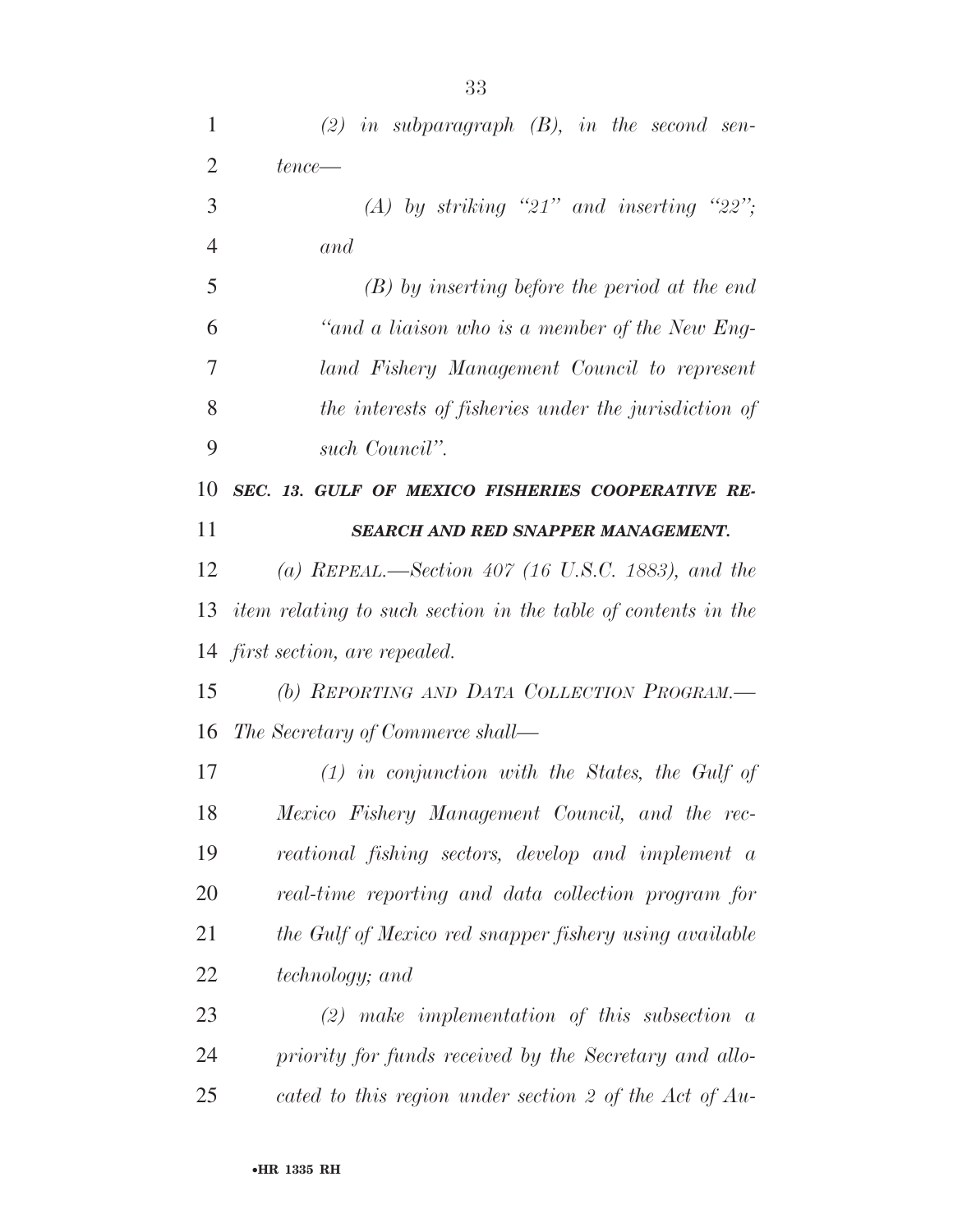| 1              | gust 11, 1939 (commonly known as the "Saltonstall-      |
|----------------|---------------------------------------------------------|
| $\overline{2}$ | Kennedy Act") (15 U.S.C. 713c-3).                       |
| 3              | (c) FISHERIES COOPERATIVE RESEARCH PROGRAM.-            |
| $\overline{4}$ | <i>The Secretary of Commerce—</i>                       |
| 5              | $(1)$ shall, in conjunction with the States, the Gulf   |
| 6              | States Marine Fisheries Commission and the Atlantic     |
| 7              | States Marine Fisheries Commission, the Gulf of Mex-    |
| 8              | ico and South Atlantic Fishery Management Coun-         |
| 9              | cils, and the commercial, charter, and recreational     |
| 10             | fishing sectors, develop and implement a cooperative    |
| 11             | research program authorized under section 318 for the   |
| 12             | fisheries of the Gulf of Mexico and South Atlantic re-  |
| 13             | gions, giving priority to those fisheries that are con- |
| 14             | sidered data-poor; and                                  |
|                |                                                         |

 *(2) may, subject to the availability of appropria- tions, use funds received by the Secretary under sec- tion 2 of the Act of August 11, 1939 (commonly known as the ''Saltonstall-Kennedy Act'') (15 U.S.C. 713c–3) to implement this subsection.* 

 *(d) STOCK SURVEYS AND STOCK ASSESSMENTS.—The Secretary of Commerce, acting through the National Marine Fisheries Service Regional Administrator of the Southeast Regional Office, shall for purposes of the Magnuson-Stevens Fishery Conservation and Management Act (16 U.S.C. 1801 et seq.)—*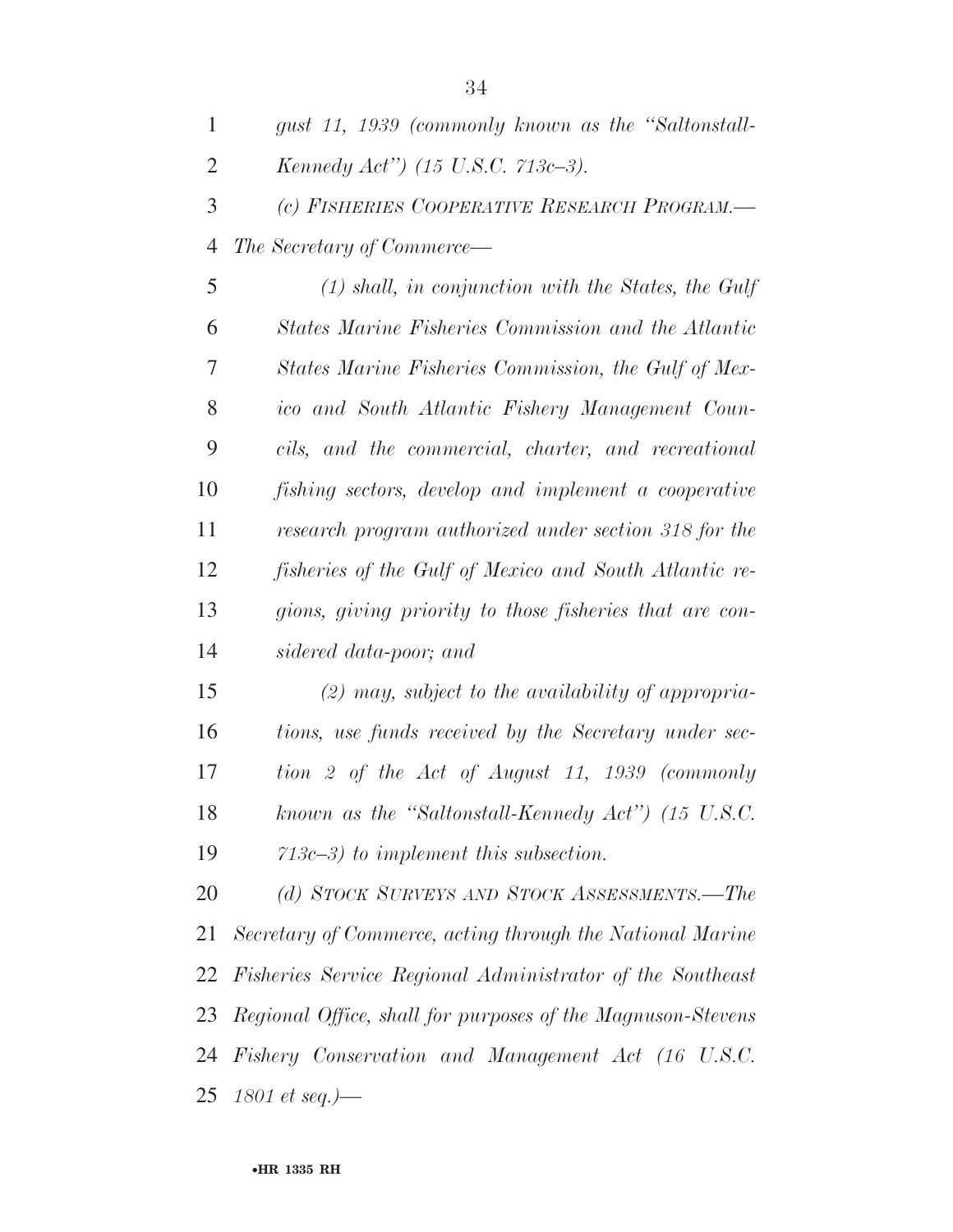| $\mathbf{1}$   | $(1)$ develop a schedule of stock surveys and stock            |
|----------------|----------------------------------------------------------------|
| 2              | assessments for the Gulf of Mexico Region and the              |
| 3              | South Atlantic Region for the 5-year period beginning          |
| $\overline{4}$ | on the date of the enactment of this Act and for every         |
| 5              | 5-year period thereafter;                                      |
| 6              | (2) direct the Southeast Science Center Director               |
| 7              | to implement such schedule; and                                |
| 8              | $(3)$ in such development and implementation—                  |
| 9              | $(A)$ give priority to those stocks that are                   |
| 10             | commercially or recreationally important; and                  |
| 11             | $(B)$ ensure that each such important stock is                 |
| 12             | surveyed at least every 5 years.                               |
| 13             | (e) USE OF FISHERIES INFORMATION IN STOCK AS-                  |
| 14             | SESSMENTS.—The Southeast Science Center Director shall         |
| 15             | ensure that fisheries information made available through       |
| 16             | fisheries programs funded under Public Law 112–141 is in-      |
| 17             | corporated as soon as possible into any fisheries stock as-    |
|                | 18 sessments conducted after the date of the enactment of this |
|                | 19 <i>Act.</i>                                                 |
| 20             | (f) STATE FISHERIES MANAGEMENT IN THE GULF OF                  |
|                | 21 MEXICO WITH RESPECT TO RED SNAPPER.-Section                 |
|                | 22 $306(b)$ (16 U.S.C. 1856(b)) is amended by adding at the    |
|                | 23 end the following:                                          |
| 24             | "(4) Notwithstanding section $3(11)$ , for the purposes        |
|                | 25 of managing the recreational sector of the Gulf of Mexico   |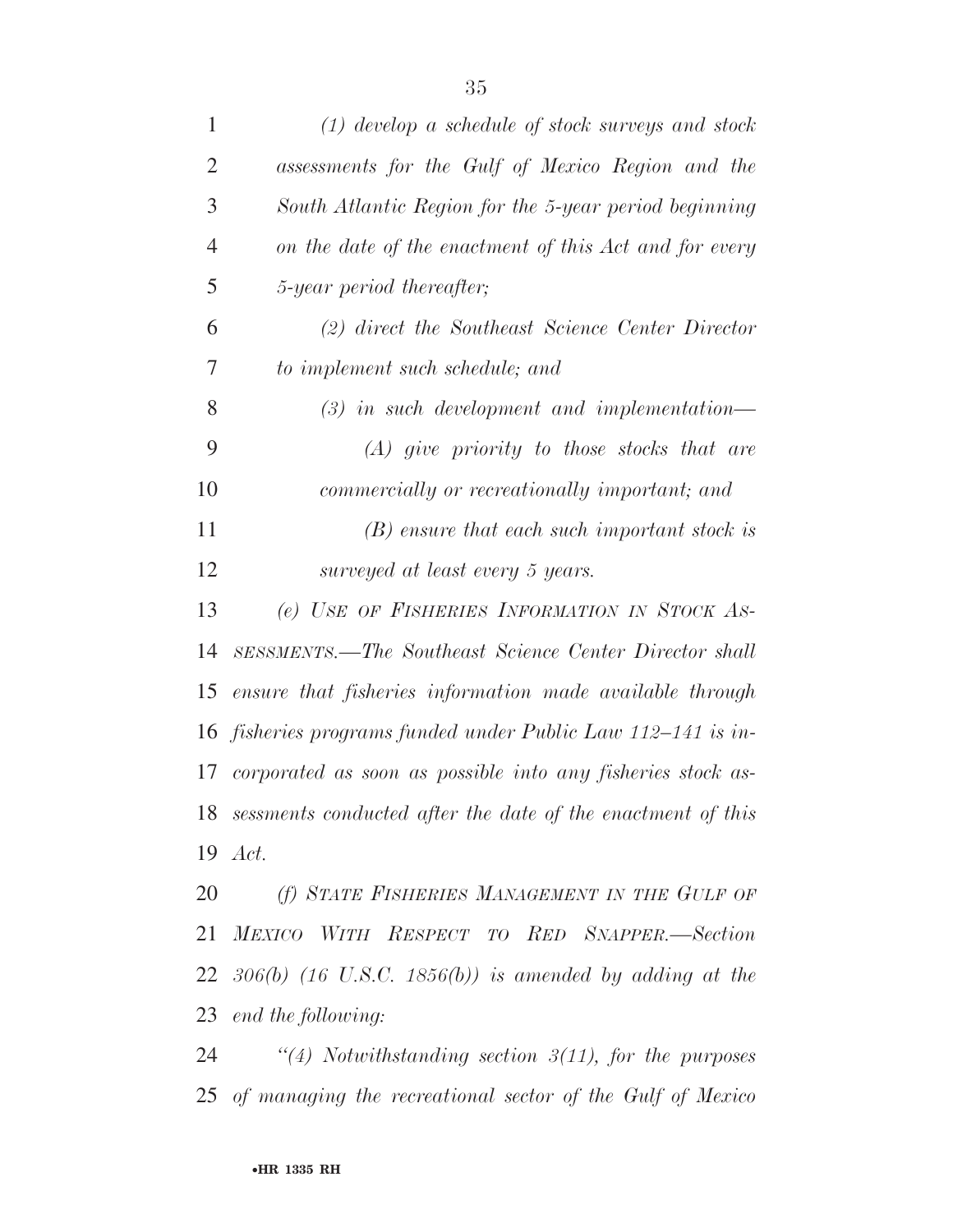*red snapper fishery, the seaward boundary of a coastal State in the Gulf of Mexico is a line 9 miles seaward from the baseline from which the territorial sea of the United States is measured.''.* 

 *(g) FUNDING OF STOCK ASSESSMENTS.—The Sec- retary of Commerce and the Secretary of the Interior, acting through the Bureau of Ocean Energy Management, shall enter into a cooperative agreement for the funding of stock assessments that are necessitated by any action by the Bu- reau with respect to offshore oil rigs in the Gulf of Mexico that adversely impacts red snapper.* 

### *SEC. 14. NORTH PACIFIC FISHERY MANAGEMENT CLARI-FICATION.*

 *Section 306(a)(3)(C) (16 U.S.C. 1856(a)(3)(C)) is amended—* 

 *(1) by striking ''was no'' and inserting ''is no''; and* 

*(2) by striking ''on August 1, 1996''.* 

 *SEC. 15. ENSURING CONSISTENT MANAGEMENT FOR FISH-ERIES THROUGHOUT THEIR RANGE.* 

*(a) IN GENERAL.—The Magnuson-Stevens Fishery* 

*Conservation and Management Act (16 U.S.C. 1801 et seq.)* 

*is amended by inserting after section 4 the following:*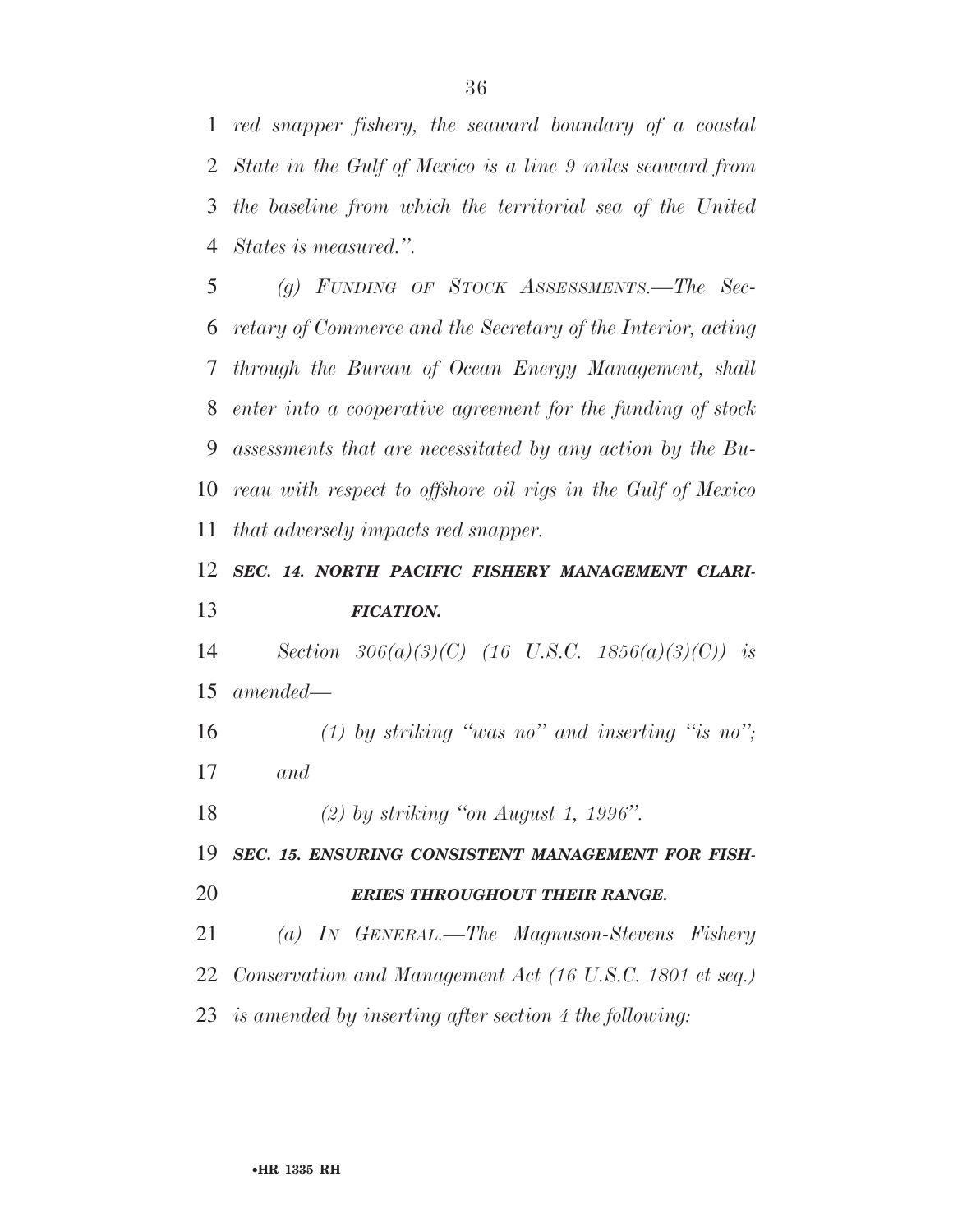## *''SEC. 5. ENSURING CONSISTENT FISHERIES MANAGEMENT*

#### *UNDER CERTAIN OTHER FEDERAL LAWS.*

 *''(a) NATIONAL MARINE SANCTUARIES ACT AND AN- TIQUITIES ACT OF 1906.—In any case of a conflict between this Act and the National Marine Sanctuaries Act (16 U.S.C. 1431 et seq.) or the Antiquities Act of 1906 (16 U.S.C. 431 et seq.), this Act shall control.* 

 *''(b) FISHERIES RESTRICTIONS UNDER ENDANGERED SPECIES ACT OF 1973.—To ensure transparency and con- sistent management of fisheries throughout their range, any restriction on the management of fish in the exclusive eco- nomic zone that is necessary to implement a recovery plan under the Endangered Species Act of 1973 (16 U.S.C. 1531 et seq.) shall be implemented—* 

*''(1) using authority under this Act; and* 

- *''(2) in accordance with processes and time schedules required under this Act.''.*
- *(b) CLERICAL AMENDMENT.—The table of contents in*
- *the first section is amended by inserting after the item relat-*
- *ing to section 3 the following:*

*''Sec. 4. Authorization of appropriations.* 

*''Sec. 5. Ensuring consistent fisheries management under certain other Federal laws.''.*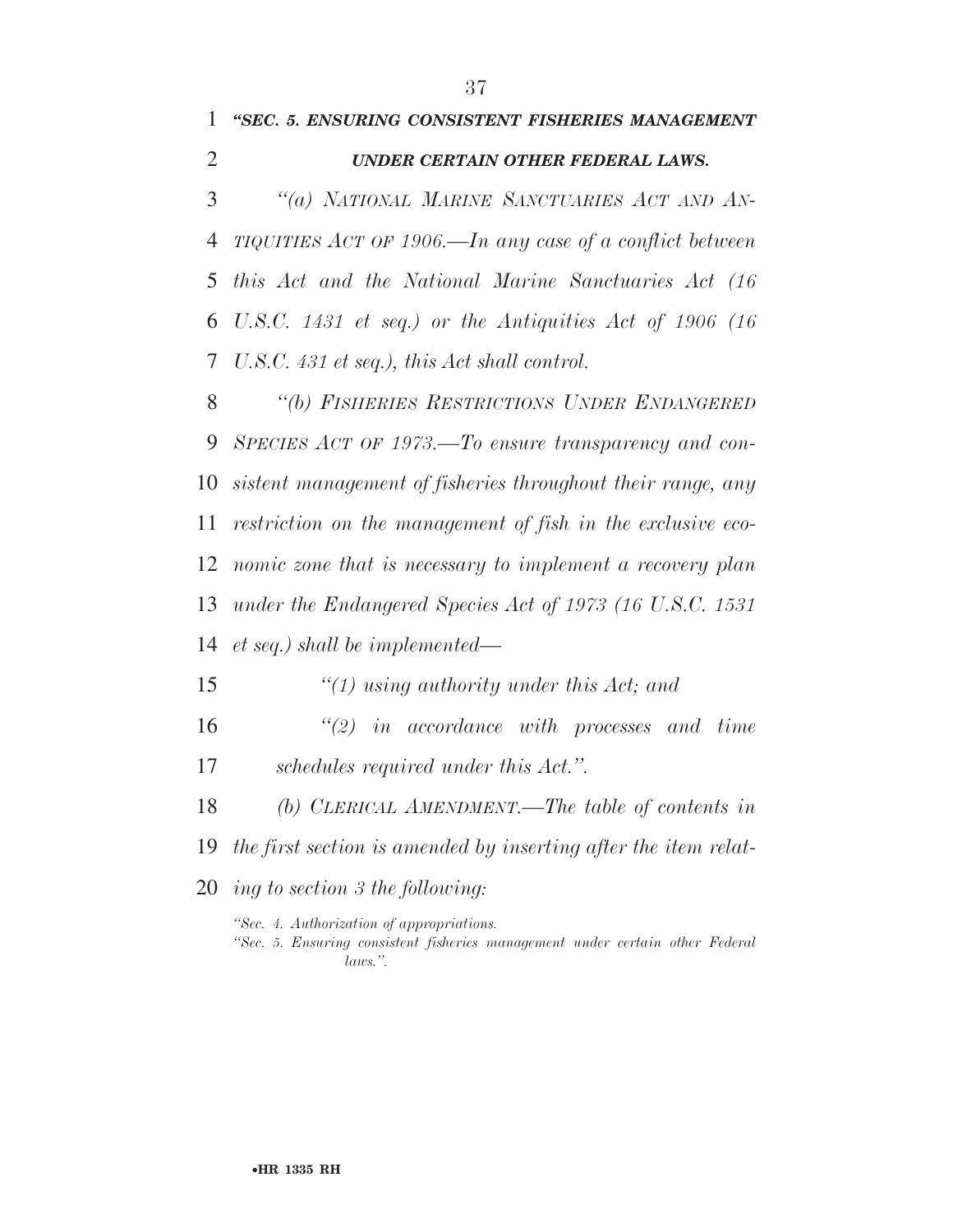| $\mathbf{1}$   | SEC. 16. LIMITATION ON HARVEST IN NORTH PACIFIC DI-      |
|----------------|----------------------------------------------------------|
| $\overline{2}$ | <b>RECTED POLLOCK FISHERY.</b>                           |
| 3 <sup>1</sup> | Section 210(e)(1) of the American Fisheries Act (title   |
|                | 4 II of division C of Public Law 105–277; 16 U.S.C. 1851 |
|                | 5 note) is amended to read as follows:                   |
| 6              | "(1) HARVESTING.—                                        |
| 7              | "(A) LIMITATION.—No particular indi-                     |
|                |                                                          |

 *vidual, corporation, or other entity may harvest, through a fishery cooperative or otherwise, a per- centage of the pollock available to be harvested in the directed pollock fishery that exceeds the per- centage established for purposes of this para-graph by the North Pacific Council.* 

 *''(B) MAXIMUM PERCENTAGE.—The percent- age established by the North Pacific Council shall not exceed 24 percent of the pollock avail- able to be harvested in the directed pollock fish-ery.''.* 

#### *SEC. 17. RECREATIONAL FISHING DATA.*

 *(a) RECREATIONAL DATA COLLECTION.—Section 401(g) (16 U.S.C. 1881(g)) is amended by redesignating paragraph (4) as paragraph (5), and by inserting after paragraph (3) the following:* 

*''(4) FEDERAL-STATE PARTNERSHIPS.—* 

 *''(A) ESTABLISHMENT.—The Secretary shall establish partnerships with States to develop best*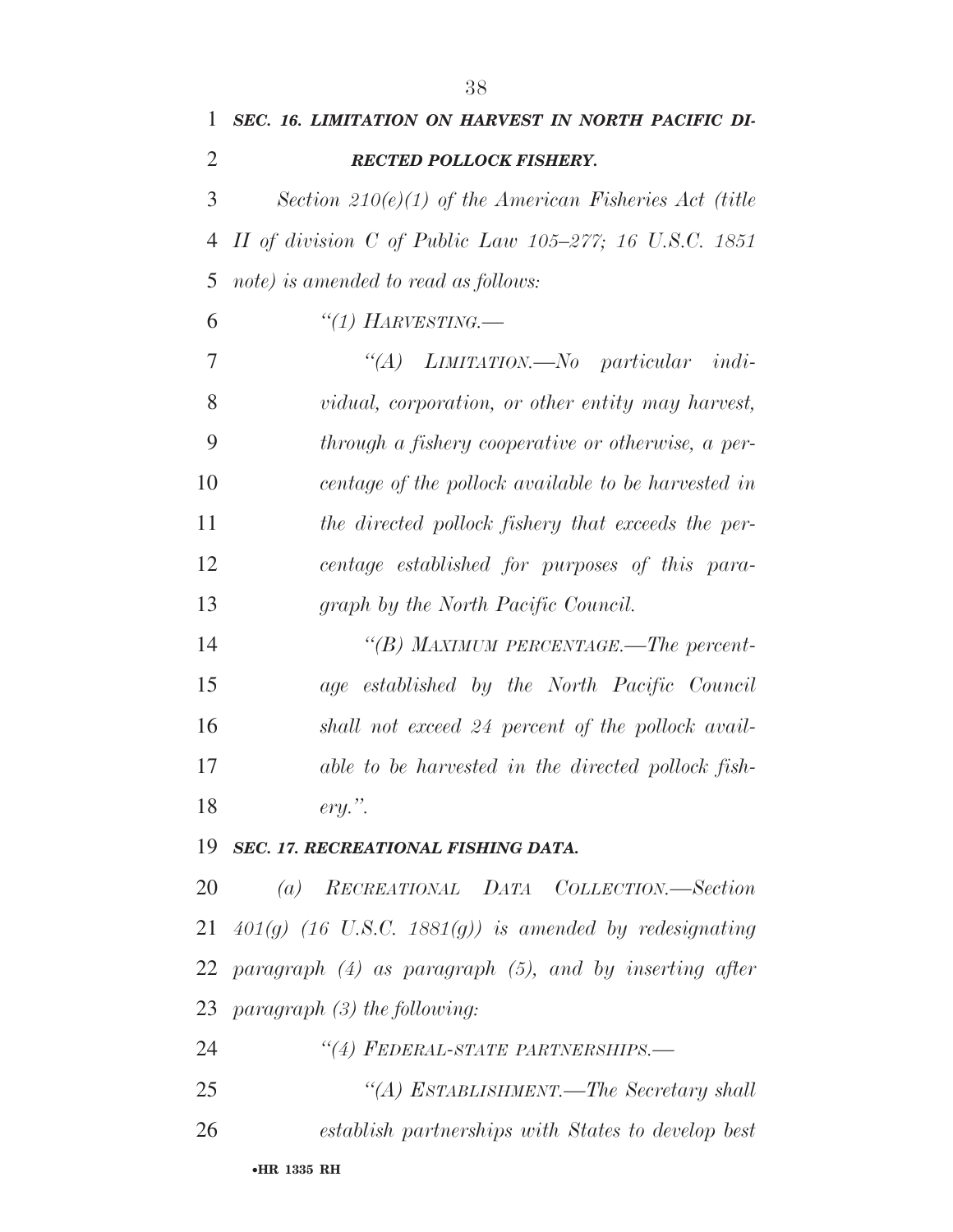| 1              | practices for implementation of State programs            |
|----------------|-----------------------------------------------------------|
| $\overline{2}$ | established pursuant to paragraph (2).                    |
| 3              | "(B) GUIDANCE.—The Secretary shall de-                    |
| $\overline{4}$ | velop guidance, in cooperation with the States,           |
| 5              | that details best practices for administering             |
| 6              | State programs pursuant to paragraph (2), and             |
| 7              | provide such guidance to the States.                      |
| 8              | "(C) BIENNIAL REPORT.—The Secretary                       |
| 9              | shall submit to the Congress and publish bien-            |
| 10             | nial reports that include—                                |
| 11             | $\lq\lq(i)$ the estimated accuracy of the reg-            |
| 12             | istry program established under paragraph                 |
| 13             | $(1)$ and of State programs that are exempt-              |
| 14             | $ed$ under paragraph $(2)$ ;                              |
| 15             | $``(ii)$ priorities for improving rec-                    |
| 16             | reational fishing data collection; and                    |
| 17             | "(iii) an explanation of any use of in-                   |
| 18             | formation collected by such State programs                |
| 19             | and by the Secretary, including a descrip-                |
| 20             | tion of any consideration given to the infor-             |
| 21             | mation by the Secretary.                                  |
| 22             | "(D) STATES GRANT PROGRAM.—The Sec-                       |
| 23             | retary shall make grants to States to improve             |
| 24             | <i>implementation</i> of <i>State</i> programs consistent |
| 25             | this<br>subsection. The Secretary shall<br>with           |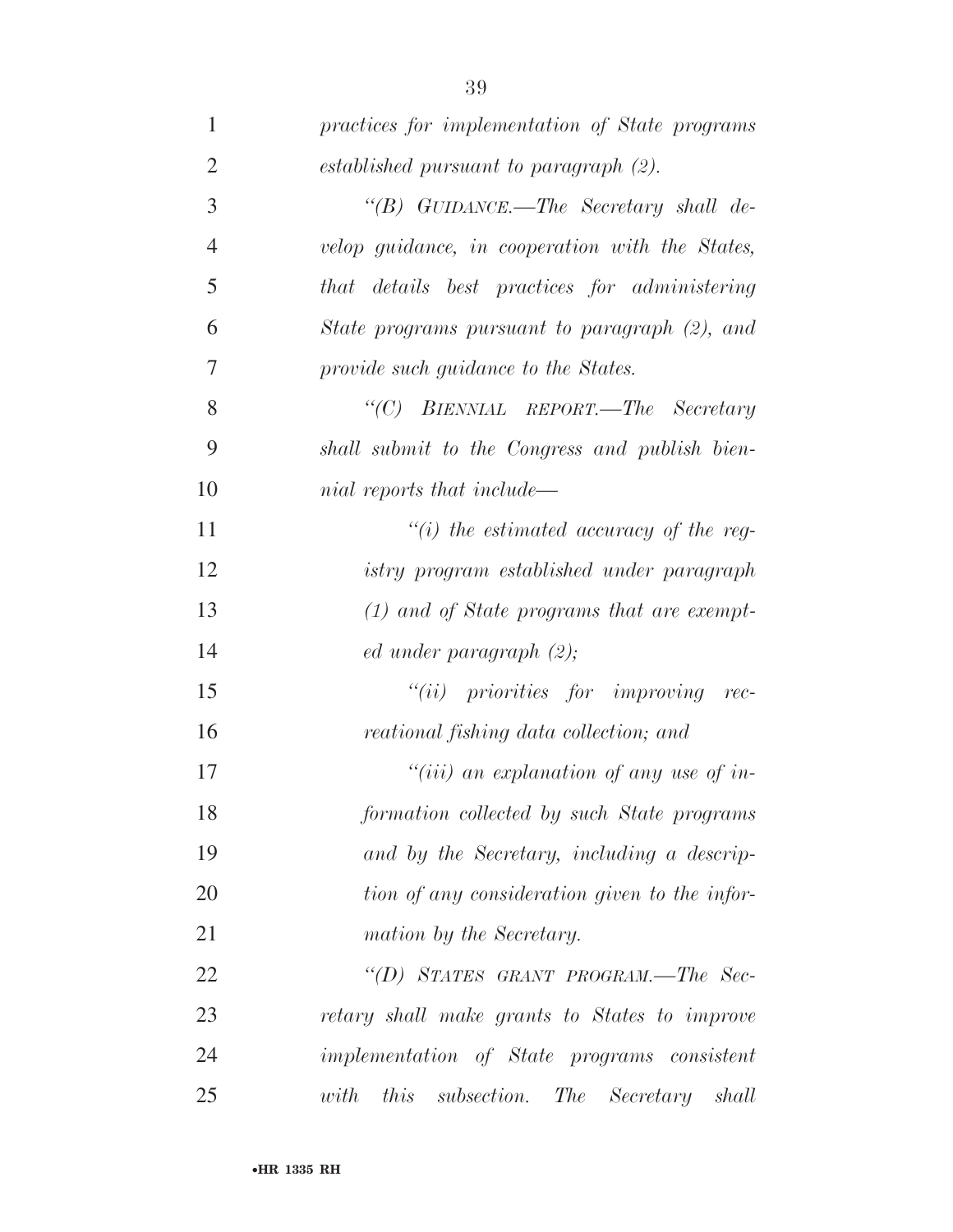| 1              | prioritize such grants based on the ability of the       |
|----------------|----------------------------------------------------------|
| $\overline{2}$ | grant to improve the quality and accuracy of             |
| 3              | such programs.".                                         |
| $\overline{4}$ | (b) STUDY ON RECREATIONAL FISHERIES DATA.-               |
| 5              | Section 401(g) (16 U.S.C. 1881(g)) is further amended by |
| 6              | adding at the end the following:                         |
| 7              | "(6) STUDY ON PROGRAM IMPLEMENTATION.-                   |
| 8              | "(A) IN GENERAL.—Not later than 60 days                  |
| 9              | after the enactment of this paragraph, the Sec-          |
| 10             | retary shall enter into an agreement with the            |
| 11             | National Research Council of the National Acad-          |
| 12             | emy of Sciences to study the implementation of           |
| 13             | the programs described in this section. The study        |
| 14             | shall                                                    |
| 15             | $``(i)$ provide an updated assessment of                 |
| 16             | recreational survey methods established or               |
| 17             | improved since the publication of the Coun-              |
| 18             | cil's report 'Review of Recreational Fish-               |
| 19             | eries Survey Methods (2006)';                            |
| <b>20</b>      | $``(ii)$ evaluate the extent to which the                |
| 21             | recommendations made in that report were                 |
| 22             | implemented pursuant to paragraph $(3)(B)$ ;             |
| 23             | and                                                      |
| 24             | $``(iii)$ examine any limitations of the                 |
| 25             | Marine Recreational Fishery Statistics Sur-              |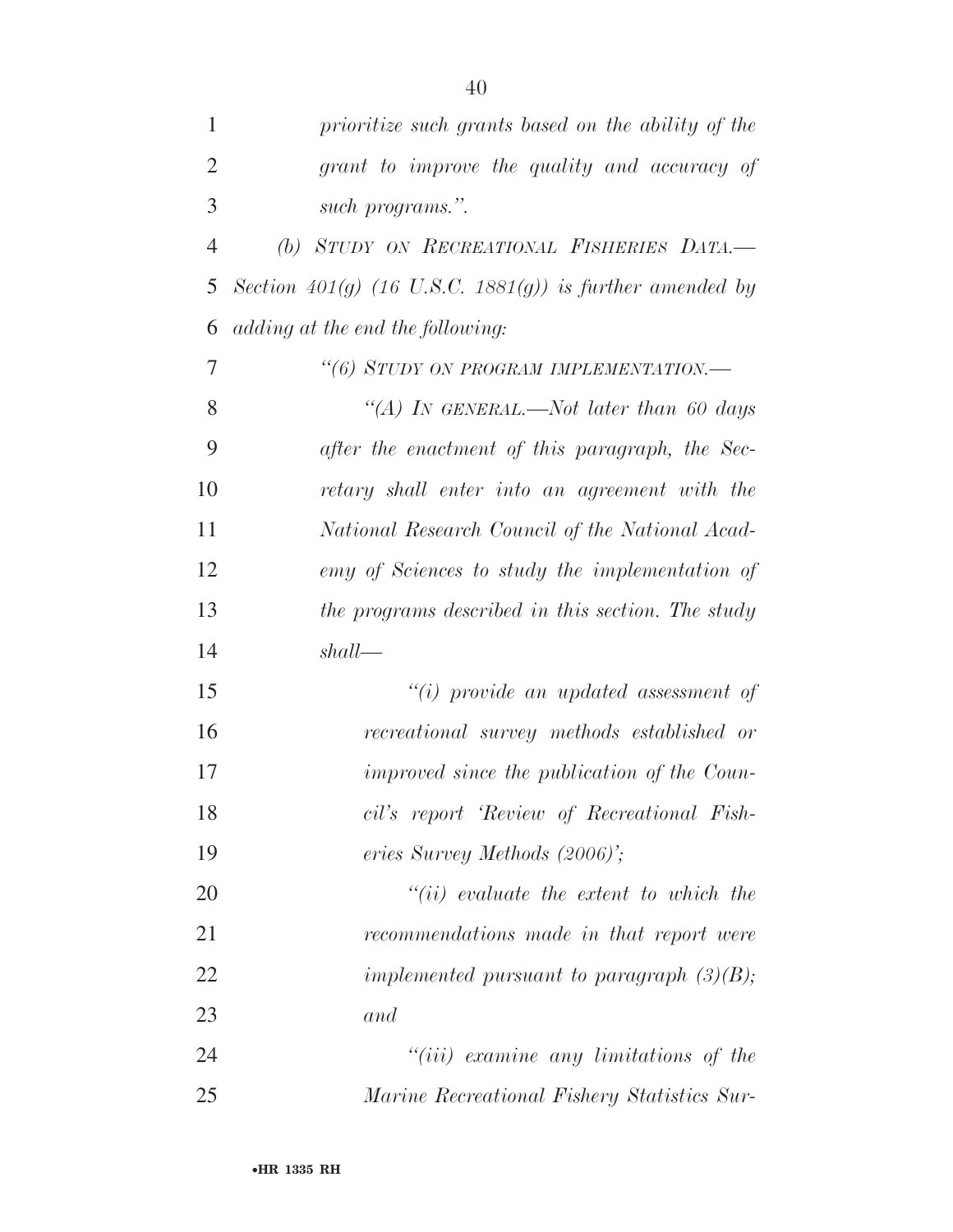| 1              | vey and the Marine Recreational Informa-                       |
|----------------|----------------------------------------------------------------|
| $\overline{2}$ | tion Program established under paragraph                       |
| 3              | (1).                                                           |
| 4              | "(B) REPORT.—Not later than 1 year after                       |
| 5              | entering into an agreement under subparagraph                  |
| 6              | $(A)$ , the Secretary shall submit a report to Con-            |
| 7              | gress on the results of the study under subpara-               |
| 8              | graph $(A)$ .".                                                |
| 9              | SEC. 18. STOCK ASSESSMENTS USED FOR FISHERIES MAN-             |
| 10             | AGED UNDER GULF OF MEXICO COUNCIL'S                            |
| 11             | <b>REEF FISH MANAGEMENT PLAN.</b>                              |
| 12             | (a) IN GENERAL.—Title IV (16 U.S.C. 1881 et seq.)              |
| 13             | is amended by adding at the end the following:                 |
| 14             | "SEC. 409. STOCK ASSESSMENTS USED FOR FISHERIES                |
| 15             | MANAGED UNDER GULF OF MEXICO COUN-                             |
| 16             | <b>CIL'S REEF FISH MANAGEMENT PLAN.</b>                        |
| 17             | "(a) IN GENERAL.—The Gulf States Marine Fisheries              |
|                | 18 Commission shall conduct all fishery stock assessments used |
|                | 19 for management purposes by the Gulf of Mexico Fishery       |
| 20             | Management Council for the fisheries managed under the         |
| 21             | Council's Reef Fish Management Plan.                           |
| 22             | "(b) USE OF OTHER INFORMATION AND ASSETS.-                     |
| 23             | "(1) In GENERAL.—Such fishery assessments                      |
| 24             | shall                                                          |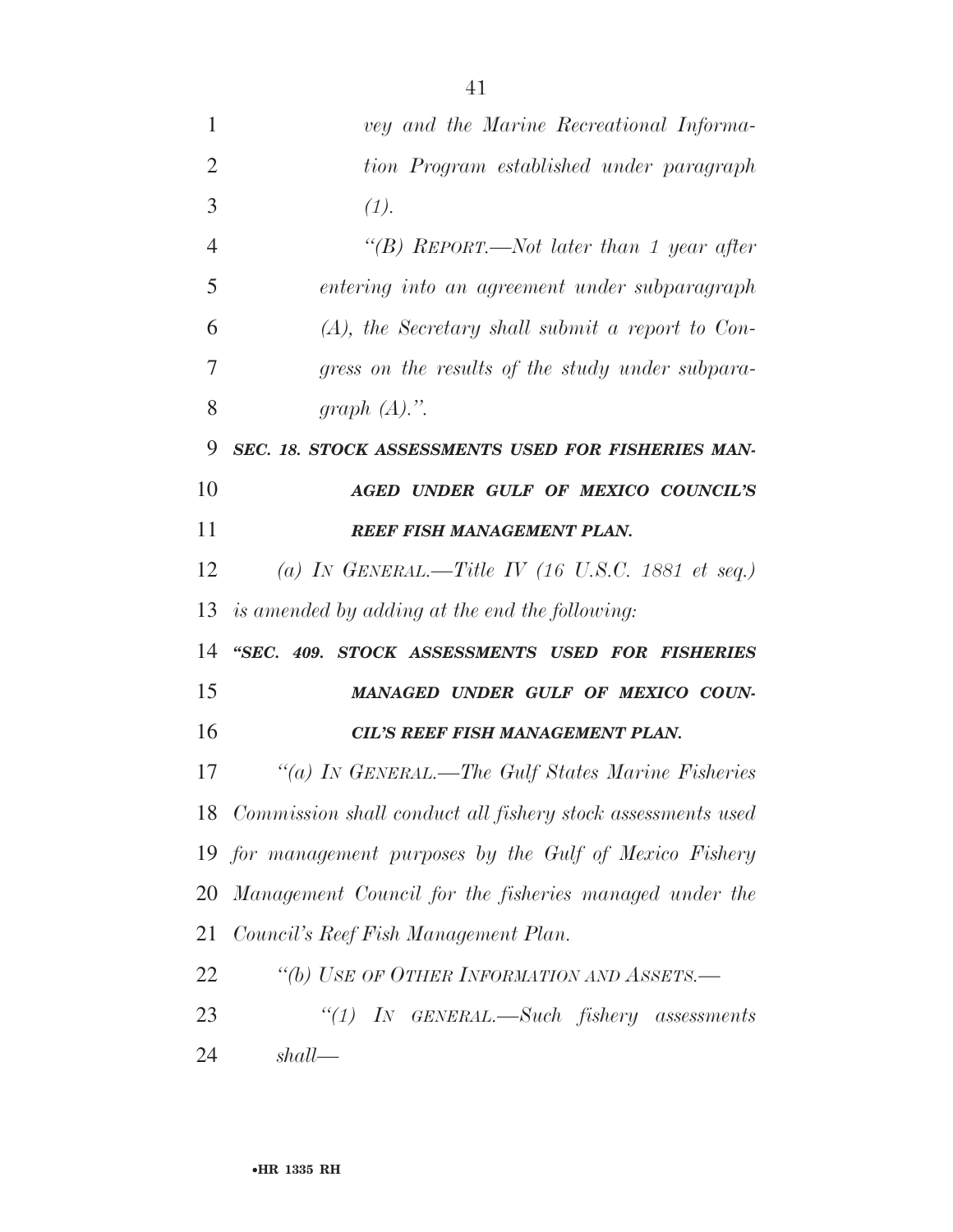| 1              | $\lq\lq (A)$ incorporate fisheries survey informa-         |
|----------------|------------------------------------------------------------|
| $\overline{2}$ | tion collected by university researchers; and              |
| 3              | $\lq\lq(B)$ to the extent practicable, use State,          |
| $\overline{4}$ | <i>university, and private assets to conduct fisheries</i> |
| 5              | surveys.                                                   |
| 6              | "(2) SURVEYS AT ARTIFICIAL REEFS.—Any such                 |
| 7              | fishery stock assessment conducted after the date of the   |
| 8              | enactment of the Strengthening Fishing Communities         |
| 9              | and Increasing Flexibility in Fisheries Management         |
| 10             | Act shall incorporate fishery surveys conducted, and       |
| 11             | other relevant fisheries information collected, on and     |
| 12             | around natural and artificial reefs.                       |
| 13             | "(c) CONSTITUENT AND STAKEHOLDER PARTICIPA-                |
| 14             | TION.—Each such fishery assessment shall—                  |
| 15             | $\lq(1)$ emphasize constituent and stakeholder par-        |
| 16             | ticipation in the development of the assessment;           |
| 17             | "(2) contain all of the raw data used in the as-           |
| 18             | sessment and a description of the methods used to col-     |
| 19             | lect that data; and                                        |
| 20             | $\lq(3)$ employ an assessment process that is trans-       |
| 21             | parent and includes—                                       |
| 22             | $\lq\lq (A)$ includes a rigorous and independent           |
| 23             | scientific review of the completed fishery stock           |
| 24             | assessment; and                                            |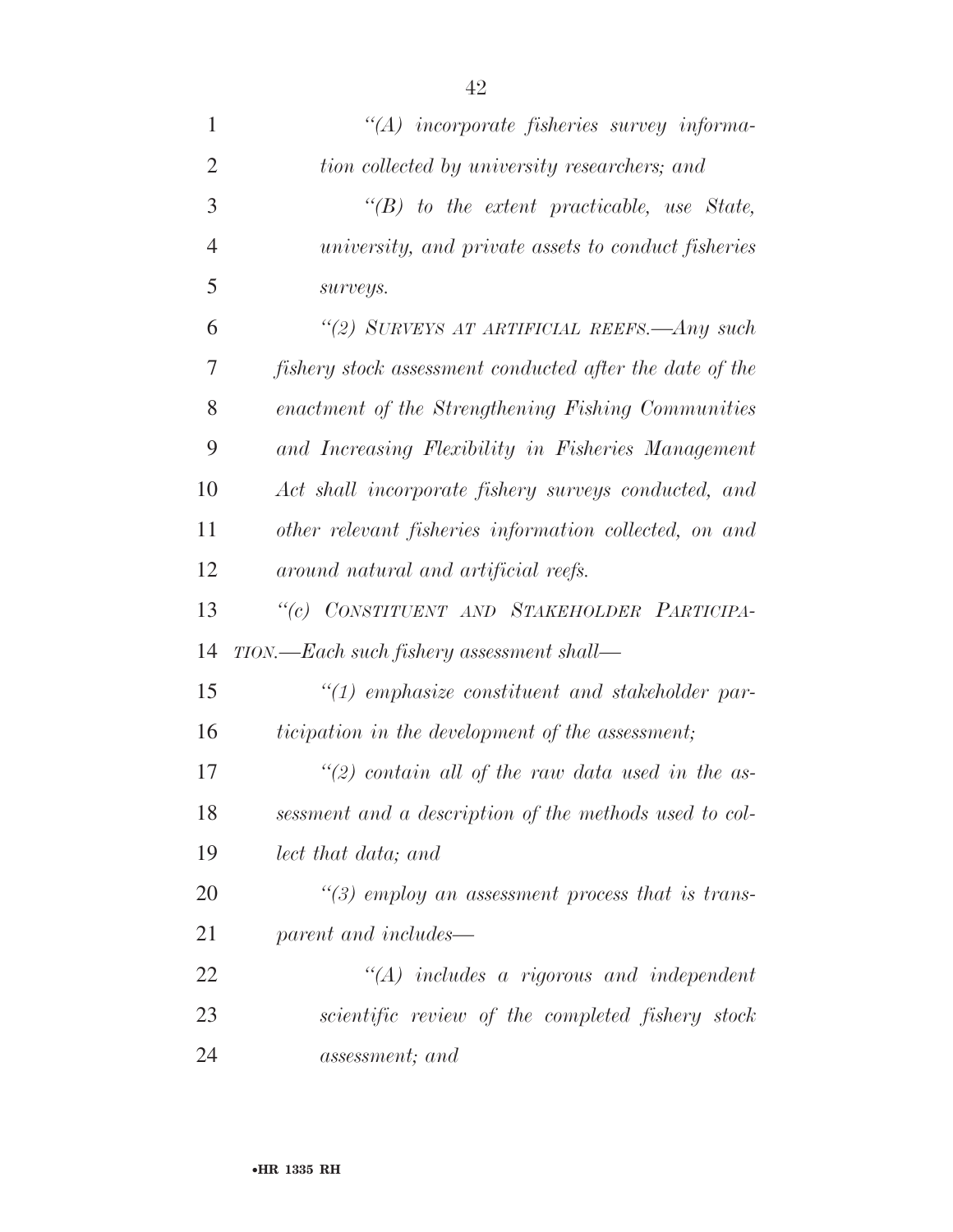| 1              | $\lq\lq(B)$ a panel of independent experts to re-                                                                                                                                    |
|----------------|--------------------------------------------------------------------------------------------------------------------------------------------------------------------------------------|
| $\overline{2}$ | view the data and assessment and make rec-                                                                                                                                           |
| 3              | ommendations on the most appropriate values of                                                                                                                                       |
| $\overline{4}$ | critical population and management quan-                                                                                                                                             |
| 5              | tities.".                                                                                                                                                                            |
| 6              | (b) CLERICAL AMENDMENT.—The table of contents in                                                                                                                                     |
| 7              | the first section is amended by adding at the end of the                                                                                                                             |
| 8              | <i>items relating to title IV the following:</i>                                                                                                                                     |
|                | "Sec. 408. Deep sea coral research and technology program.<br>"Sec. 409. Stock assessments used for fisheries managed under Gulf of Mexico<br>Council's Reef Fish Management Plan.". |
| 9              | SEC. 19. ESTIMATION OF COST OF RECOVERY FROM FISH-                                                                                                                                   |
| 10             | <b>ERY RESOURCE DISASTER.</b>                                                                                                                                                        |
|                |                                                                                                                                                                                      |
| 11             | Section 312(a)(1) (16 U.S.C. 1861a(1)) is amended—                                                                                                                                   |
| 12             | (1) by inserting "(A)" after "(1)";                                                                                                                                                  |
| 13             | $(2)$ by redesignating existing subparagraphs $(A)$                                                                                                                                  |
| 14             | through $(C)$ as clauses $(i)$ through $(iii)$ , respectively,                                                                                                                       |
| 15             | of subparagraph $(A)$ (as designated by the amend-                                                                                                                                   |
| 16             | ment made by paragraph $(1)$ ); and                                                                                                                                                  |
| 17             | $(3)$ by adding at the end the following:                                                                                                                                            |
| 18             | $\lq\lq(B)$ The Secretary shall publish the estimated cost of                                                                                                                        |
| 19             | recovery from a fishery resource disaster no later than 30                                                                                                                           |
| 20             | days after the Secretary makes the determination under                                                                                                                               |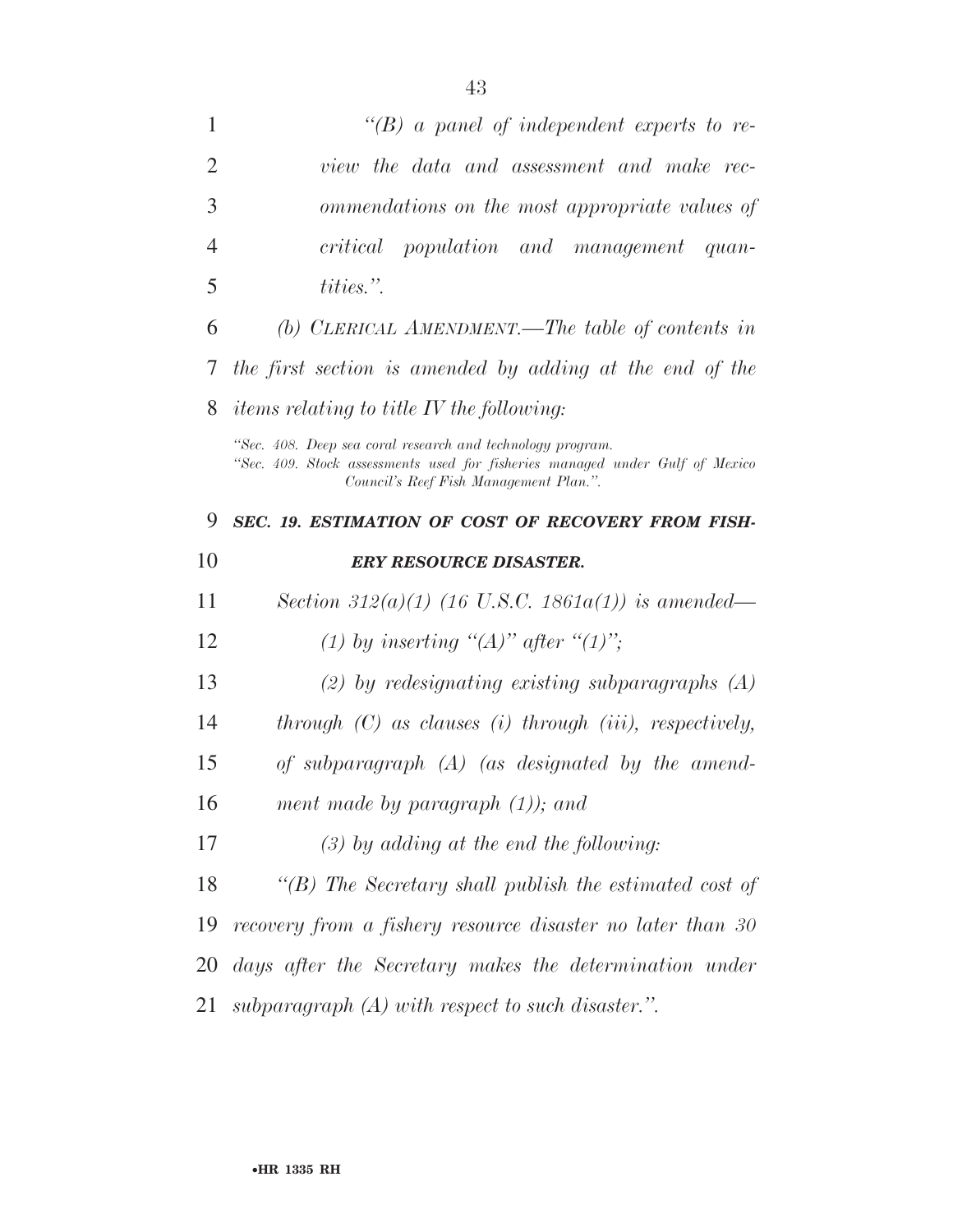## *SEC. 20. DEADLINE FOR ACTION ON REQUEST BY GOV- ERNOR FOR DETERMINATION REGARDING FISHERY RESOURCE DISASTER.*

 *Section 312(a) (16 U.S.C. 1861a(a)) is amended by redesignating paragraphs (2) through (4) as paragraphs (3) through (5), and by inserting after paragraph (1) the fol-lowing:* 

 *''(2) The Secretary shall make a decision regarding a request from a Governor under paragraph (1) within 90 days after receiving an estimate of the economic impact of the fishery resource disaster from the entity requesting the relief.''.* 

### *SEC. 21. PROHIBITION ON CONSIDERING RED SNAPPER KILLED DURING REMOVAL OF OIL RIGS.*

 *Any red snapper that are killed during the removal of any offshore oil rig in the Gulf of Mexico shall not be considered in determining under the Magnuson-Stevens Fishery Conservation and Management Act (16 U.S.C. 1801 et seq.) whether the total allowable catch for red snap-per has been reached.* 

## *SEC. 22. PROHIBITION ON CONSIDERING FISH SEIZED FROM FOREIGN FISHING.*

•**HR 1335 RH** *Any fish that are seized from a foreign vessel engaged in illegal fishing activities in the Exclusive Economic Zone shall not be considered in determining under the Magnuson-Stevens Fishery Conservation and Management Act (16*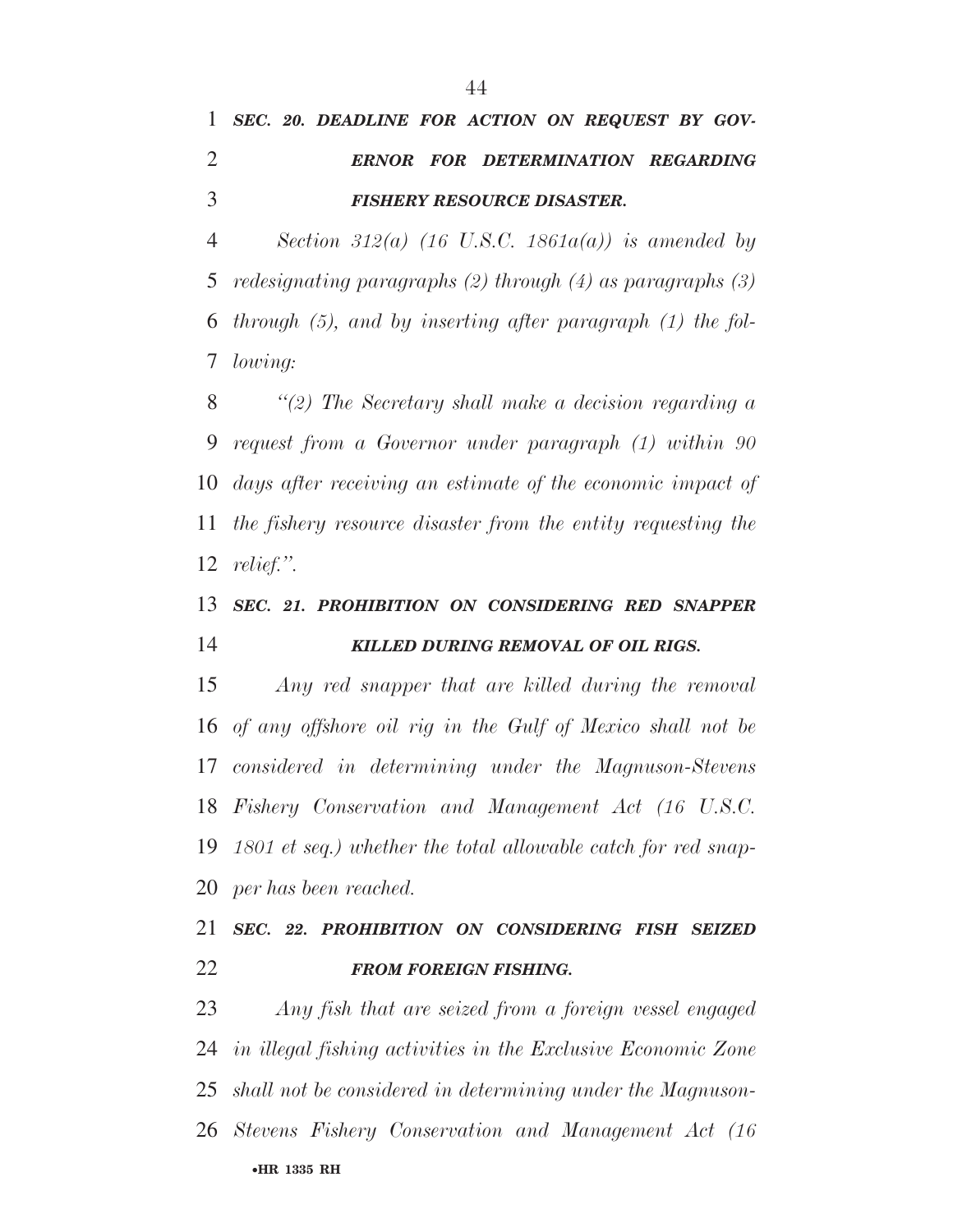*U.S.C. 1801 et seq.) the total allowable catch for that fish-ery.* 

#### *SEC. 23. SUBSISTENCE FISHING.*

 *(a) DEFINITION.—Section 3 (16 U.S.C. 1802) is amended by inserting after paragraph (43) the following: ''(43a)(A) The term 'subsistence fishing' means fishing in which the fish harvested are intended for customary and traditional uses, including for direct personal or family consumption as food or clothing; for the making or selling of handicraft articles out of nonedible byproducts taken for personal or family consumption, for barter, or sharing for personal or family consumption; and for customary trade.* 

*''(B) In this paragraph—* 

 *''(i) the term 'family' means all persons re- lated by blood, marriage, or adoption, or any person living within the household on a perma-nent basis; and* 

 *''(ii) the term 'barter' means the exchange of a fish or fish part—* 

 *''(I) for another fish or fish part; or ''(II) for other food or for nonedible items other than money if the exchange is of a limited and noncommercial nature.''.*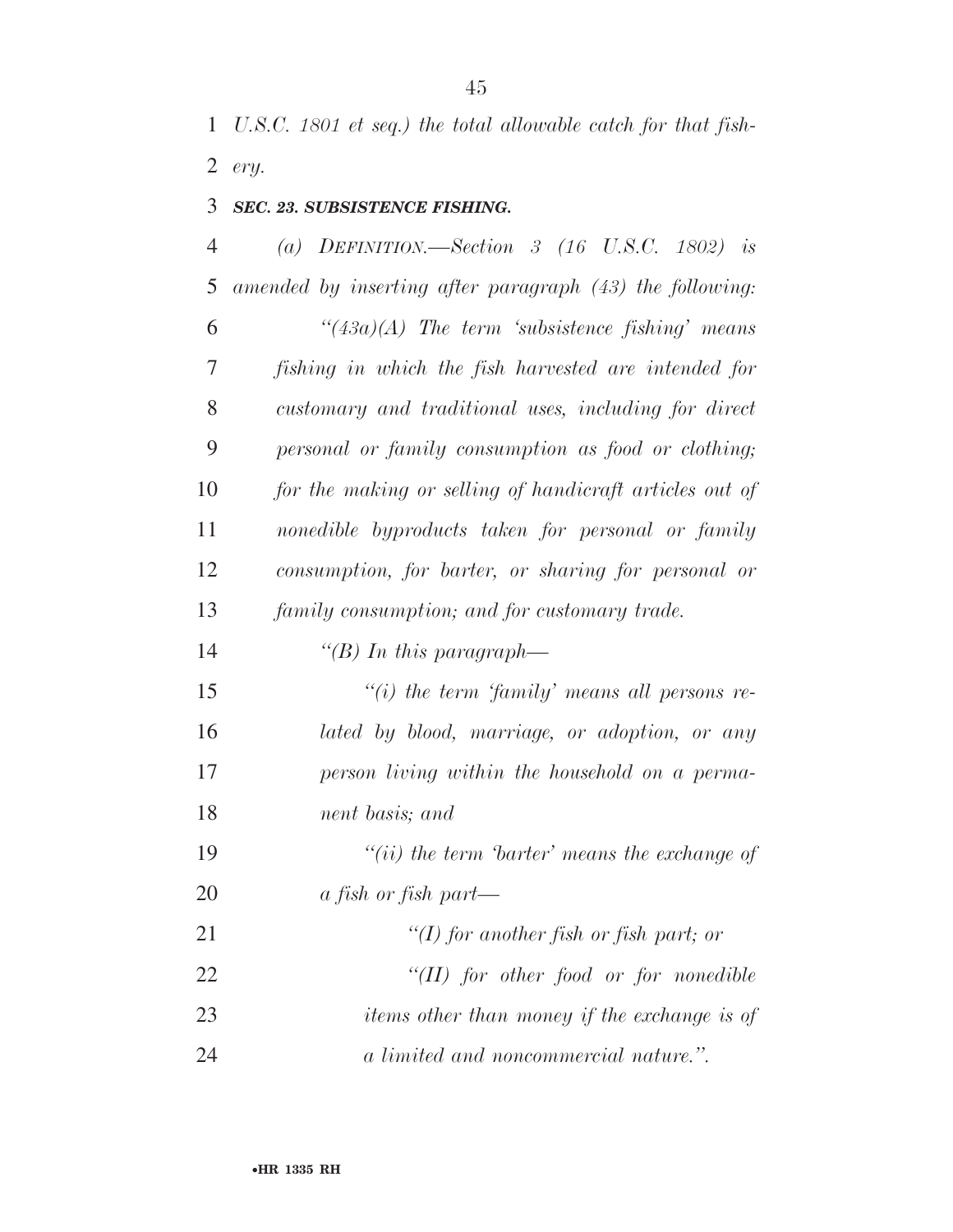| 1              | (b) COUNCIL SEAT.—Section $302(b)(2)$ (16 U.S.C.              |
|----------------|---------------------------------------------------------------|
| $\overline{2}$ | $1852(b)(2)$ ) is amended—                                    |
| 3              | $(1)$ in subparagraph $(A)$ , by striking "or rec-            |
| $\overline{4}$ | reational" and inserting ", recreational, or subsist-         |
| 5              | ence fishing"; and                                            |
| 6              | $(2)$ in subparagraph $(C)$ , in the second sentence,         |
| 7              | by inserting ", and in the case of the Governor of            |
| 8              | Alaska with the subsistence fishing interests of the          |
| 9              | State," after "interests of the State".                       |
| 10             | (c) PURPOSE.—Section $2(b)(3)$ (16 U.S.C. 1801(b)(3))         |
| 11             | is amended by striking "and recreational" and inserting       |
| 12             | ", recreational, and subsistence".                            |
|                |                                                               |
|                | 13 SEC. 24. INTER-SECTOR TRADING OF COMMERCIAL CATCH          |
| 14             | SHARE ALLOCATIONS IN THE GULF OF MEX-                         |
| 15             | ICO.                                                          |
| 16             | Section 301 (16 U.S.C. 1851) is amended by adding             |
|                | 17 at the end the following:                                  |
|                | 18 "(c) INTER-SECTOR TRADING OF COMMERCIAL CATCH              |
|                | 19 SHARE ALLOCATIONS IN THE GULF OF MEXICO.-Notwith-          |
|                | 20 standing any other provision of this Act, any commercial   |
|                | 21 fishing catch share allocation in a fishery in the Gulf of |
|                | 22 Mexico may only be traded by sale or lease within the same |
|                | 23 commercial fishing sector.".                               |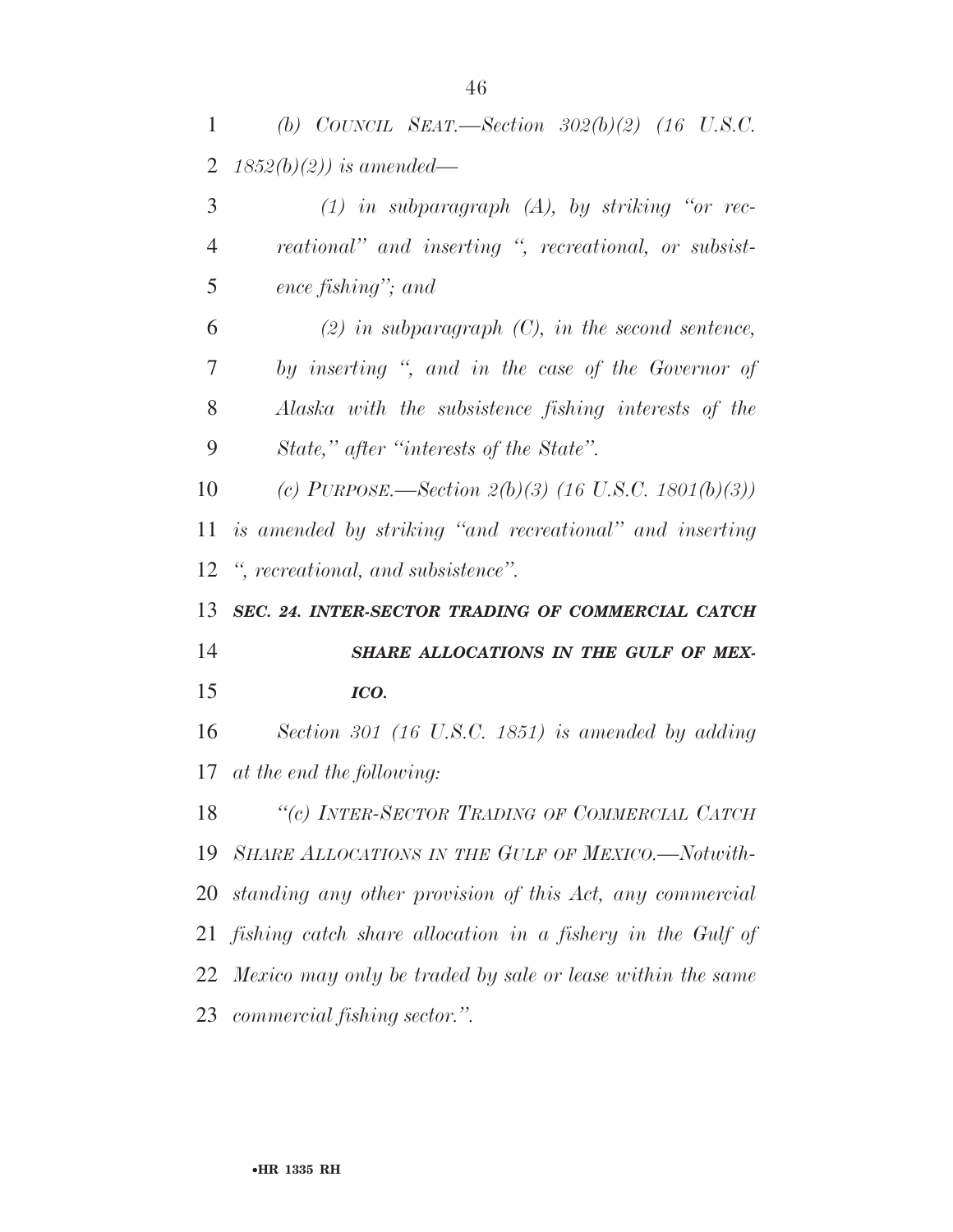#### *SEC. 25. ARCTIC COMMUNITY DEVELOPMENT QUOTA.*

 *Section 313 (16 U.S.C. 1862) is amended by adding at the end the following:* 

 *''(k) ARCTIC COMMUNITY DEVELOPMENT QUOTA.—If the North Pacific Fishery Management Council issues a fishery management plan for the exclusive economic zone in the Arctic Ocean, or an amendment to the Fishery Man- agement Plan for Fish Resources of the Arctic Management Area issued by such Council, that makes available to com- mercial fishing, and establishes a sustainable harvest level, for any part of such zone, the Council shall set aside not less than 10 percent of the total allowable catch therein as a community development quota for coastal villages located north and east of the Bering Strait.''.* 

## *SEC. 26. PREFERENCE FOR STUDENTS STUDYING WATER RESOURCE ISSUES.*

 *Section 402(e) (16 U.S.C. 1881a(e)) is amended by adding at the end the following:* 

 *''(4) The Secretary shall require that in the hiring of individuals to collect information regarding marine rec- reational fishing under this subsection, preference shall be given to individuals who are students studying water re-source issues at an institution of higher education.''.*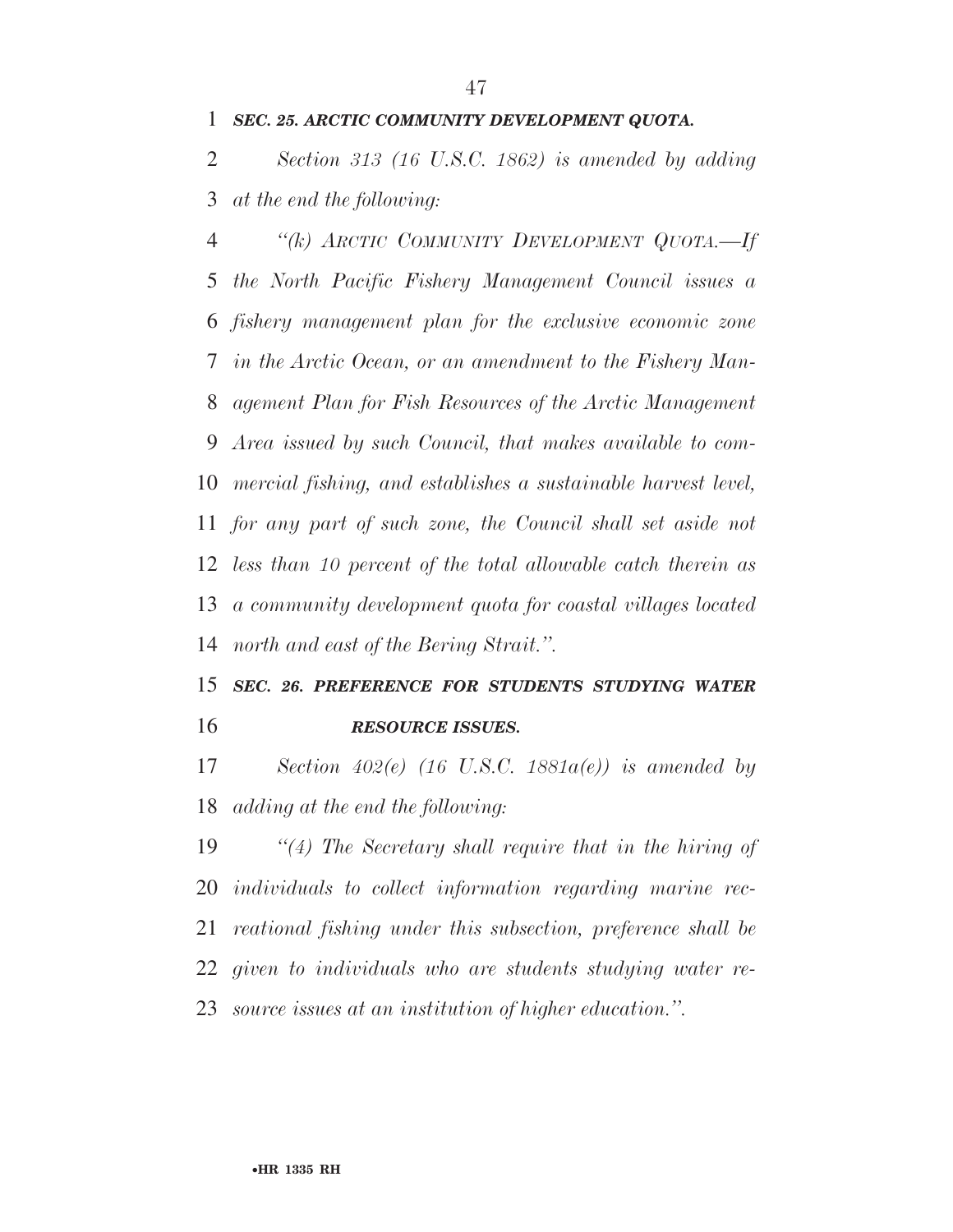## *SEC. 27. PROCESS FOR ALLOCATION REVIEW FOR SOUTH ATLANTIC AND GULF OF MEXICO MIXED-USE FISHERIES.*

 *(a) STUDY OF ALLOCATIONS IN MIXED-USE FISH- ERIES.—Not later than 60 days after the date of the enact- ment of this Act, the Secretary of Commerce shall enter into an arrangement with the National Academy of Sciences to conduct a study of the South Atlantic and Gulf of Mexico mixed-use fisheries—* 

 *(1) to provide guidance to Regional Fishery Management Councils established under section 302 of the Magnuson-Stevens Fishery Conservation and Management Act (16 U.S.C. 1852) on criteria that could be used for allocating fishing privileges, includ- ing consideration of the conservation and socio- economic benefits of the commercial, recreational, and charter components of a fishery, in the preparation of a fishery management plan under that Act;* 

 *(2) to identify sources of information that could reasonably support the use of such criteria in alloca-tion decisions; and* 

 *(3) to develop procedures for allocation reviews and potential adjustments in allocations based on the guidelines and requirements established by this sec-tion.*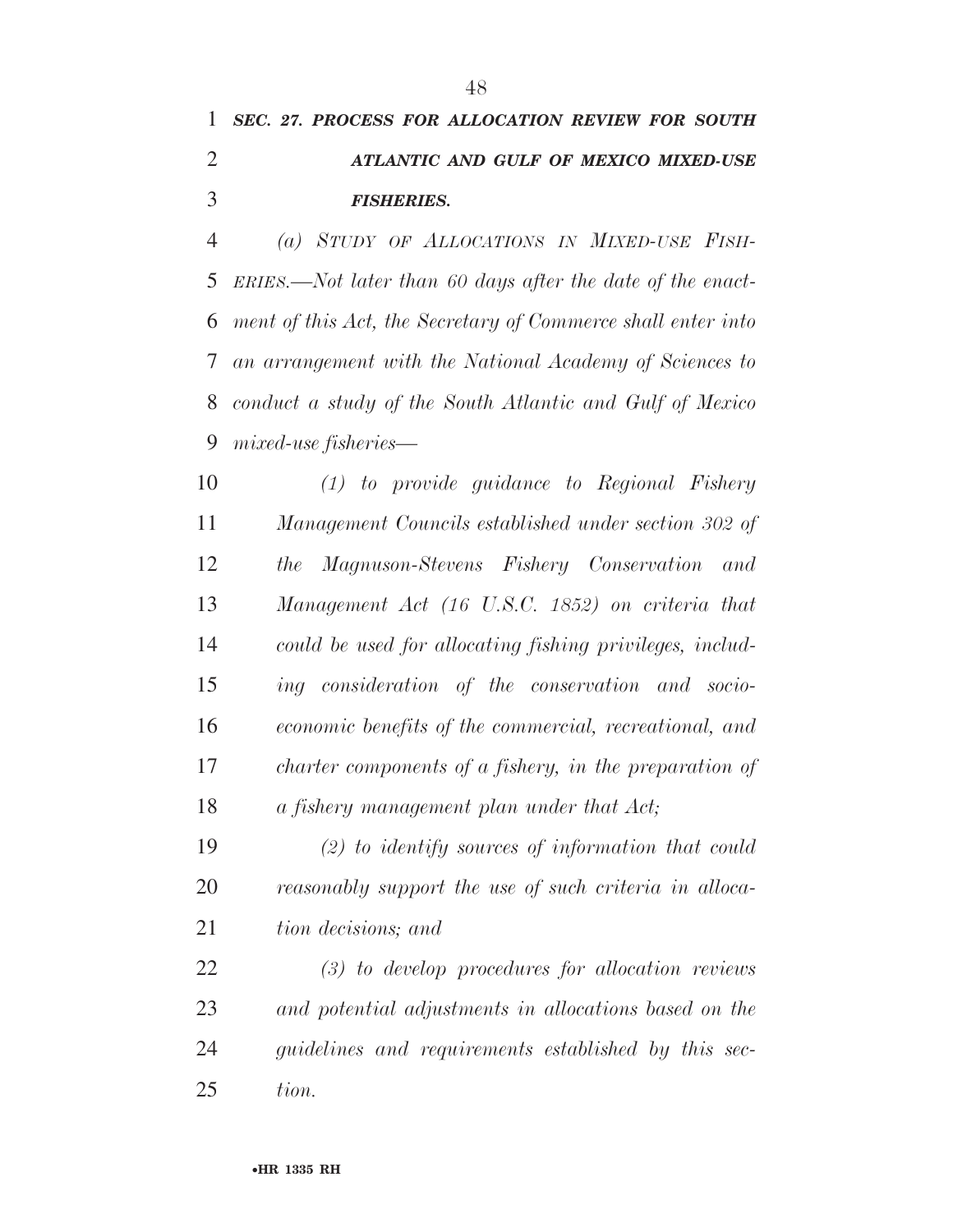| $\mathbf{1}$   | (b) PROCESS FOR ALLOCATION REVIEW AND ESTAB-             |
|----------------|----------------------------------------------------------|
| $\overline{2}$ | LISHMENT.—The South Atlantic Fishery Management          |
| 3              | Council and the Gulf of Mexico Fishery Management Coun-  |
| $\overline{4}$ | $cil$ shall—                                             |
| 5              | $(1)$ within 2 years after the date of the enact-        |
| 6              | ment of this Act, review the allocations of all mixed-   |
| $\overline{7}$ | use fisheries in the Councils' respective jurisdictions; |
| 8              | and                                                      |
| 9              | $(2)$ every 3 years thereafter, perform subsequent       |
| 10             | reviews of such allocations; and                         |
| 11             | $(3)$ consider the conservation and socioeconomic        |
| 12             | benefits of each sector in any allocation decisions for  |
| 13             | such fisheries.                                          |
| 14             | SEC. 28. AUTHORIZATION OF APPROPRIATIONS.                |
| 15             | Section 4 (16 U.S.C. 1803) is amended—                   |
| 16             | $(1)$ by striking "this $Act$ " and all that follows     |
| 17             | through " $(7)$ " and inserting "this Act"; and          |
| 18             | $(2)$ by striking "fiscal year 2013" and inserting       |
| 19             | "each of fiscal years 2015 through 2019".                |